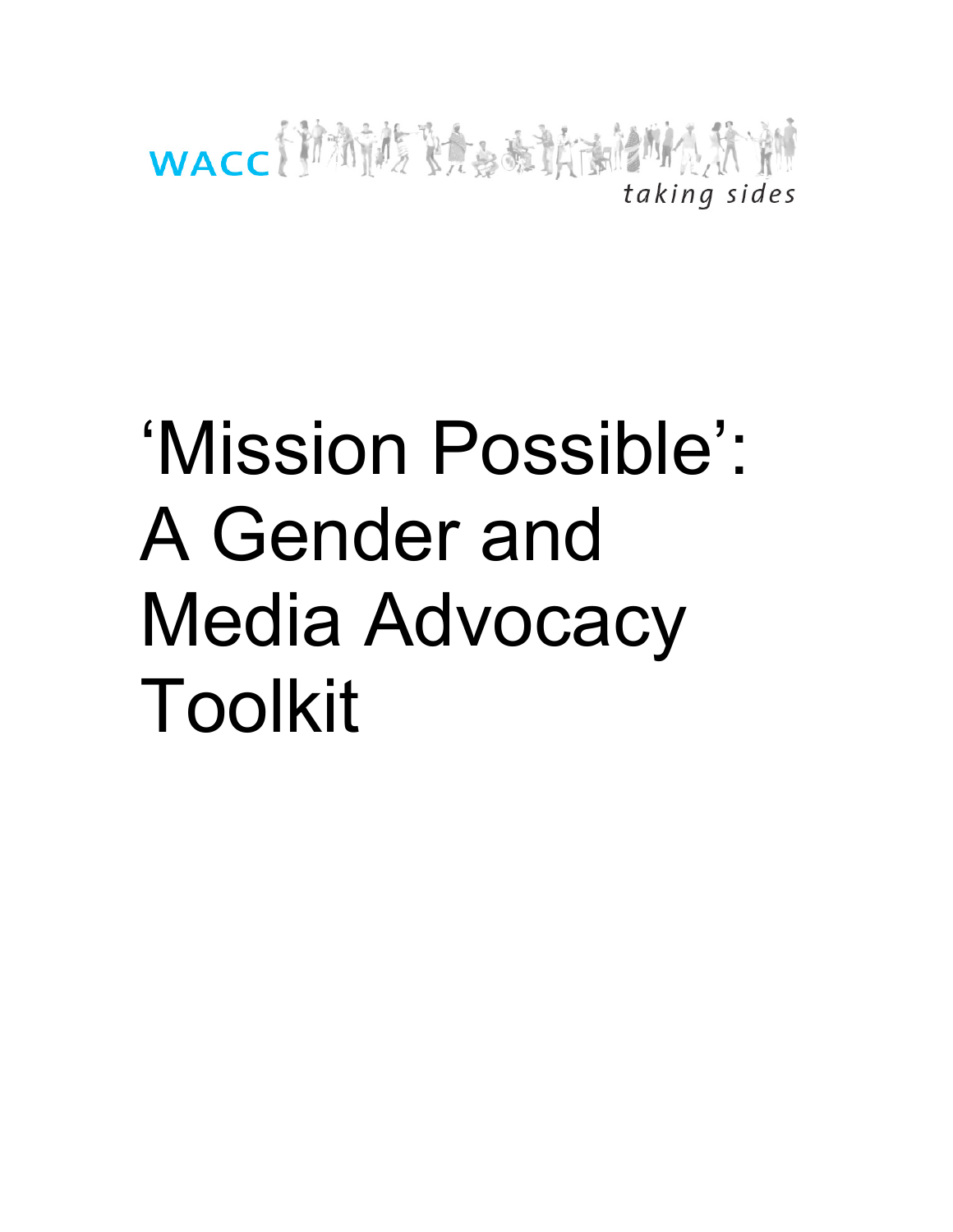# **Table of Contents Page**

**Introduction** 

**Section One** Putting Gender on the Media's Agenda

**Chapter One** Why Focus on the Media

**Chapter Two** Why is Gender an Issue for the Media?

**Chapter Three** What is Gender and Media Advocacy?

**Chapter Four** Who Makes the news? Issues for Gender and Media Advocacy

**Chapter Five** Who are the Target Audiences for Gender and Media Advocacy?

**Section One Appendix Glossary** Key Points to Remember Gender, Media International Obligations

# **Section Two**

Building Gender and Media Campaigns

**Chapter One** Where to Begin?

**Chapter Two** Do your Homework!

# **Chapter Three**

Creating the Right Message for the Right Audience

# **Chapter Four**

Transforming the Media through Policy

# **Chapter Five**

Getting the Issue on the Media's Agenda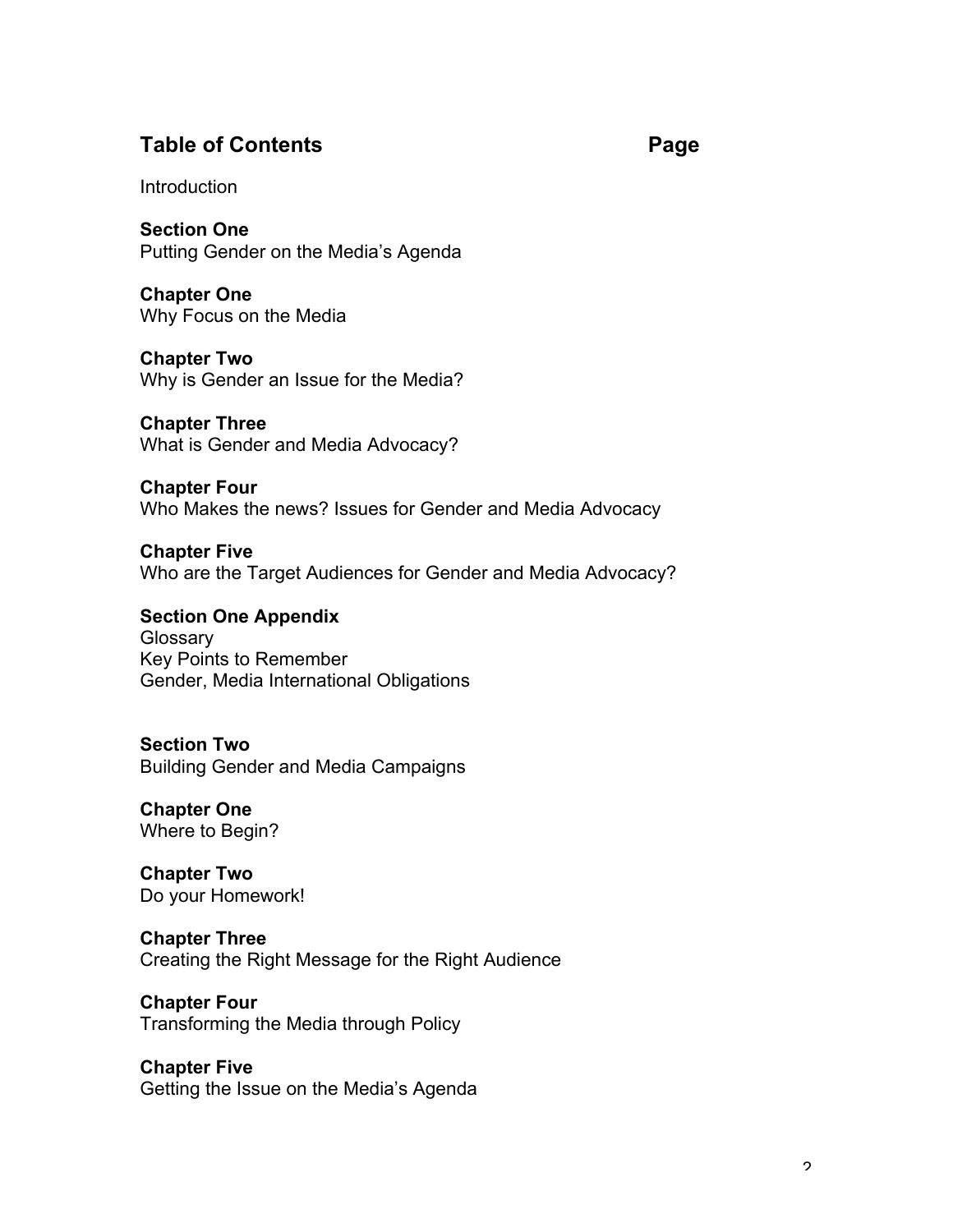# **Chapter Six**

Keeping Track of Advocacy Work

# **Section Two Appendix**

Glossary Key Points to Remember Advocacy Planning Tool Gender and Media Checklists Qualitative Monitoring Questions International Dates for Advocacy

# **List of Resources**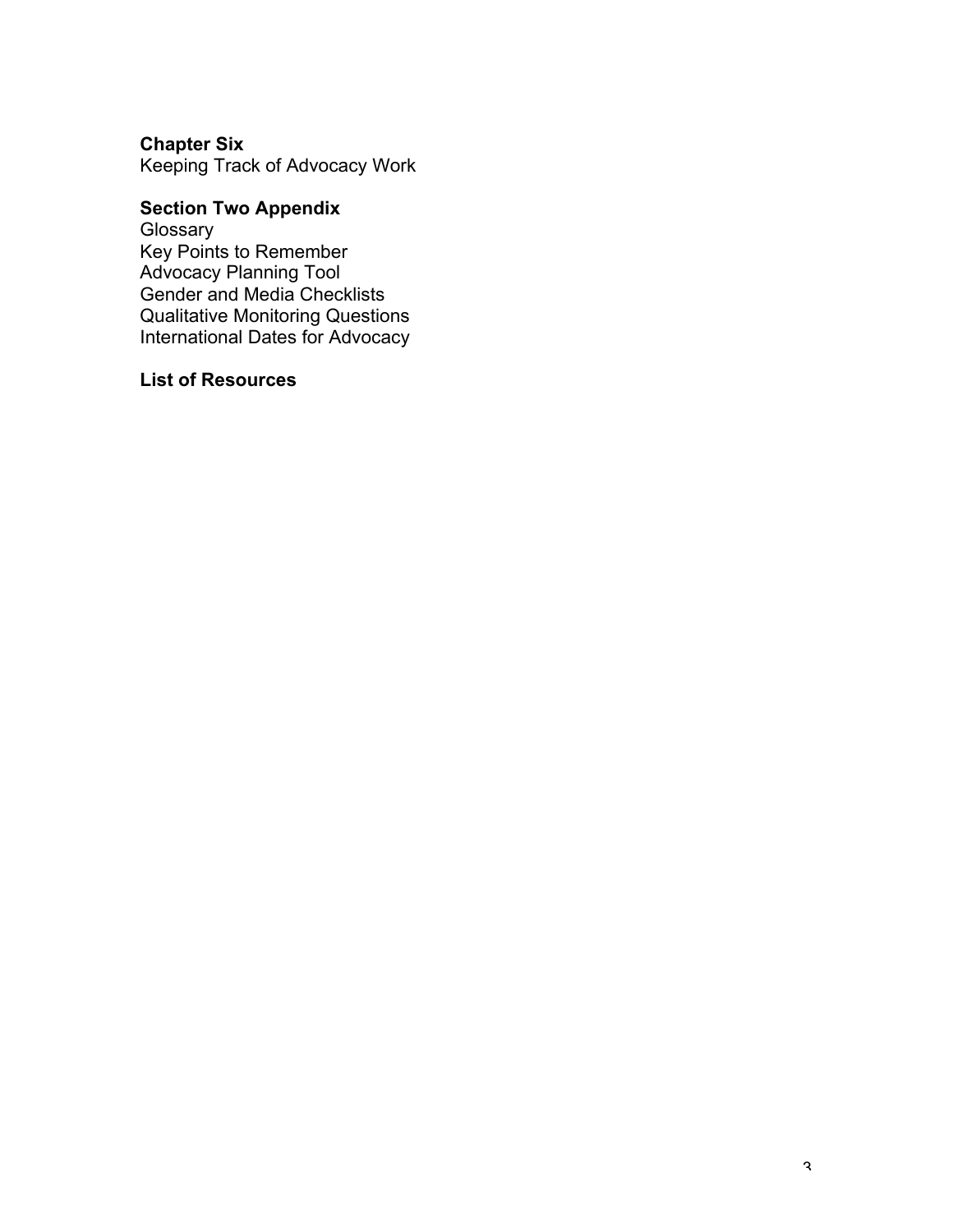# **Introduction - A New Agenda for Who Makes the News?**

**"***We were in uncharted territory. And taking on the Jamaican media was close to being a "Mission: Impossible". But what needed to be done was clear every time Jamaican women switched on their television sets, read newspapers or listened to the radio*." 1

Women's Media Watch Jamaica began in 1987 with only six volunteers. Its mission: to improve the representation of women in the media as one way of reducing violence against women.<sup>2</sup> Improving how women are seen, heard and listened to in the media continues to shape the organization's work more than 15 years later. Its arsenal of activities include public education workshops, media monitoring and lobbying campaigns, research, as well as the production of audio-visual materials and teaching aids.

Taking on the media has become a mission not only for Women's Media Watch Jamaica. Women (and men are joining in) engaged in various forms of political, social, cultural, economic and gender activism worldwide soon came to see the media as a key institution in the fight to achieve women's equality and human rights.

It is often said that the media holds a mirror up to society. How often women are seen in the mirror and what they look like when they do appear or speak has been the focus of a growing movement focused on changing the stereotypical representations and portrayals of women and men in the news.

The United Nations first International Decade for Women (1975-1985) was a catalyst for women's activism and research on the media which, since the 1970s, has revolved around:

- A critique of the ways in which media content projects women as objects, rather than as active subjects or participants in many diverse roles
- An analysis of the institutional and social structures of power through which women are systematically marginalized within media organizations<sup>3</sup>

Women working at the country and regional levels in the 1970s and 1980s developed their own tools to gauge the media's discrimination against women in content and in the workplace. Their ongoing work received a significant boost in 1995 with the first Global Media Monitoring Project (GMMP), which has become a global tool of analysis of gender representation in the media.

GMMP was one of the key resolutions of a 1994 conference on Women Empowering Communication, held in Bangkok, organized by the Women's Program of the World

<sup>&</sup>lt;sup>1</sup> Revisioning the Jamaican Media: The Experience of Women's Media Watch 1987-1996 by Melody Walker and Hilary Nicholson in Women's Experiences in Media, edited by Rina Jimenez-David, Isis International-Manila and WACC, 1996

 $2$  Revisioning the Jamaican Media: The Experience of Women's Media Watch 1987-1996 by Melody Walker and Hilary Nicholson in Women's Experiences in Media, edited by Rina Jimenez-David, Isis International-Manila and WACC, 1996

 $3$  Gender Setting, New Agendas for Media Monitoring and Advocacy, Margaret Gallagher, ZED Books and WACC London, publishers, 2001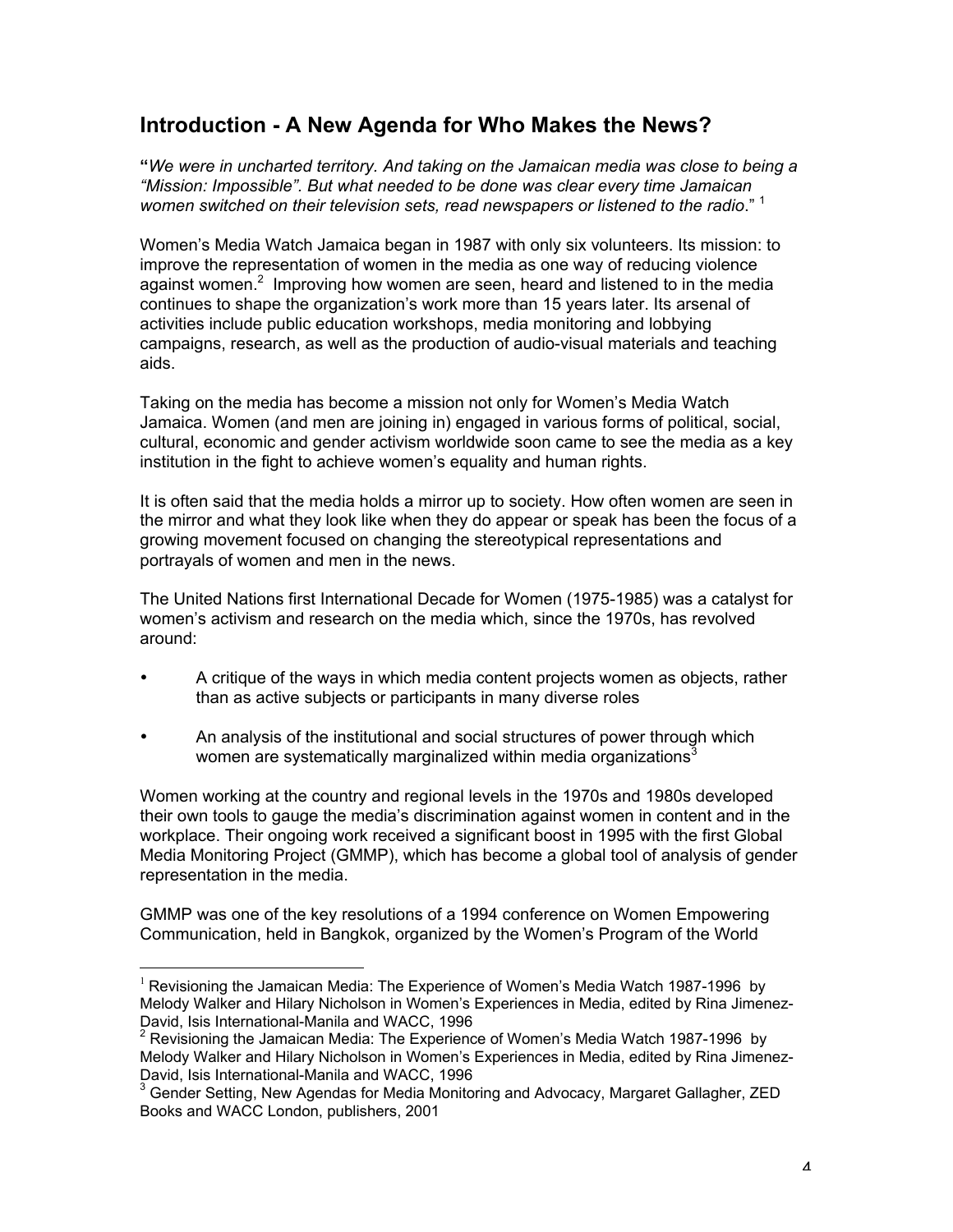Association for Christian Communication (WACC) in cooperation with Isis International and the International Women's Tribune Center (IWTC).

GMMP 1995 (which took place in 71 countries on January 18, 1995) and GMMP 2000 (which took place in 70 countries on February 1, 2000) have become important tools for gender media activists. The findings of both have been used to show the media the problems with the representations and portrayals of women and men in the news and to stimulate discussions on how these might be addressed.

# **Why this toolkit?**

Working to bring about change in the media does not have to be a "mission impossible" as Women's Media Watch in Jamaica, as well as other groups, have learned. Approaching media owners, publishers, editors, advertisers, journalists, among others, with findings which reflect the mirror back onto the media itself, can open the door to change.

GMMP is an effective tool for gender activists to use in their work to change the media. For example, lobbying with the GMMP 2000 findings led to the Jamaican Broadcasting Commission developing its own guidelines for gender sensitive reporting. And in Malta, the Gender Advisory Committee of the Broadcasting Authority uses the GMMP2000 in its training program for media professionals.

The third Global Media Monitoring Project took place on 16<sup>th</sup> February 2005. Seventy-six countries took part. GMMP 2005 provides a unique opportunity to bring together the experiences of gender activism targeted at the media into a toolkit that seeks to build on these successes, among others. This toolkit seeks to de-mystify the media and gender and media advocacy by illustrating through concrete steps, case studies, pointers, tips and information, that we can all take action to change gender representation and portrayal in and through the media. From writing a letter to the editor to planning and implementing a year-long campaign focused on changing how the media portrays gender violence for example, there are many ways to engage the media in the ultimate journey of achieving gender equality.

# **Who is it for?**

This toolkit is targeted primarily at:

- Organizations and individuals who participated in GMMP 2005
- Gender focused groups and media organizations (such as media councils, editors' forums, journalists' unions, media women's associations, among others) working with (or who wishing to begin working) with the media on gender and media issues
- WACC's constituencies and partner organizations in Latin America, the Caribbean and North America, Eastern Europe, Africa, the Middle East and in Asia and the Pacific engaged in some form of media activism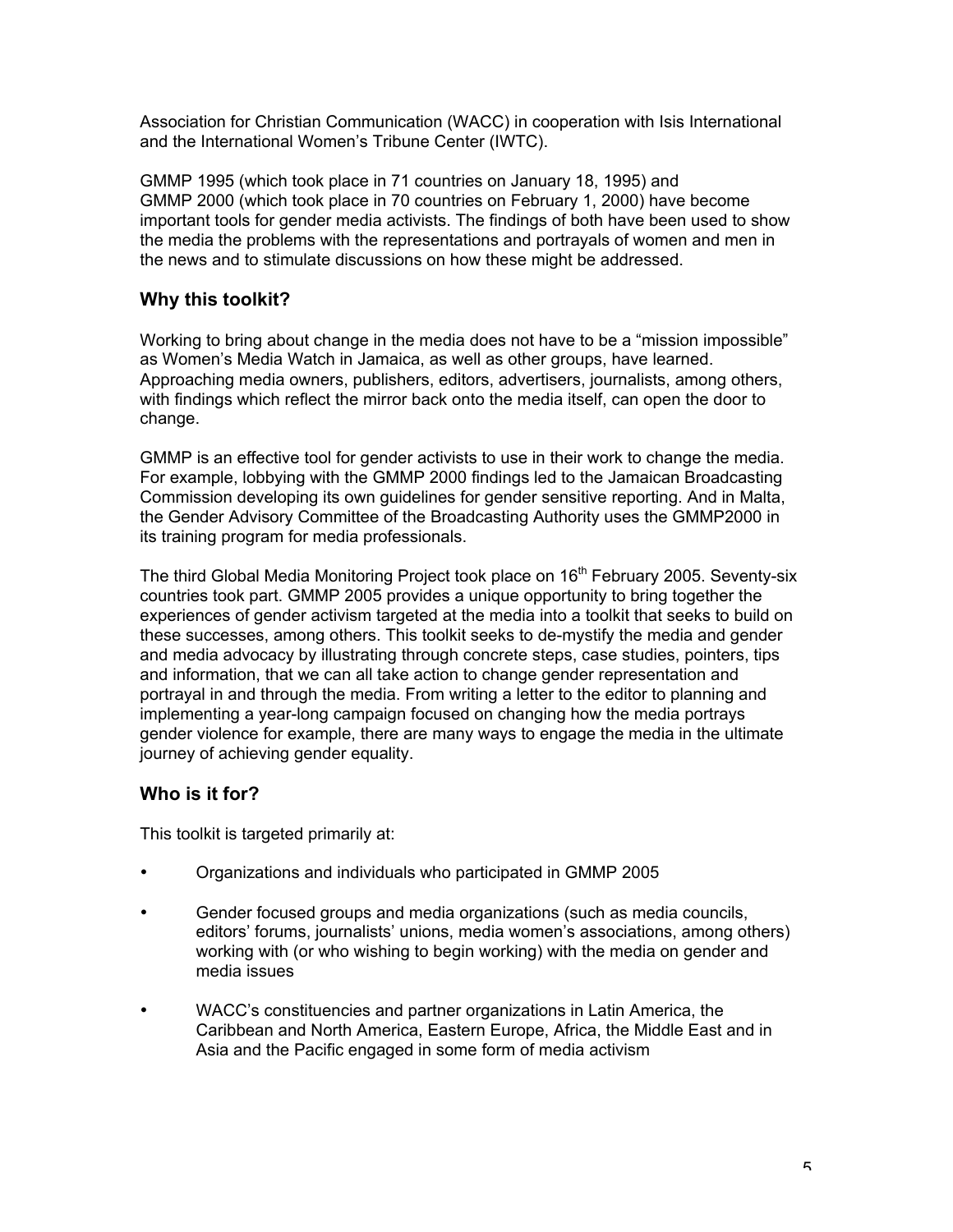# **How to use the toolkit?**

This toolkit can be used in the following ways:

- To train activists on how to build gender and media campaigns using the findings of GMMP 2005
- To illustrate and train activists on the various approaches that can be taken to do gender and media advocacy
- As an information tool on the media, and gender and media advocacy
- To learn how to work with and through the media to put gender on the news agenda.

While the primary audience for this toolkit are organizations outside of the media that target the media for their gender activism, the toolkit can also be of value to professionals within the media as a means of self-reflection and analysis on how the gender biases of those who work within and own the media can and do find their way into media content and workplace conditions and practices.

# **Structure of the toolkit**

This toolkit is divided into two key sections.

**Section One** – defines the conceptual issues on gender and media advocacy; looks at why the media should be a focus of gender and feminist activism; highlights the key issues for gender and media advocacy using the findings of the GMMP 2005; and discusses the various target audiences key to achieve change.

**Section Two** – provides the tactical information on the steps, tools and strategies that are useful in gender and media advocacy; provides tips and pointers on how to engage with the media and how to put gender on the news agenda.

Information boxes, case studies and discussion points are provided in the various chapters.

At the end of each Section, the user will find a glossary of key terms used in the chapters, and a summary of the key pointers and issues that have emerged from the chapters.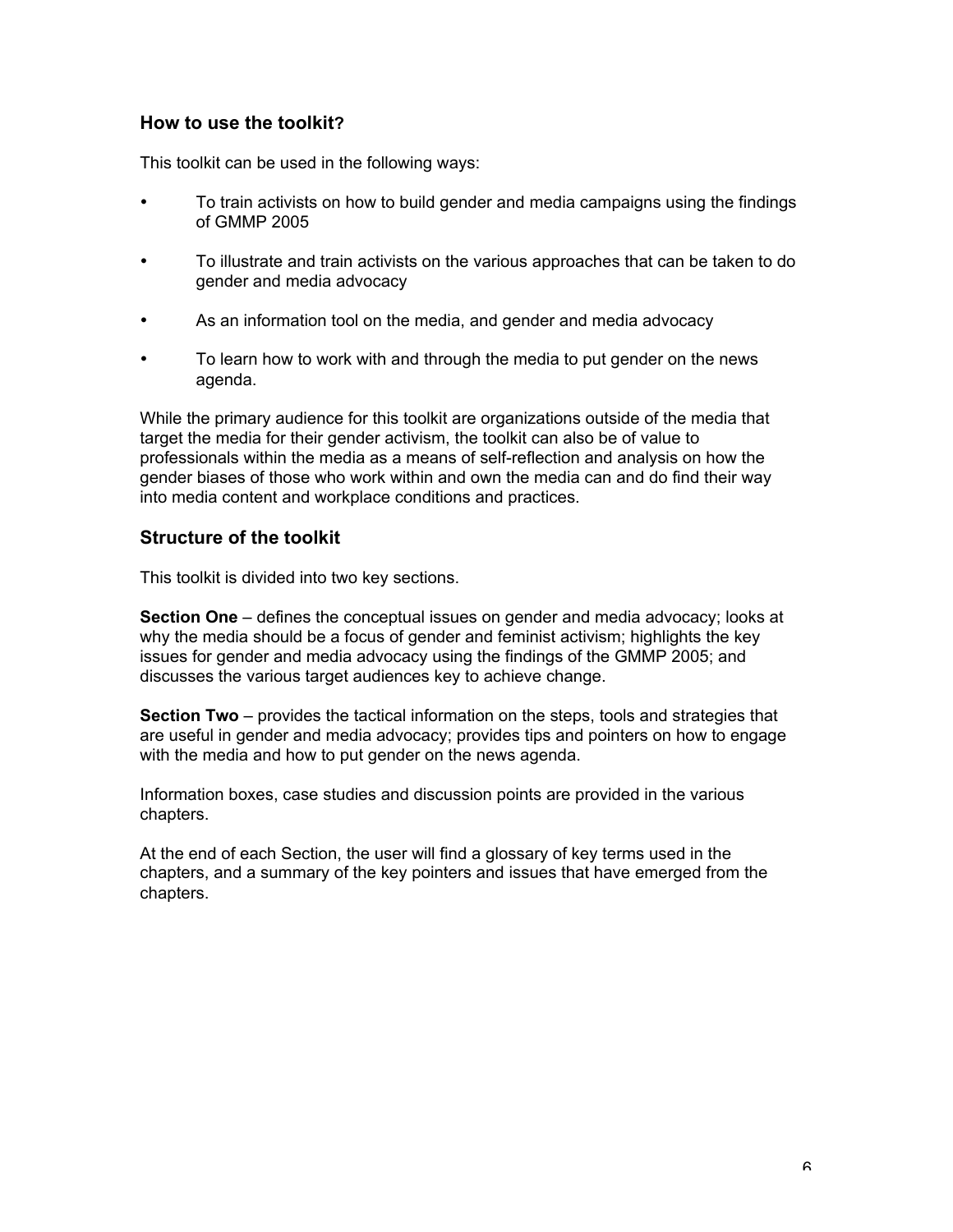# **Section One: Putting Gender on the Media's Agenda**

This Section defines the conceptual issues on gender and media advocacy; it looks at why the media should be a focus of gender and feminist activism; it highlights the key issues for gender and media advocacy using the findings of the GMMP2005; and discusses the various audiences key to achieve change.

## **Objectives**

To examine the role of the media and key gender and media issues.

To build an understanding of what gender and media advocacy is and what the key issues are.

To highlight the target groups for gender and media advocacy.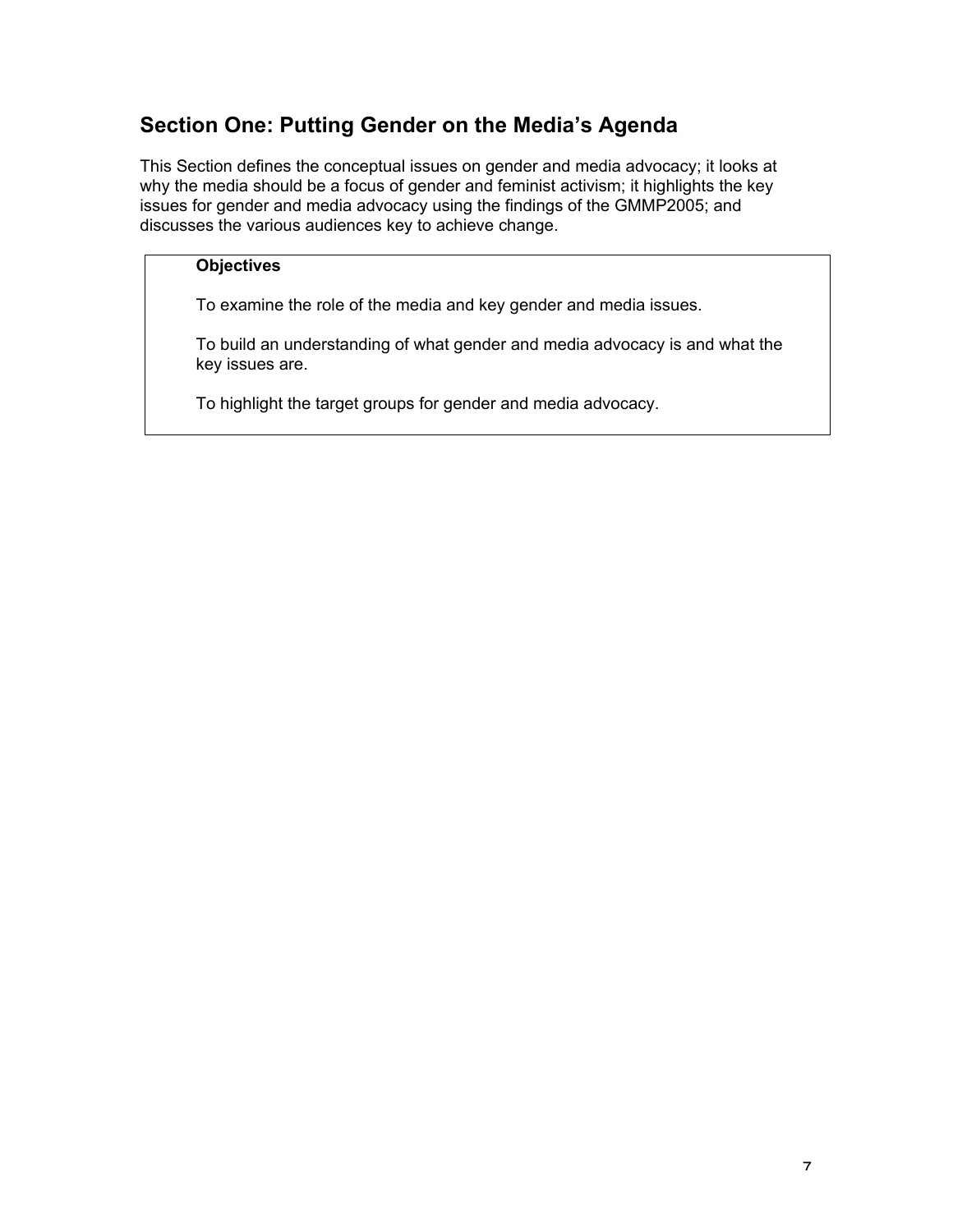# **Chapter One: Why focus on the media?**

*"The media do not merely represent; they also recreate themselves and their vision of the world as desirable, salable. What they reproduce is chosen, not random, not neutral, not without consequence."4*

Media are in the business of providing information. Women and men read watch and listen to this information daily which is in the shape of what we know as **news**.

The media's focus on the current issues and events of the day and the collection and editing of this information for presentation through the news media – newspapers, television and radio – is the practice of **journalism**.

Journalism, however, is not a flawless exercise. In his 1978 speech to collect a Pulitzer Prize, David Broder of the Washington Post, said:

"I would like to see us say over and over until the point has been made…that the newspaper that drops on your doorstep is a partial, hasty, incomplete, inevitably somewhat flawed and inaccurate rendering of some of the things we heard about in the past 24 hours…distorted despite our best efforts to eliminate gross bias by the very process of compression that makes it possible for you…to read it in about an hour. If we labeled the paper accurately then we would immediately add: But it's the best we could do under the circumstances, and we will be back tomorrow with a corrected updated version…"5

Likewise, the events and issues that become news each and every day, also go through a process of selection which is not without its own imperfections. News is a choice, an extraction process, saying that one event is more meaningful than another event. The very act of saying that means making judgments that are based on values and based on frames (*mental structures that shape the way we see the world*).6

In simple terms, the media, when asked, define their role as:

- To inform
- To educate
- To entertain

The radio, TV and newspapers give us information through news, current affairs programs, and talk shows. They also entertain through TV soaps, films, game shows, music and sitcoms. It is through advertisements on radio, TV and in the newspapers, that we know about goods and services for sale.<sup>7</sup>

<sup>&</sup>lt;sup>4</sup> Patricia J. Williams, The Rooster's Egg, On the Persistence of Prejudice, Harvard University Press, 1995

<sup>5</sup> Alan Rusbridger, *The Truth About the Truth*, in Newsweek International, 2005

<sup>&</sup>lt;sup>6</sup> David Murray, Joel Schwartz, S. Robert Lichter, It Ain't Necessarily SO, How the Media Remake

Our Picture of Reality, Penguin Books, 2002<br><sup>7</sup> Whose Perspective? A Guide to Gender-Sensitive Analysis of the Media, Women's Media Watch Jamaica, 1998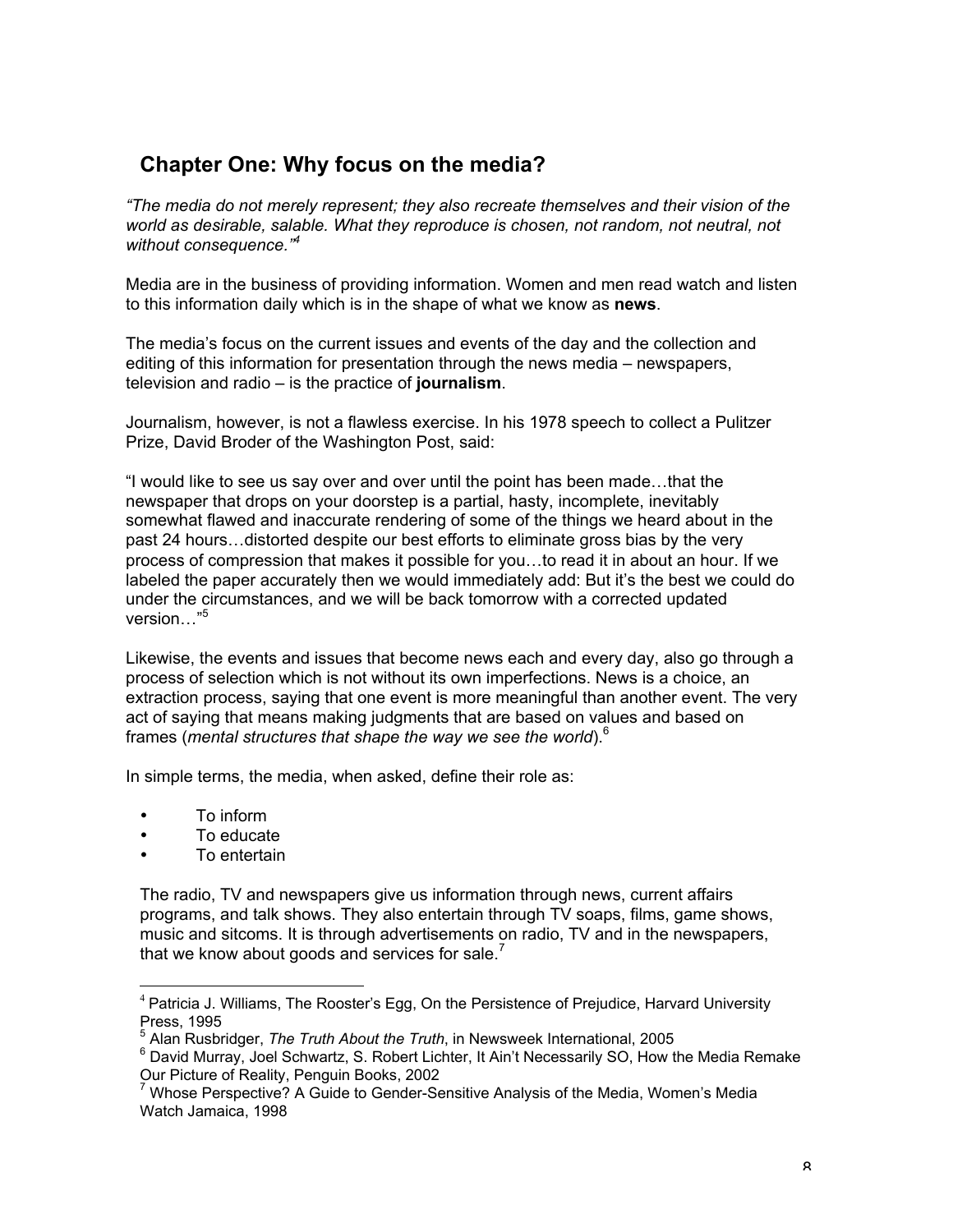The media do this by providing information that is collected and edited based on the media guiding principles of **accuracy**, **fairness** and **balanced** representation.

The media also see their key role in any society as a 'watchdog' of the government and all entities to ensure accountability in a society in the public's interest.

The media's ability to carry out this role depends greatly on whether the media operate within political and legal environments which enable free speech, reasonably unfettered access to information, free media, and economic and political environments which encourage and promote the development of a diversity of media.

Because the process of collecting, editing and choosing what is news is not purely objective, media and communications researchers and analysts have identified several other key roles the media play in any society:

- Shape public opinion and attitudes
- Determine the public discourse and thereby shape our political, cultural and economic priorities
- Influence public policy through the news agenda
- Reinforce or challenge gender, racial and other stereotypes and norms
- Serve as the channel through which the public communicates to policy makers and through which policy makers communicate to the public
- Media can act as catalysts for social change through coverage of injustices and the marginalization of populations in society which often have little access to expression in the public sphere. In other words, the media can give a voice to those who often find their voices marginalized

## **Box One: Types of media**

The form of media that reaches large audiences daily is what is known as **mainstream** or **mass media**. Newspapers, magazines and the broadcast mediums of television and radio fall into this category. Mass media is often general in its content in order to cater for a diverse audience. There also are trade and specialist magazines – fashion and beauty, home design and interior, sports, computer, science, foreign affairs and policy analysis, among others – that are produced for mass consumption, but which may be more targeted at specific audiences within the larger population. Mass media view audiences as both consumers of information and of goods and services. Advertising is essential to the sustainability of the mass media. Mass media can be owned and operated by the state (often in developing countries worldwide), public or private interests.

**Community media,** on the other hand**,** are limited to certain geographical areas and targeted at smaller groups of people. This media caters for people in towns, rural areas, close-knit communities which seek to keep themselves informed on issues of interest. Unlike in the mainstream media where the control of information and messages is vested in the hands of the media practitioners, there is more room for people within a local community to participate in the governance and editorial operations of this form of media.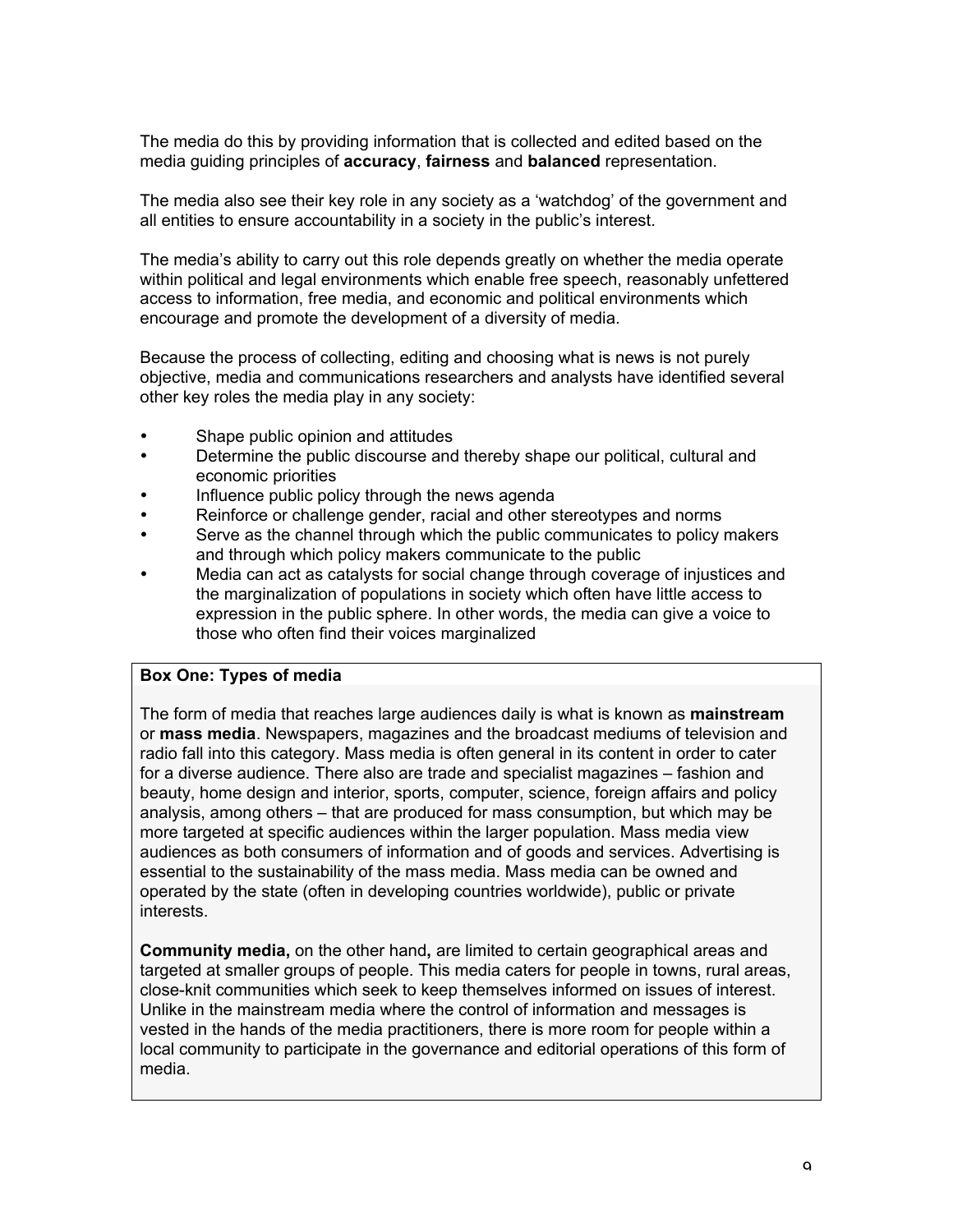**New media** is the term used to refer to the New Information and Communications Technologies (NICTs) which include web sites, web portals, e-mail, e-mail news alerts, listservs, and blogs. The new technology is used by those involved in mainstream media in that many of these media have web-based editions of their information and news products. But the information technology revolution also has opened the space for civil society, special interest groups, as well as individuals to create their own sites for disseminating information and viewpoints. Outside of the mainstream media sites, one of the major concerns surrounding the use of new media is the accuracy and credibility of the information provided.

### **Box Two: In the Public's Interest**

The dominant form of broadcasting worldwide is **public broadcasting** (same as **public service broadcasting**). This form of broadcasting is defined as 'public' when radio, television and other electronic media outlets receive funding from the public – either through individual donations, fees, or indirectly as state subsidies that originated in taxes or other national funding sources.

Some public broadcasters supplement this with contributions from corporations which may be granted a limited amount of advertising time in return.

There is no standard definition of what public broadcasting is, but there are defining characteristics:

- Public service broadcasters generally transmit programming that aims to improve society by informing viewers
- The stations' broadcasts are available nationwide and generally aim to cater for all interests and tastes including minorities
- They have a concern for national identity and community which leads to the commissioning of programs from within the country, rather than from abroad
- They tend to be more detached from vested interests and government-impartial programming that does not cater to the desires of advertisers or government
- Quality of programming rather than number ratings is the basis for competition
- Guided by guidelines that do not restrict program makers these guidelines can be backed by hefty penalties

Source: Wikipedia Encyclopedia at http://en.wikipedia.org/wiki/Public\_broadcasting

**Understanding the media's various roles, its power and sphere of influence and the role it can play in bringing about change are essential for any type of advocacy that aims to change the media.**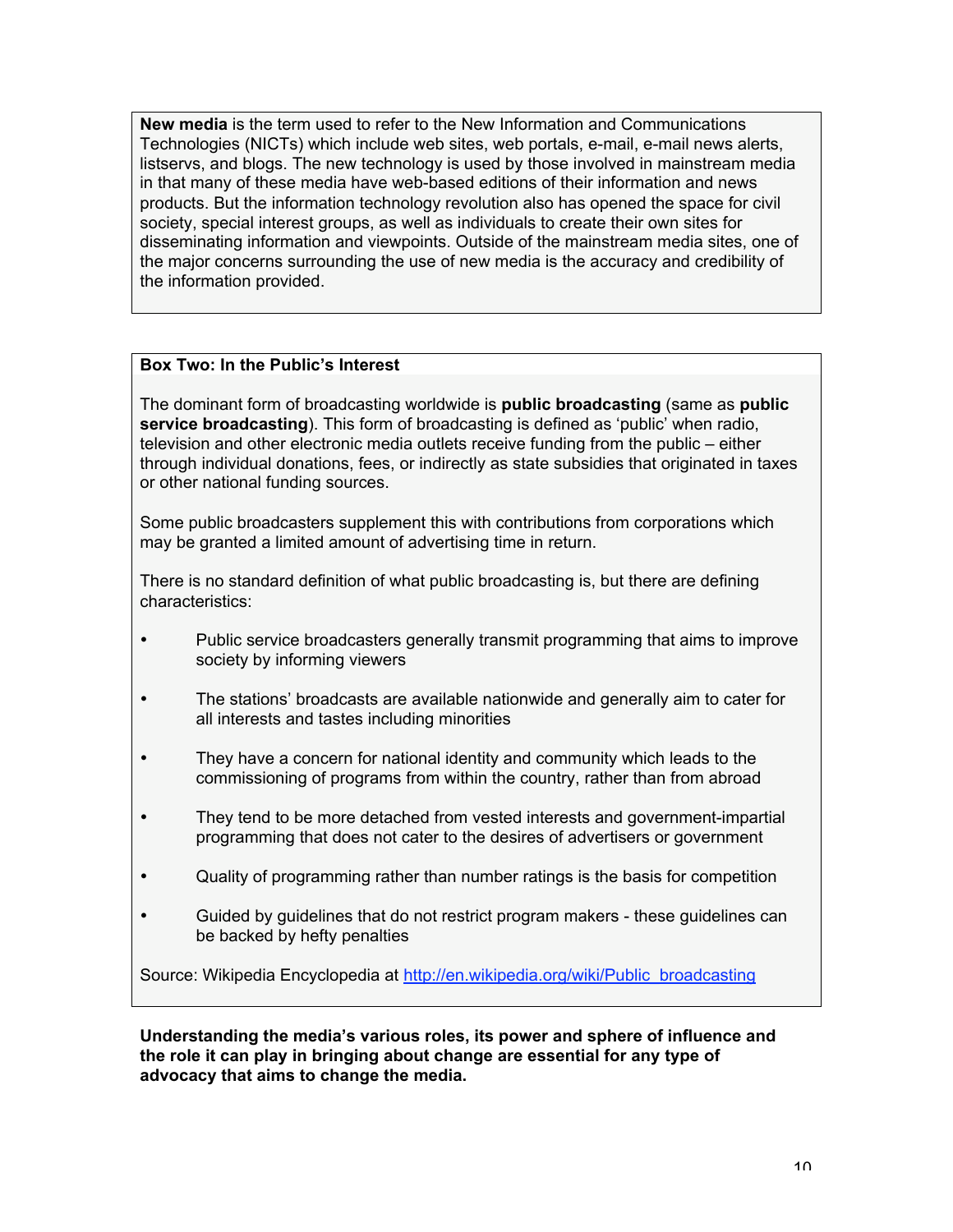### **Activity – Discussion points!**

1. Make a list of the major media in your country. Divide them into print and broadcast media, mainstream and community (where appropriate). Find out from each media's marketing and circulation department, the numbers of readers, listeners and viewers so that you have an idea of the media's reach and influence in your community.

2. Find out who owns the various media?

3. Find out if there is a public broadcaster and how it is funded?

4. Find out how many community media exist? Who owns these media and how do they operate?

It is important to understand that the media do not just provide information and reports on news events and current issues. Through the selection of types of news stories, choice of words and language used, choice of people interviewed to give their views and perspectives, selection of images to illustrate stories and decisions about where stories should be placed (on what pages or which item in the news line-up heard on radio or television), the media also **communicates** and sends a **message**.

### **Activity – Discussion Points!**

1. What are some of the key messages transmitted through your media about women's roles in society? What are some of your media's messages on men's roles in society? 2. What are your media's messages on the struggle for gender equality? 3. Look for specific examples of newspaper articles, radio or television talk shows or programs to illustrate the messages you have identified.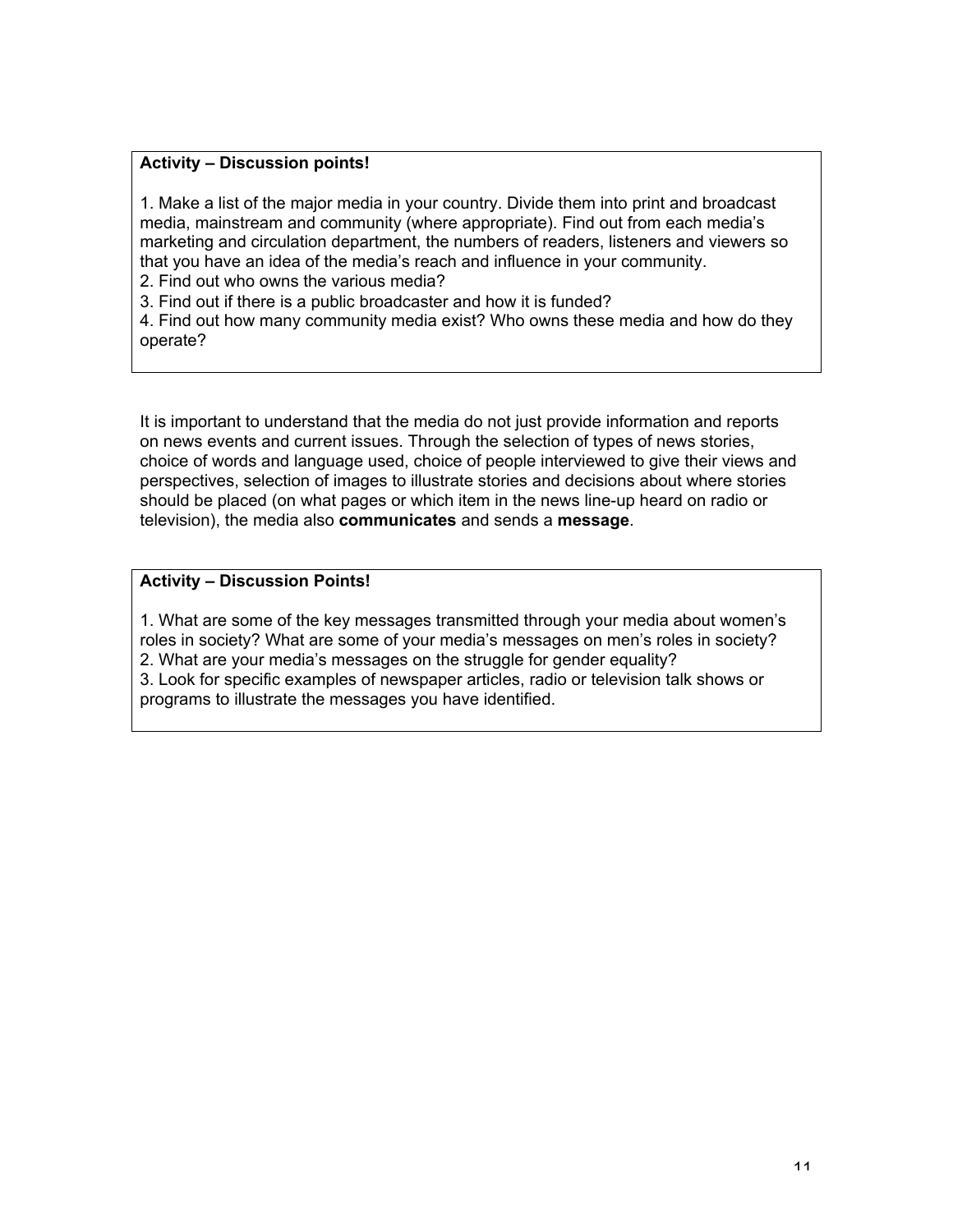# **Chapter Two: Why Should Gender be an Issue for the Media?**

In the small country of Lesotho in Southern Africa, where there are only weekly newspapers, the national office of the Media Institute of Southern Africa (MISA), consistently monitors and puts out reports on how the weekly papers report on gender violence; MISA's national office in Zimbabwe trained its media advocacy workers across the country on 'why gender and free speech' are two sides of the same coin; and at the regional level, MISA has developed a gender policy and is a key partner with gender and media activists throughout the region to provide gender training to journalists, work with editors and managers to develop gender policies and guidelines and as a sponsor of the region's first gender and media awards to recognize reporting that makes a difference.

MISA is not a women's organization, nor is it a feminist organization. It is a regional organization, with national offices, that fights for a free and independent media, media pluralism (a diversity of print media and broadcast stations, public and privately owned, within a country) and for the protection of the rights of journalists to report without fear of repression.

But the men and women who work within MISA know that the media cannot be "free" and "independent" as long as women who work within the media experience injustices that range from discrimination in promotion and hiring to sexual harassment in the newsrooms, and as long as the news is told day in day out through the voices and perspectives of men. These are **gender** issues.

**Gender** is the way in which society assigns characteristics and social roles to women and men. The roles, functions and characteristics of men have been given greater value than that of women, creating unequal gender power relations which perpetuate discrimination against women in both the public and private spheres. **Sex** (the biological difference between women and men) becomes the basis for discrimination and the violation of the rights of women and girls in all societies.

Therefore, if we look at the media, gender inequalities, biases and prejudices show themselves in the following ways, among others:

#### In the newsroom:

*Opportunities in the workplace* - Women often comprise the rank and file of journalists and presenters in the print and broadcast media but few are in the top leadership positions.

*Equal professional opportunity*: Women reporters are often assigned to health, education, and social issues, while men are given the political and economic assignments which are seen as part of the career path to senior editorial and media management positions. [*More women are seen in the international media, such as CNN, BBC as war and political correspondents, but this has only emerged in the last five to 10 years and is not the norm in the majority of media worldwide*].

#### In the content:

*Who speaks in the media?* - If we read, listen to and watch those who are speaking in the media – those who are quoted in stories on events of the day – the majority are men,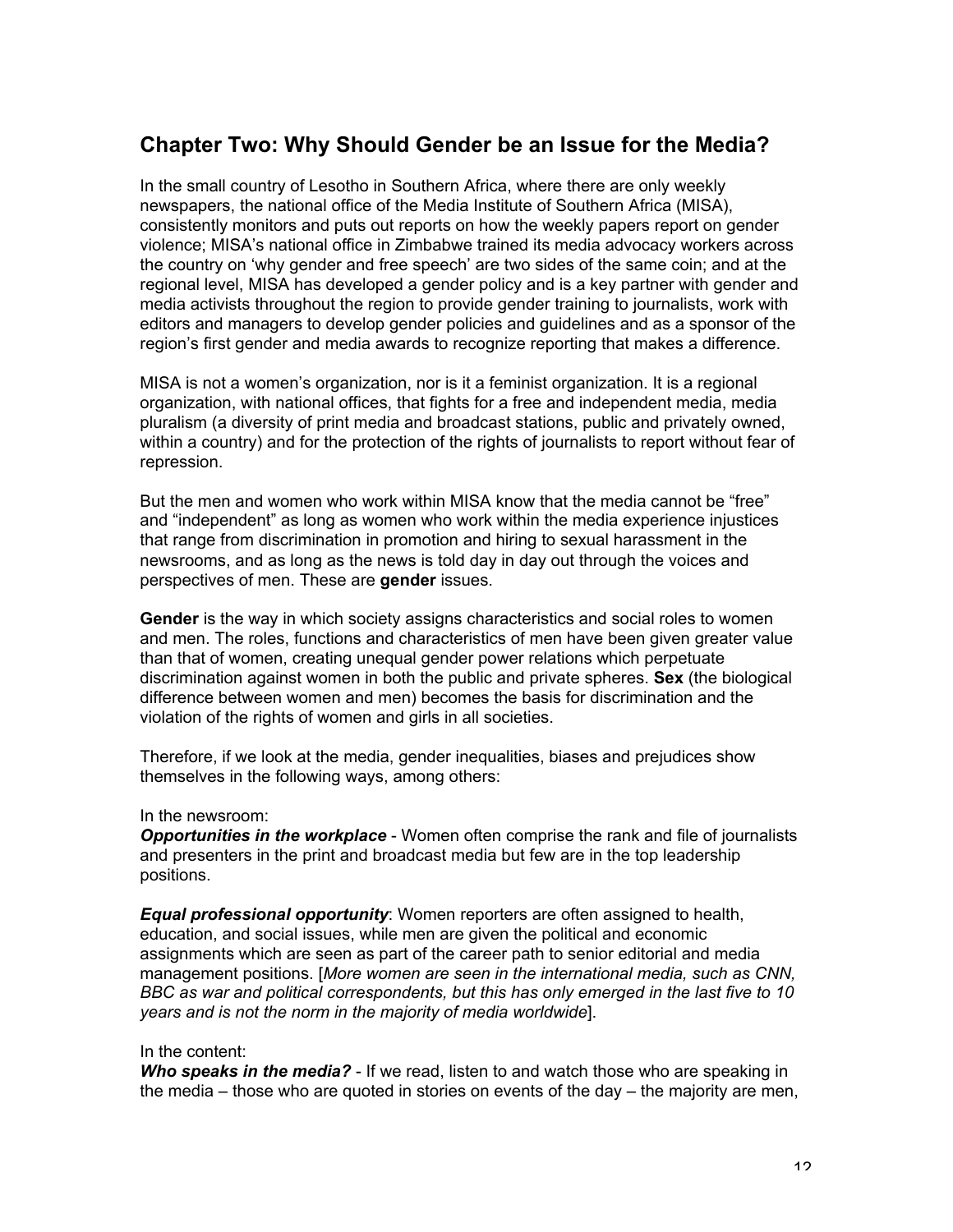although women and men live in the societies reported on and both have views on the events and issues. Women are made 'invisible' by the media's omission of their voices and images.

*Gender stereotypes* - When women do appear in the media, they most often are portrayed as sex objects, beauty objects, as homemakers, as victims (of violence, poverty, natural disasters, war and conflict, etc.); or they become front-page and headline (main story) news when they engage in activities which are not in line with society's prescription of what women 'should' and 'should not' do [E.g. *Mothers who kill or abuse their children are often portrayed as 'unnatural' women and these stories often are given lots of prominence in news pages and broadcasts*].

*What is considered newsworthy?* News on the violations of women's human rights and discrimination against women are few and far between. When the media does cover gender issues such as violence, sexual and reproductive health, women in decisionmaking, these articles are often confined to special pages and segments in the media and tagged as 'women's issues', rather than being placed on the news pages as issues of concern to everyone.

*Invisible women:* Certain categories of women receive even less attention in the media, such as elderly women, women from minority ethnicities and religious groups, the working class, and women with different sexual orientations.<sup>8</sup>

While the media worldwide fight tenaciously to guard, protect and obtain legally the right to be free from government censorship; free from political and economic interests and controls, the media has been unable to detect, analyze and change alone, the gender biases, prejudices and inequalities that influence and impact on its operations and content.

Gender biases and prejudices in the media emerge through the 'choices' media managers, advertisers, and media professionals [editors, journalists, sub-editors, news photographers, etc] make each day. Decisions about who will be promoted; who will not; what will make news; what will not; who will be interviewed; who will not; etc are decisions affected by media professionals' beliefs about where women and men 'should be' in society.

The fight to free the media of gender biases and inequalities has come largely from gender activists who have identified the media as a key institution in the struggle for gender equality. Gender and feminist activists see the media as:

- The mediums through which messages are transmitted (through editorial content, images and adverts) about the gender roles of women and men in any society. The messages can either reinforce, or challenge gender stereotypes and sexbased discrimination;
- As news and communications channels that can put women's rights and gender equality on the agenda of public policymakers. One way the media can do this is

 $8$  Shivas, M. 2000. Alternative Assessment of Women and Media based on NGO Reviews of Section J, Beijing Platform of Action, cited in Whose News? Whose Views?, Colleen Lowe Morna, 2001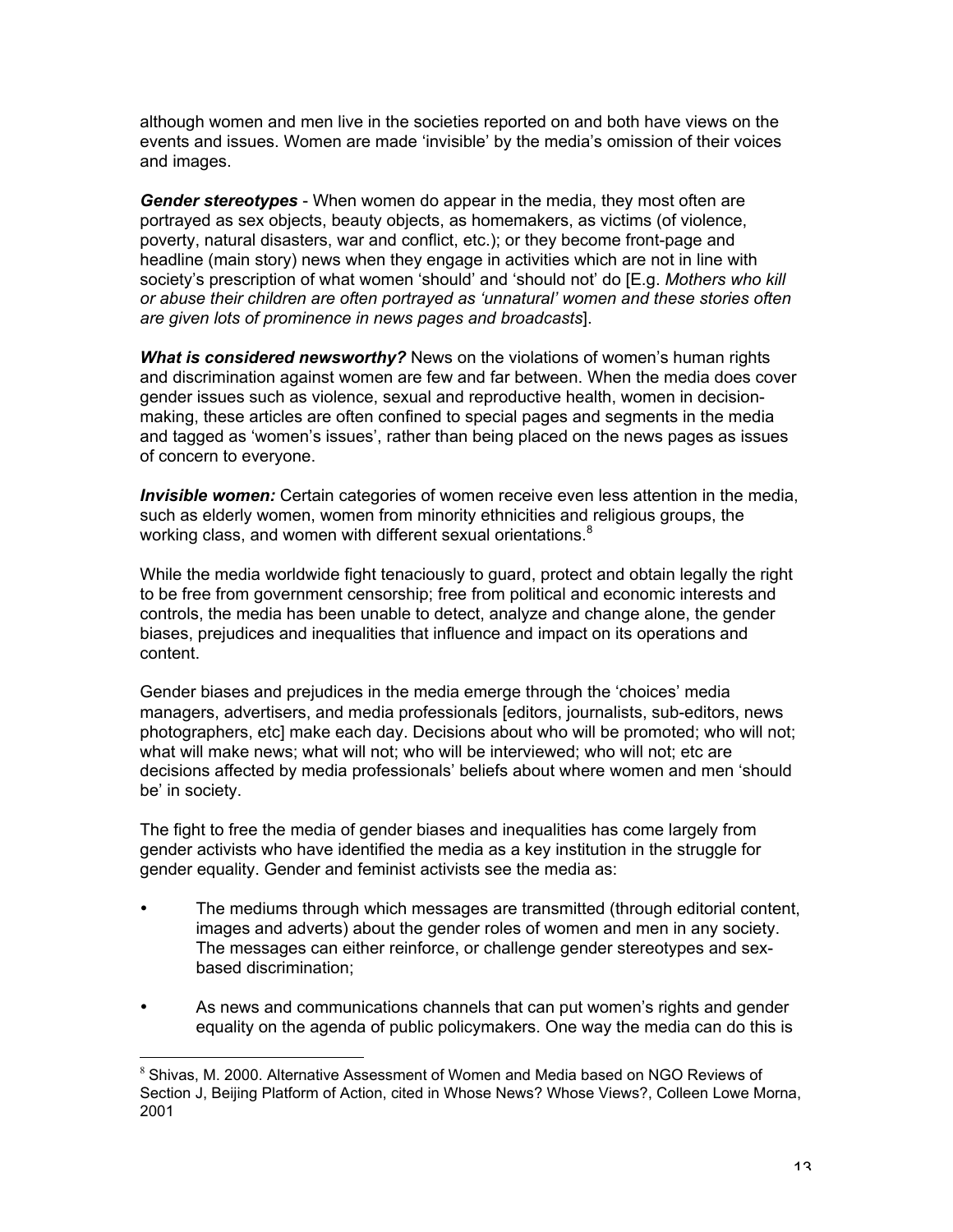by holding governments accountable to many of the international and regional women's rights conventions and instruments they have signed in the same way the media holds governments accountable to conventions on torture, political rights, labor rights, etc.

• As institutions that practice sex-based discrimination, and therefore also sites where the struggle for gender equality must be confronted.

## **Activity – Discussion Points!**

Use the following questions to do a simple and quick gender analysis of your national media

1. Look through the daily or weekly newspapers. How many images of women do you find? What roles do the women pictured appear in? How many images of men do you find? In what roles are they seen?

2. How many women reporters or correspondents do you see on the local television prime time news? (Do not count the women and men who present the news or read it, known as 'presenters') What issues do the women report on? What issues do the men on television news report on? Is there a difference?

3. Look at the bylines (reporters' names) on political and economic stories in your national newspapers. Can you identify how many of the writers and reporters on these issues are male, and how many are female?

4. Which women, and men, are rarely seen in your national media? Which women, and men, are seen most often in your national media?

5. Look at the adverts on television and in the newspapers. Which adverts have women in them? Which adverts have men in them? How are the women portrayed? How are the men portrayed?

## **Box Three: Why Gender Equality Makes Good Editorial and Business Sense for the Media**

**Freedom of speech:** Giving equal voice and air-time to women and men, representing both in their multiple roles in society is intrinsic to freedom of expression and speech.

**Good governance:** 'Do as I say and not as I do' can no longer be the mantra of the media which is being more and more scrutinized by all sectors of society. As much as the media has a duty to serve as a watchdog on society, the media itself must lead by example and practice good governance in its own operations.

**Respecting women's and men's human rights:** The media's editorial content, through images, language, portrayal and absence of a diversity of voices and views, and its workplace should not be the site for the violation of women's rights to voice, equal opportunity, integrity and dignity. Language used by the media should not perpetuate stigma, discrimination or sexist attitudes against women or men.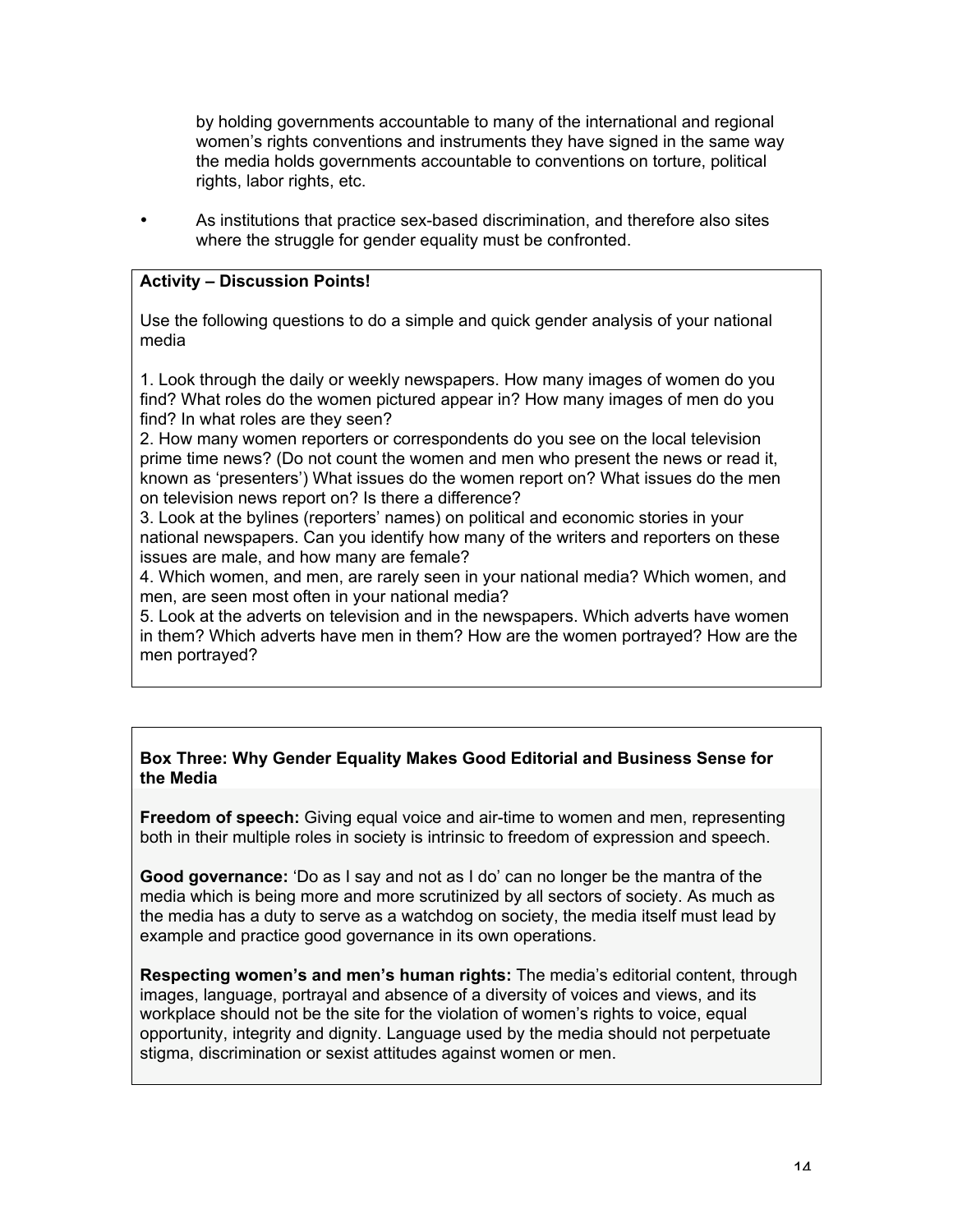**Women are a large growth market for the print media:** In most countries, women constitute the highest potential growth market for the print media and have also been shown to be among the most loyal readers. Segmenting readership by gender and responding accordingly, would, in all likelihood, reveal that gender sensitivity is a good business proposition.

**Women's needs as listeners and viewers:** Few analyses of programming for radio and TV are gender disaggregated. They fail to take account of women's time constraints as a result of their multiple roles and of their preferences with regard to content. As research elsewhere has shown, gender sensitivity in programming could yield significant business gains.

**Women as consumers**: Women make many of the decisions on household spending. This is yet to be factored in many countries into the way advertising is designed. Is advertising that demeans and turns women into commodities really enlightened selfinterest on the part of advertisers?

Source: adapted from Whose News? Whose Views? edited by Colleen Lowe Morna, Gender Links, 2001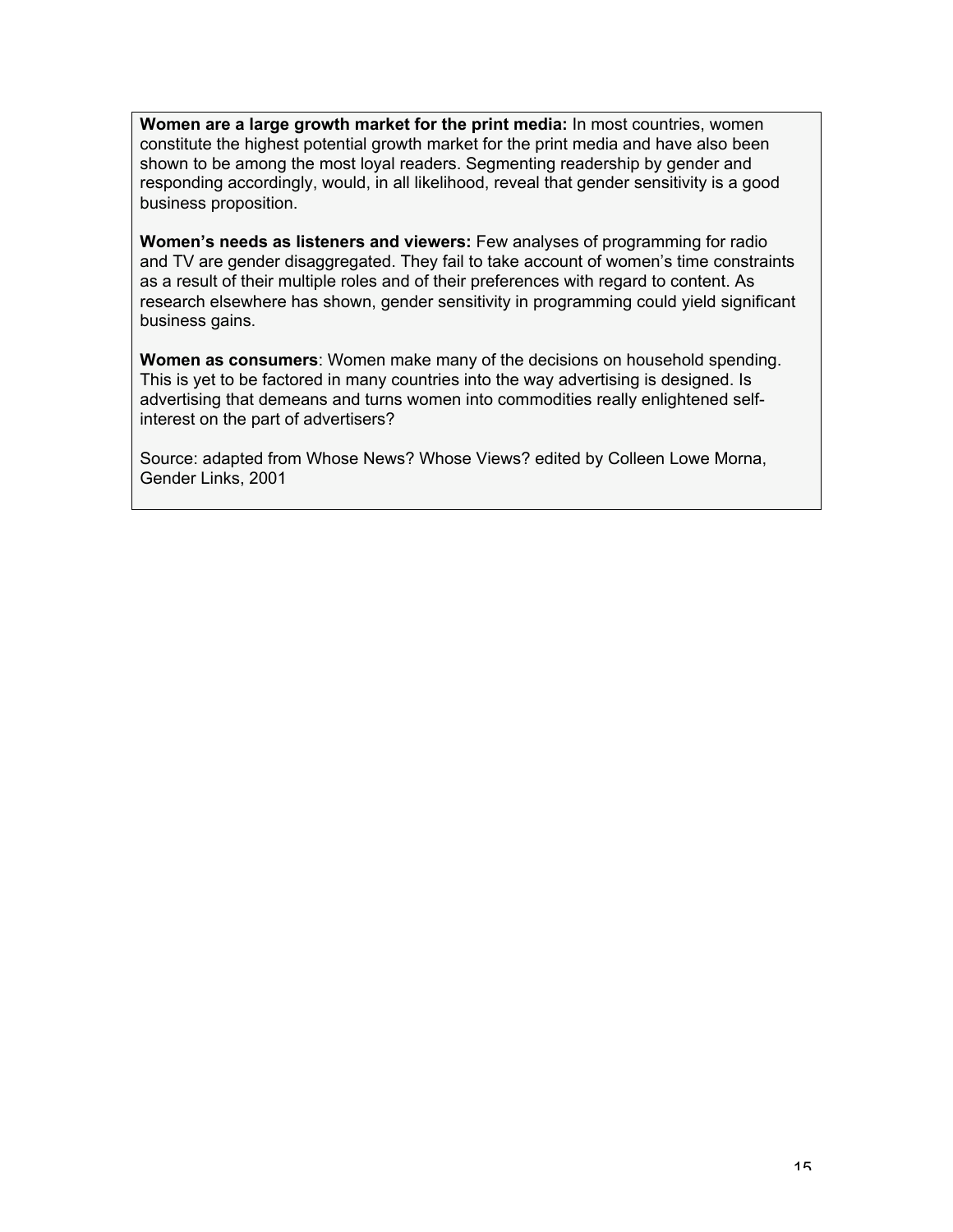# **Chapter Three: What is Gender and Media Advocacy?**

*"Just as gender needs to be mainstreamed in government, it needs to be mainstreamed in the media. Now, more than ever before, there is need to strengthen the women's J spot in the Beijing Platform of Action (BFPA): not to be looking for it!"<sup>9</sup>*

In 1995, the United Nations convened the Fourth World Conference on Women. The document which came out of the Conference, the Beijing Platform for Action, for the first time included women and media as a critical area of concern in the form of Section J on Women and the Media.

In 2005, at the  $49<sup>th</sup>$  Session of the Commission on the Status of Women, held to review Beijing, women media practitioners began to wonder, whether media, as a Critical Area of Concern (Section J) in the Beijing Platform of Action, had fallen through the cracks. The European Women's Lobby document for Beijing+10 noted that "women in the media is one of the objectives that is most neglected by the European Union."10

Critiquing and challenging the media to change the way it portrays and represents women in its editorial content and programming; the way it also confines women to the lowest positions in newsrooms; the way it uses women, sex and violence against women to attract audiences; and the way it ignores discrimination against women in all sectors of society in the main news pages and broadcasts have been core concerns of gender activists.

**Gender and media advocacy** includes lobbying, campaigning, research, training, media monitoring, communication and alliance-building activities which seek to advance women's rights and gender equality in and through the media.

Its roots are firmly grounded within the women's movement, but the forms that gender and media advocacy may take are grounded in and connected to local struggles [*note the example of MISA in Southern Africa in Chapter Two, where gender and media advocacy is intimately linked to the struggle for a free and independent media in the region*], and take direction from those who are experiencing injustices and inequalities, within our communities [*women within the media, for example, have been the catalysts* of advocacy to change how women are systematically marginalized within the media].<sup>11</sup>

## **Box Four: Gender and Media Advocacy – Issues of conflict or opportunity?**

There are two angles to gender and media advocacy-

**1. Media as target audience:** Planned and consistent advocacy for gender equality in the media's workplace policies and conditions of service, as well as in editorial and advertising content.

<sup>&</sup>lt;sup>9</sup> Maria Suarez Toro, *Looking for the J Spot*, in GEM News@B+10, March 10, 2005  $10$  Ibid

<sup>&</sup>lt;sup>11</sup> An Advocacy Guide for Feminists, Young Women and Leadership, No. 1, December 2003, Association for Women's Rights in Development (AWID)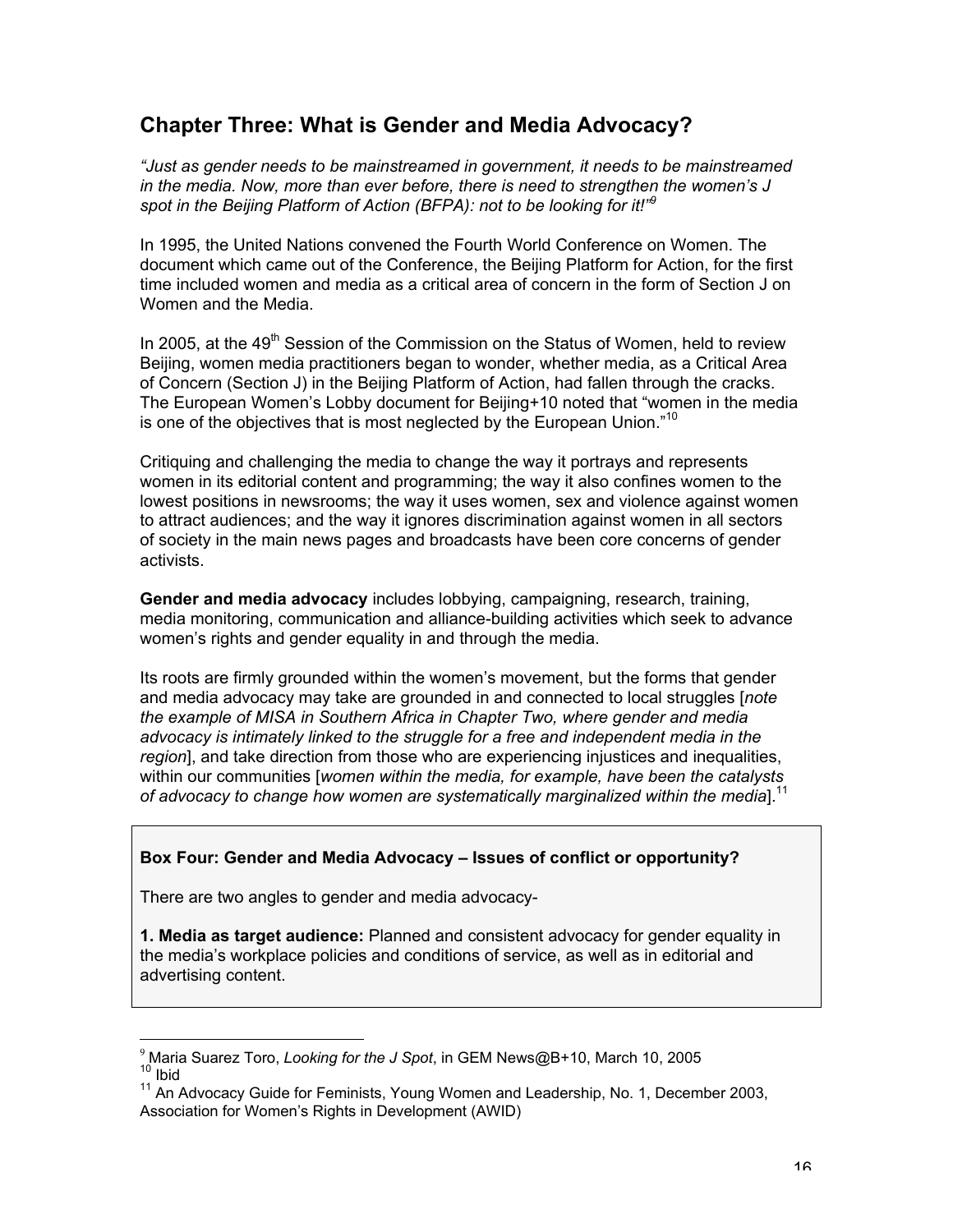**2. Media as partner and tool for getting across messages on gender equality:** The strategic use of the media as a tool for advancing gender equality in all sectors, especially public policy, and to bring gender justice to the public's attention.

At first glance, it may seem as if two different gender and media advocacy strategies are called for to address these two issues. But, by taking on the media as institutions within which the struggle for gender equality is situated, activists will create also the opportunities for priming the media to be a credible voice when it reports on and covers gender equality issues.

Often gender and media activists are tackling both of these angles at the same time. The media cannot be used as an effective and credible tool to advance messages on gender equality if the messages it sends daily through reports on events and issues are genderblind or negative about women's roles and contribution in a society. Likewise, the media cannot challenge the lack of women in decision-making in governance structures, if there is a paucity of women in leadership positions within the media. In targeting the media to bring about more gender sensitivity and awareness to the editorial content and to ensure equal opportunity and equal access for women in media work spaces, gender and media activists are at the same time opening the space to engage more effectively with the media in getting across messages on gender equality.

# **The Media as a Critical Area of Concern**

While gender activism around the media has been ongoing for more than 40 years, the 1995 Beijing Platform for Action (BPFA) which was developed by the UN Fourth World Conference on Women, provided gender and media activists with more ammunition for gender and media advocacy.

The BPFA calls for "increased participation and access of women to expression and decision-making in and through the media and new communication technologies." Governments committed themselves to review media policies and increase the number of programs for and by women and to promote balanced and diverse portrayals of women in the media. $1$ 

Governments also are urged in the BPFA to create legislation against the projection of violence against women and children in the media and to encourage training for women in using the media. The media are encouraged to establish professional guidelines and methods of self-regulation for the way women are presented, as well as to support and finance alternative media and all forms of communication that support the needs of women $13$ 

Section J on Media as one of the Platform's Critical Areas of Concern, recognizes that the media have a role to play in addressing issues of gender inequality, specifically,

 $12$  Local Action, Global Change, UNIFEM and the Centre for Women's Global Leadership, 1999  $13$  Ibid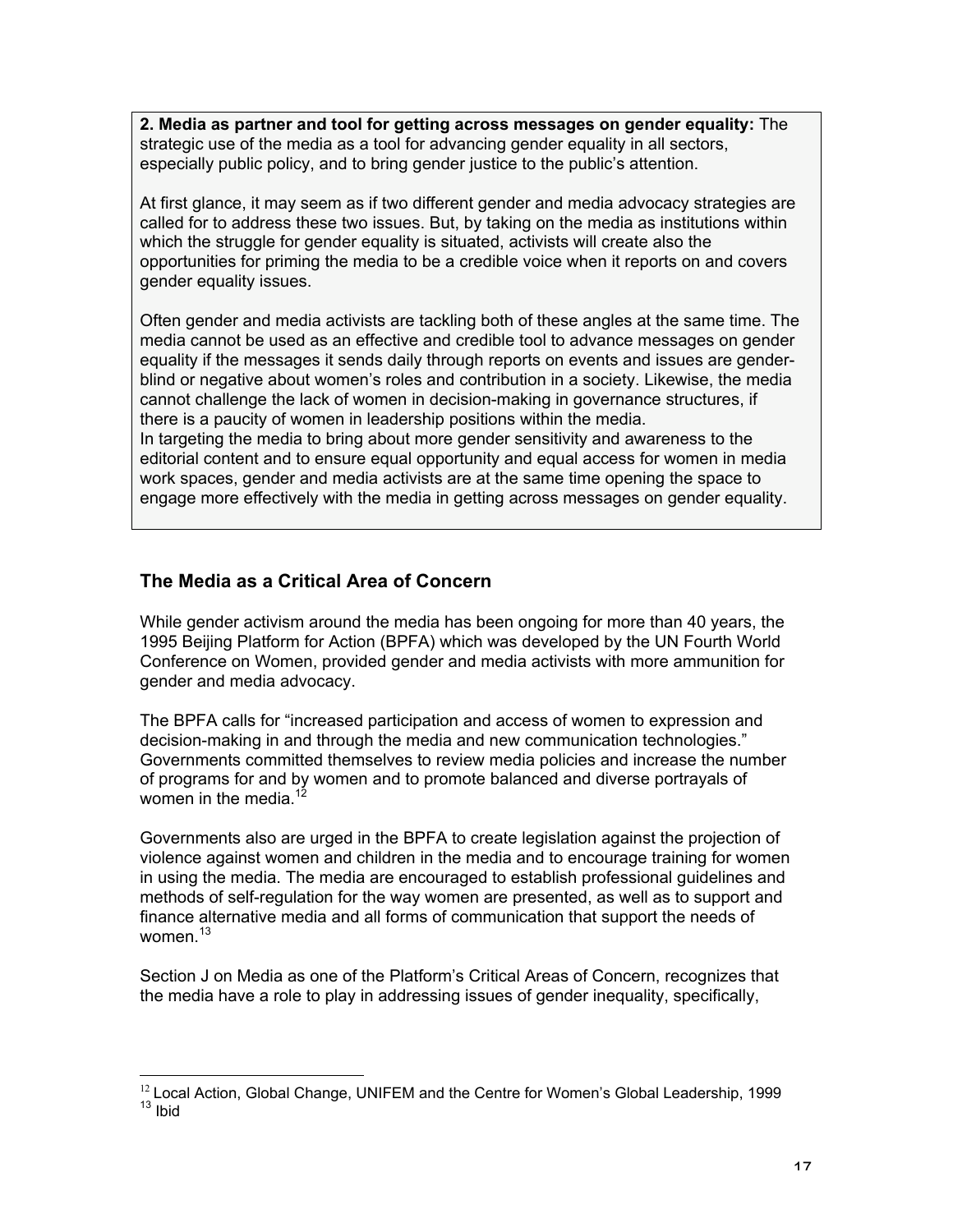women's lack of access to media; the fact that women in the industry are generally not in decision-making positions; and the portrayal of gender stereotypes.<sup>14</sup>

The BPFA proposes that governments promote women's equal participation in the media; encourage women's media networks; and promote research and implementation of information strategies to ensure a balanced portrayal of women and men. The BPFA calls on media organizations and NGOs to develop diverse and balanced representations of women; establish groups to monitor the media; and train women to make greater use of information technology.<sup>15</sup>

The 1995 Beijing Platform for Action also states that the impact of the media on women is generally negative:

"…Print and electronic media in most countries do not provide a balanced picture of women's diverse lives and contributions to society in a changing world. In addition, violent and degrading or pornographic media products are also negatively affecting women and their participation in society. Programming that reinforces women's traditional roles can be equally limiting. The world-wide trend towards consumerism has created a climate in which advertisements and commercial messages often portray women primarily as consumers and target girls and women of all ages inappropriately."<sup>16</sup>

At the five-year review of the 1995 Beijing Conference in New York in 2000, out of the 12 Critical Areas of Concern in the Beijing Platform for Action, 53% of the countries cited media as their top priority for achieving gender equality in reports to the United Nations for the five-year review.<sup>17</sup>

## **Box Five: The impact of globalization**

The spread of satellite communications and the opening up of the airwaves and other forms of media to less state-regulation in favor of free markets and commercial interests creates new gender and media challenges for activists. These include:

- Corporate ownership of media that has forged powerful political and business links and sets limits on freedom of expression
- Foreign ownership of media that has implications for accountability issues
- The creation and interpretation of news that are shaped and influenced by factors associated with the control of media by governments, advertisers and business groups

<sup>&</sup>lt;sup>14</sup> Whose News? Whose Views?, edited by Colleen Lowe Morna, Gender Links, 2001 <sup>15</sup> Ibid

<sup>&</sup>lt;sup>16</sup>Only Silence will Protect You, Women, Freedom of Expression and Language of Human Rights,

Jan Bauer, International Centre for Human Rights and Democratic Development, Montreal, 1996 17 Whose news? Whose views? Southern Africa Gender in Media Handbook, edited by Colleen Lowe Morna, 2001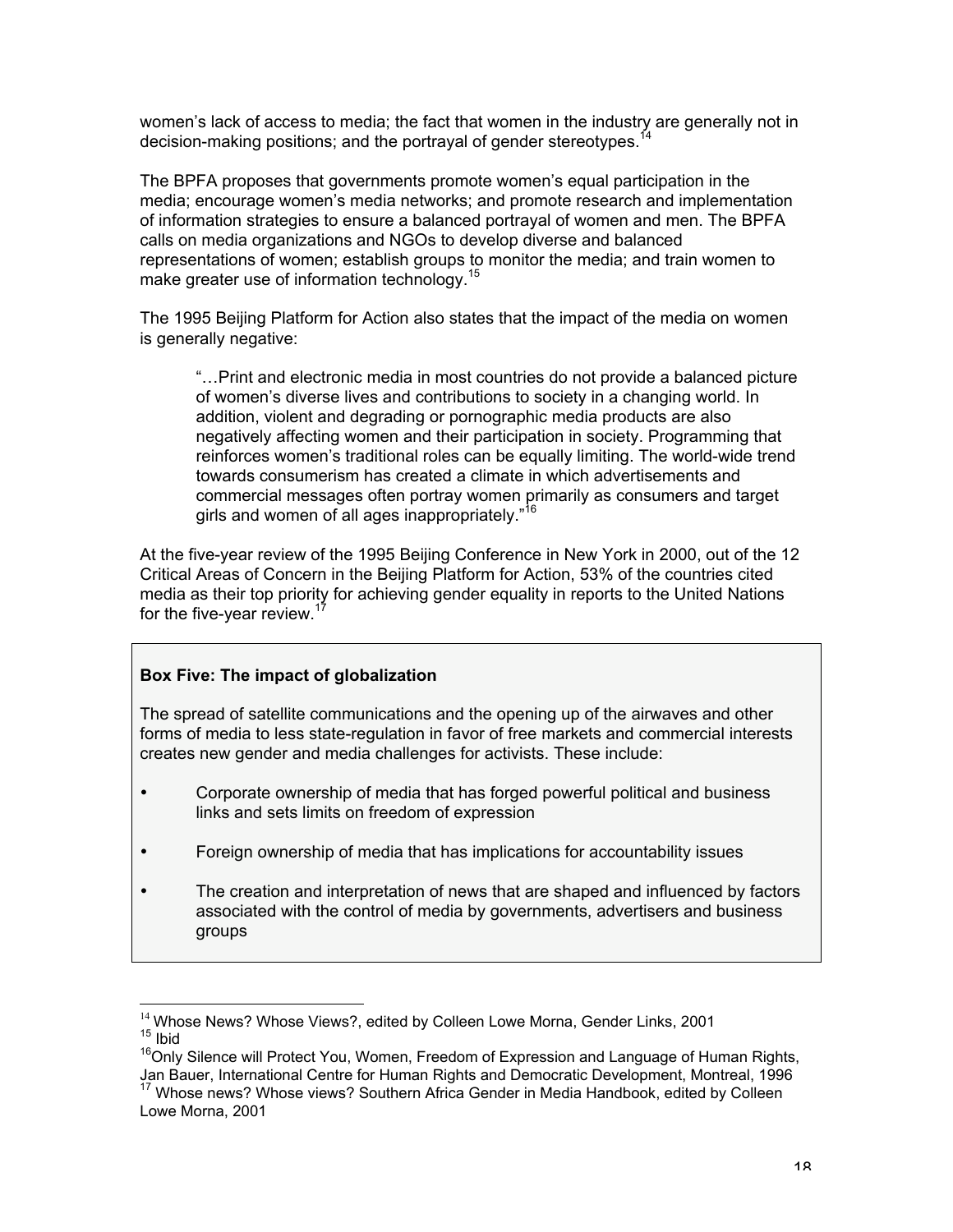- Existing media codes that do not have a gender concern or address issues such as the portrayal of violence against women
- The presence of transnational media corporations and the consequent beaming of homogenous media images and perceptions of women
- Influx of pornographic material and databanks on women through the Internet, video tapes and DVDs and also through the print media
- Influx of computer and video games that violate women's images and reinforce violence against women

Source: 'Globalization of the Media and its implications for women's expression', Meena M. Shivdas, Media Development 3/2000

### **Activity- Discussion Points!**

- 1. What media issues are stated in your country's report to the Beijing +5 and Beijing
- +10 reviews as areas of concern?
- 2. Which of these areas cited have been the focus of gender and media advocacy in your country?
- 3. Which issue(s) has not been the focus of gender and media advocacy?
- 4. Which issues would your organization prioritize for gender and media advocacy? Why?

# **Approaches to Gender and Media Advocacy**

Various strategies are in use throughout the world to promote gender equality in the media. No one approach will suffice given the complexity of the media and the national media landscapes with their own specificities.

To be at their most effective, gender and media activists should not be antagonistic towards the media and those working within. Taking time to learn how the media works, how and why journalists choose the sources they do, how sub-editors do their jobs, and who are the key players in media decision-making (such as chief editors and increasingly advertising executives and media owners), can provide activists with much needed insight into where opportunities for intervention and lobbying lie within the media.

Gender and media activists often use a combination of strategies. These include the following:

• The creation of gender and media networks and associations which push for change through dialogues, discussions, research and media monitoring. Examples include the Gender and Media Southern Africa (GEMSA) Network (http://www.gemsa.org.za), Sur Profesionales in Latin America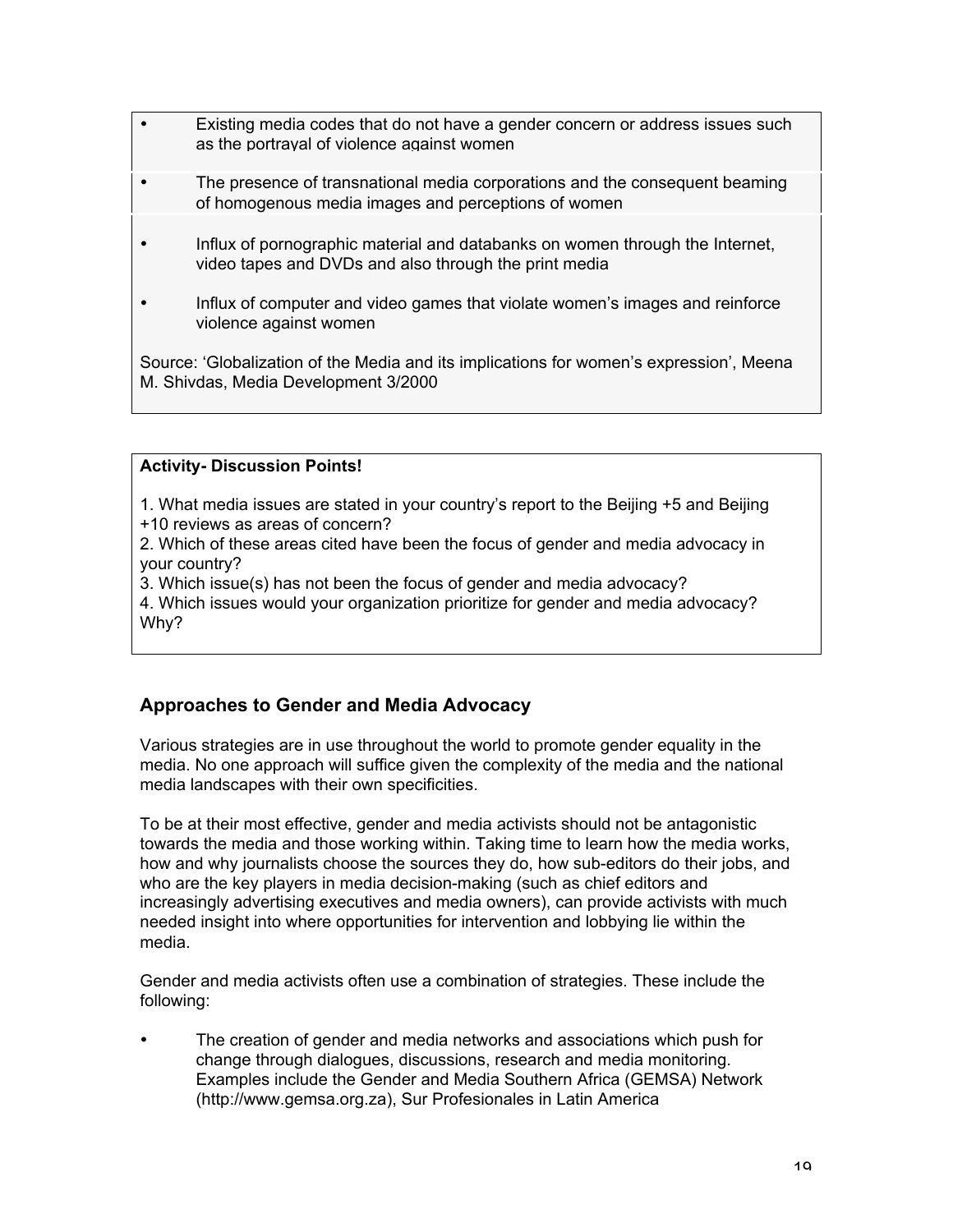(http://www.sitiosur.cl/organizacion.asp) and the Asian Network of Women in Communication, among others

- Women have created alternative media in the form of newsletters, journals, radio, video productions, and now on-line publications. One of the most important contributions of women's alternative media is to provide a space for serious reflection about the nature of women's exclusion from the mainstream. Examples of women's alternative media include the Women's Feature Service (WFS) based in New Delhi, India (http://wfsnews.org/), FIRE radio in Latin America (http://www.fire.or.cr/), the Africa Women and Child Feature Service, based in Nairobi, Kenya (http://www.awcfs.org/), among others.
- Gender activists have developed tools to monitor the media on its coverage of violence against women, women in politics, women as sources, the portrayal of women, among other areas of concern. These exercises began to provide specific data and analysis that could be presented to the media which highlighted professional gaps in news and other forms of reporting, as well as examples of how the media violates its own principles of accuracy, fairness and balance.

## **Box Six: Gender and Media Activism**

In their recently released study on feminist media activism worldwide, feminist communications and media scholars Carolyn Byerly and Karen Ross pose a Model of 'Women's Media Action'. Based on interviews with some 90 women worldwide, the scholars identify four paths that characterize women's activism and engagement with the media:

**Politics to Media** – Feminists decide to begin to use media as part of some part of their feminist political work. These women move from being 'feminist activists' to producing media products of some kind.

**Media Profession to Politics** – Women employed in media industries decide to use their vantage point as insiders to expand women-related content or to reform the industry's policies to improve women's professional status. These women are trained media professionals, and at some point in their career, they develop a strong identity (and perhaps involvement) with feminism and begin to explore ways of increasing information about women in media content. Some also seek to make company policies more egalitarian.

**Advocate Change Agent** – Women who pressure media to improve treatment of women in one or more ways. The outside advocate's path often entails research and analysis about women and media, including publication of reports or articles, or they may mobilize a constituency to write letters or take some action.

**Women-owned Media** – This path allows women the maximum control over message production and distribution. Examples of this include book and magazine publishing, syndicated radio programming, women's news agencies and independent film and video companies.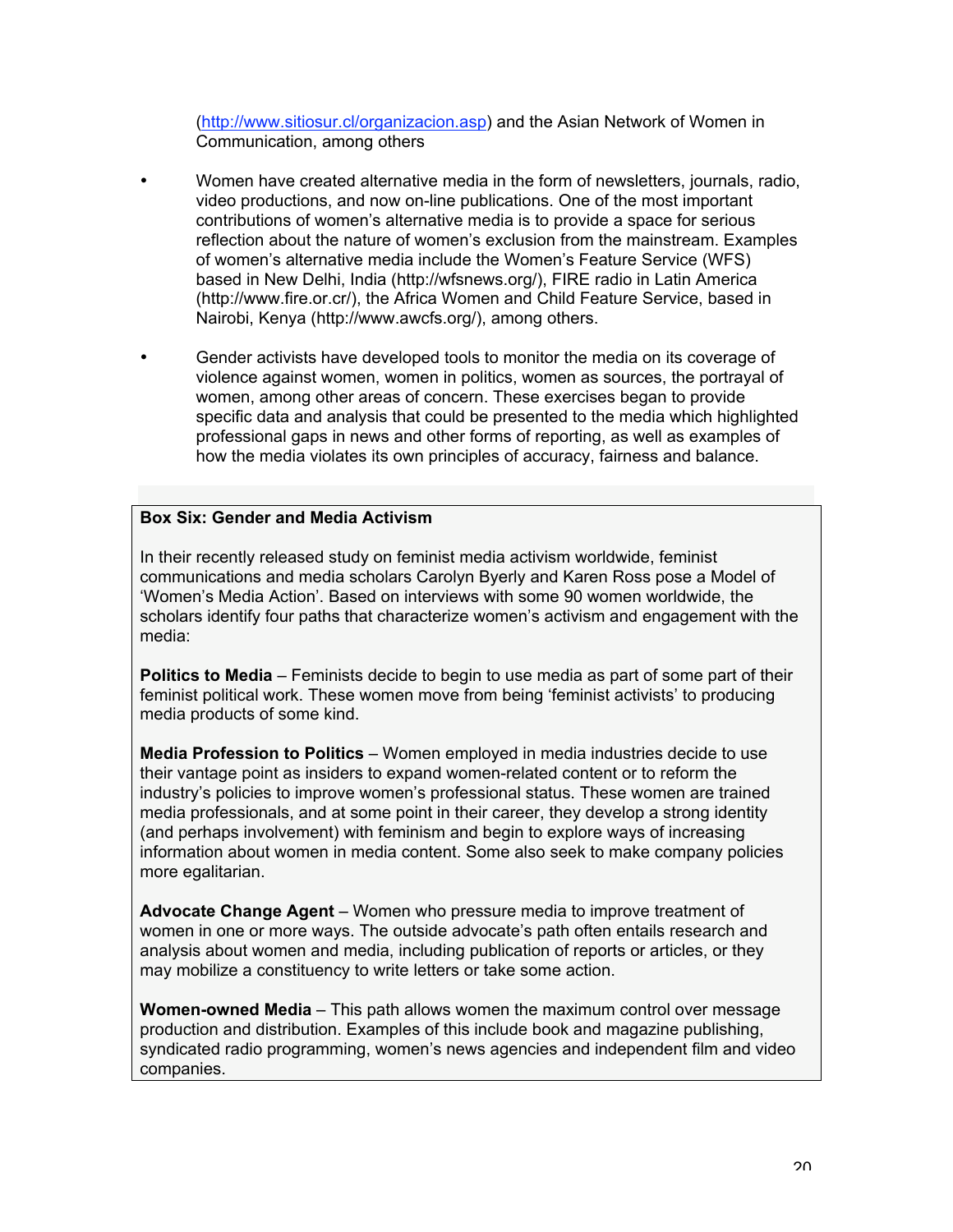# **Chapter Four: Who Makes the News? - Issues for Gender and Media Advocacy**

"*Gender in media is an uncharted path – exciting but also frightening. Frightening because when you dare to challenge the lion in its den, you are likely to encounter extreme difficulties. The world over, the media has defined itself, successfully so, as a 'law unto itself". If it is challenged all hell breaks loose – from claims of media freedom, objectivity and neutrality being infringed, to the need to search for hard news*." <sup>18</sup>

The media pride themselves on putting out news and information that is based on facts and evidence. Therefore, when gender and media activists go into the 'lion's den' to challenge gender inequalities, it is important that they build their advocacy on facts that can be illustrated and verified with examples from the media. The first question media managers or editors will ask when complaints are brought is: Where is the evidence?

The 1994 'Women Empowering Communication' conference in Bangkok, which brought together 400 feminist activists, researchers and media professionals from across the globe, has become a landmark event for many reasons. One of which is that it gave birth to a way for women to gather the evidence of gender inequalities in and through the media and to document with media examples many of the gender issues for the media highlighted in Chapter Two, *Why is gender an issue for the media?,* of Section One of this toolkit.

One of the most significant outcomes of this gathering is the Global Media Monitoring Project (GMMP), which has given women a tool with which to scrutinize their media in a systematic way, and a means of documenting gender bias and exclusion. The GMMP provides a set of straightforward quantitative and now qualitative measures of media content that can be universally used and that provide useful research data and documentation for lobbying and advocacy work.<sup>19</sup>

The first GMMP involved the monitoring of the news on television, radio and in newspapers on one 'ordinary' day worldwide and the first-ever global media monitoring took place on January 18, 1995. The results were launched at the UN Fourth World Conference on Women held later the same year in September. There have been two other GMMP exercises since then – GMMP 2000 and most recently GMMP 2005.

International media consultant and researcher Gloria Bonder says that the GMMP is one of the most successful illustrations of the links that media monitoring presupposes between research, informed citizenship and action.<sup>20</sup>

In the first GMMP in 1995, groups in 71 countries participated; in GMMP 2000 on February 18, 2000, 70 countries took part, and 52 of these were part of the original study; and 76 countries took part in GMMP 2005. The findings of the one-day monitoring of the media provide gender and media activists with insights into the key issues for gender and media advocacy at the global, regional and national levels.

 <sup>18</sup> Thenjiwe Mtintso, Chairperson, Gender Links Board, foreword in Whose News? Whose Views? edited by Colleen Lowe Morna, Gender Links, 2001

<sup>&</sup>lt;sup>19</sup> Margaret Gallagher, Gender Setting New Agendas for Media Monitoring and Advocacy, ZED Publishers and WACC, 2001<br><sup>20</sup> Ibid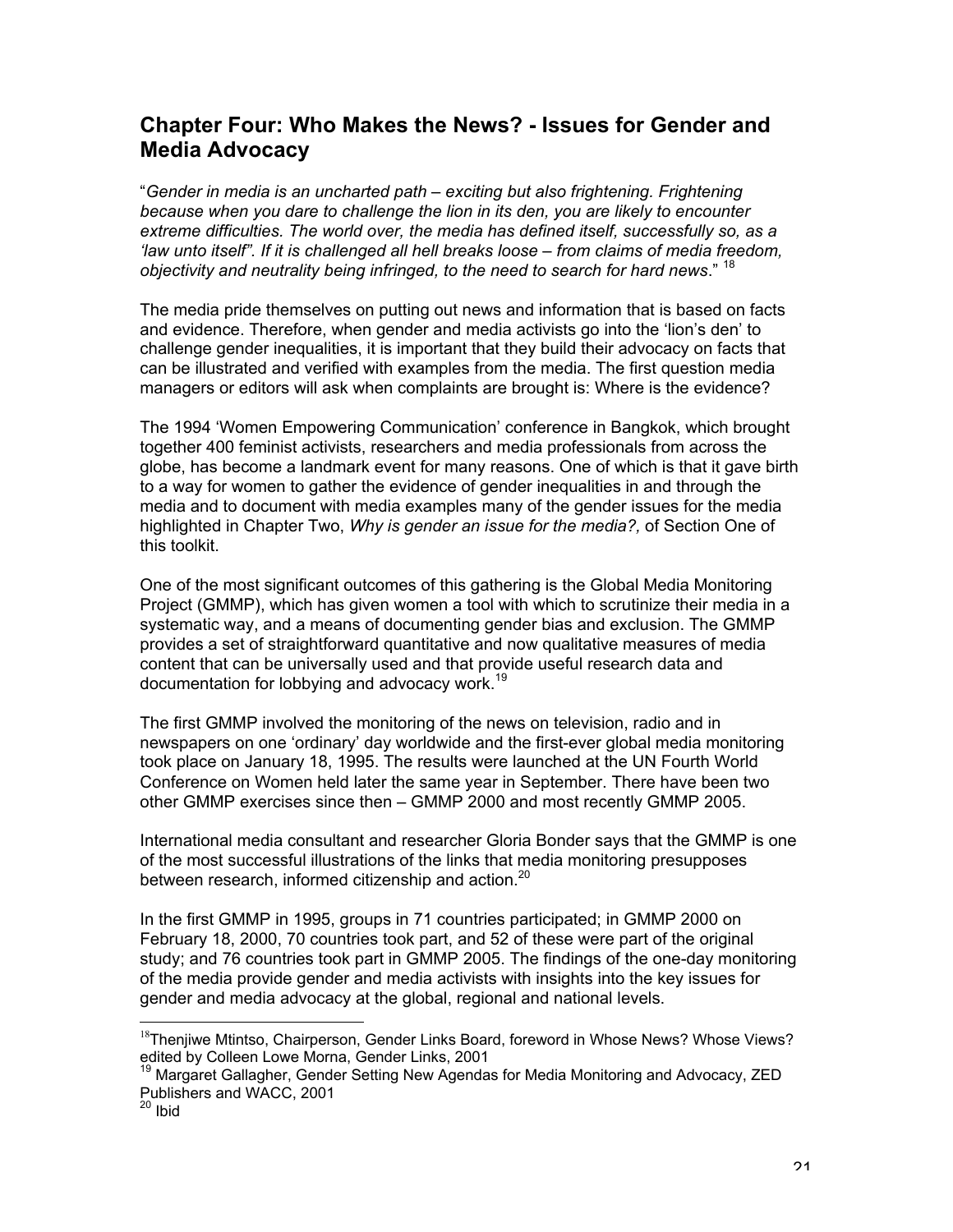This chapter highlights the findings of GMMP 2005 as key gender and media issues for activists to consider in both their new and ongoing gender and media advocacy work.

## **1. Who Makes the News? Sources**

Sources are people interviewed by journalists to give their views and perspectives on the news events and current issues of the day. Sources are chosen because of:

- Their specialist knowledge on the issue or event ('experts');
- If they are among those greatly affected by the event or issue (women and men living with HIV should be among those interviewed in stories on access to antiretrovirals, for e.g.);
- If they are the 'subjects', or 'main actors' of an event or issue.

The GMMP findings, as well as other content analyses at the regional and national level have clearly identified gender gaps. The news is told largely through the voices and perspectives of men.

Who speaks and who does not speak in and through the media remains one of the key issues for gender and media advocacy as the GMMP 2005 findings show:

**Women's views and voices are marginalized in the world's news media**. Women constitute 52% of the world's population, yet make up only 21% of the people featured in the news. Women are most underrepresented in radio where they are only 17% of news subjects as compared with 22% in television and 21% in newspapers.

**Men's voices dominate in hard news**. Men are the majority of the news subjects in all story topics. Even when women do feature in the news, they are more likely to be found in 'soft' stories such as celebrity and arts where they make up 28% of news subjects and least likely to be found in 'hard' news stories about politics and government (14%) and the economy (20%).

**Men dominate as spokespersons and experts**. Some 86% of all people featured in news stories as spokespeople are men. Men also make up 83% of all experts. Women are much less likely to be considered experts in media coverage. Instead they are more often present as voices expressing personal experience (31%) or popular opinion (34%).

## **Box Seven: Women's Voices in the Media- what other studies show**

Two other recent studies also show that women continue to be marginalized by the media as sources.

The Washington, D.C. based Project for Excellence released in May 2005 findings from a study across 45 different news outlets in the United States during 20 randomly selected days over nine months. More than three quarters of the 16,800 news stories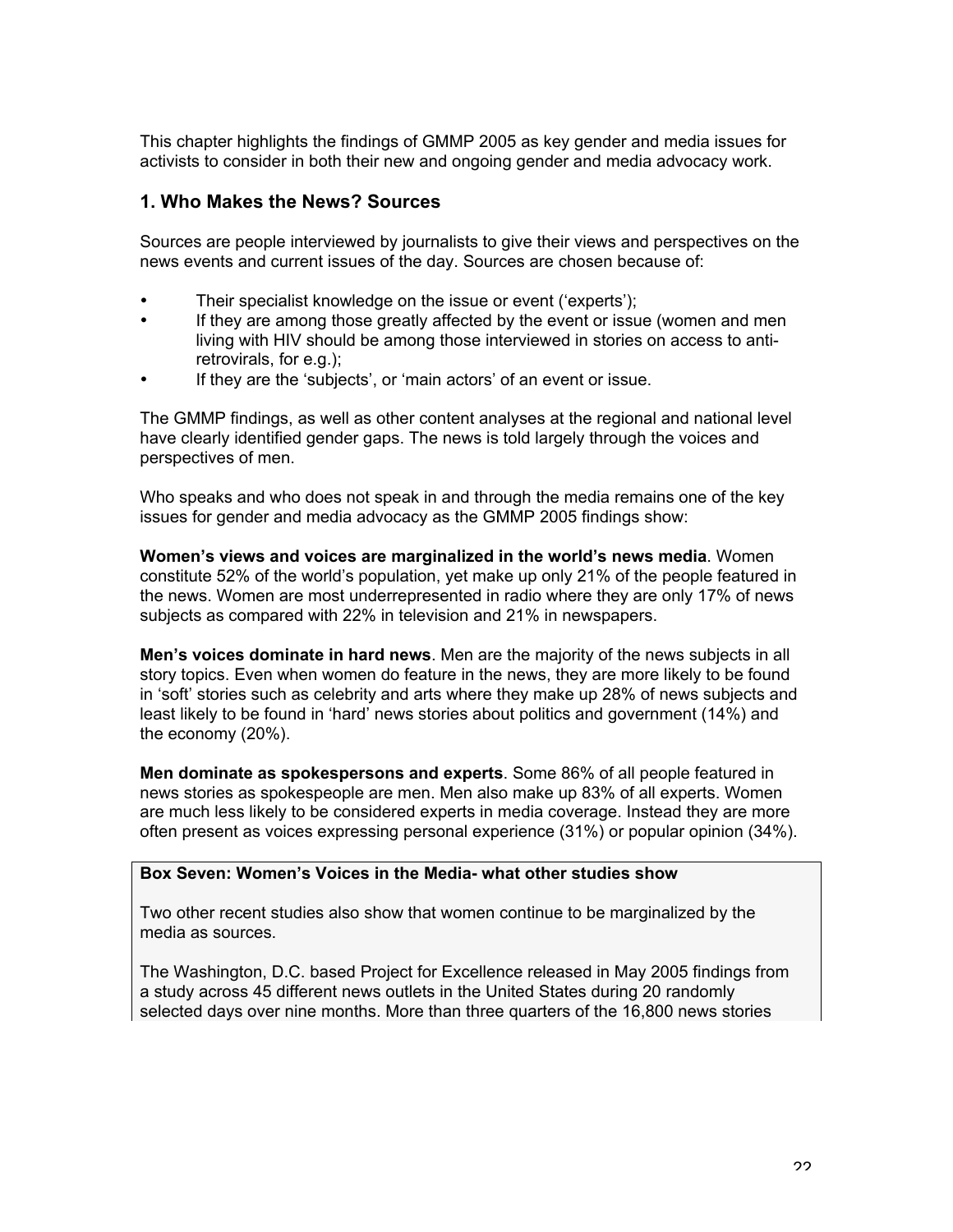collected featured male sources, while only one-third of the stories collected featured at least one female source  $21$ 

The 2003 Southern Africa Gender and Media Baseline Study (GMBS), coordinated by Gender Links and the Media Institute of Southern Africa (MISA), in 12 countries covered a total of 25, 110 news items in September 2002. The study revealed that women constituted only 17% of the news sources in a region where women constitute 52% of the population. [See www.genderlinks.org.za for the complete findings of the GMBS]

The marginalization of women's voices and perspectives in and through the media has been documented in several ways. The earlier generation of media content researchers coined the terms 'symbolic annihilation' (George Gerbner and Gaye Tuckman,1978) to describe the claim that powerful groups in society suppress the less powerful by marginalizing them to such an extent that they are rendered virtually invisible(*and voiceless*) as a representable group.<sup>22</sup>

What is at stake as Gallagher highlights in her 2001 book *Gender Setting: New Agendas for Media Monitoring and Advocacy*, is "not just the number of women who appear in the media, but the weight of their voices".

# **2. Who Makes the News? News Content**

Deciding **who** makes news, **when** and **why** are subjective choices made by journalists, editors and producers daily. These choices are often influenced not only by some of the standard criteria used to determine what is news i.e. **prominence, proximity, major disasters, war and conflict, timeliness** (events that happen now), **crime, corruption, an act or event that is out of the ordinary**, among others. The GMMP 2005 findings also illustrate how gender biases and prejudices also are likely to influence the news content.

**Women are very unlikely to be the central focus of a story.** Only 10% of news stories worldwide have women as a central focus. The proportion of these stories varies widely across different topics. Women are central to the news story in 17% of 'soft' topics such as celebrity news, sports or social issues. Only 3% of stories on economics and 8% of stories on politics and government have women as a central focus.

**News stories are more likely to reinforce than challenge gender stereotypes.** Only 3% of stories challenged gender stereotypes compared with 6% stories that reinforced gender stereotypes. More generally though, news content reinforces gender stereotypes by depicting a world in which women are relatively invisible.

**Gender (in) equality is not considered newsworthy**. Some 96% of news stories worldwide do not highlight issues of gender equality or inequality. The stories monitored that do highlight gender equality or inequality make up only 4% of news stories.

 $21$  The Gender Gap: Women Are Still Missing as Sources for Journalists, Project for Excellence in

Journalism, Washington, D.C., May 2005<br><sup>22</sup> Mapping the contested terrain of media and gender research, in Critical Readings: Media and Gender, edited by Cynthia Carter and Linda Steiner, Open University Press, 2004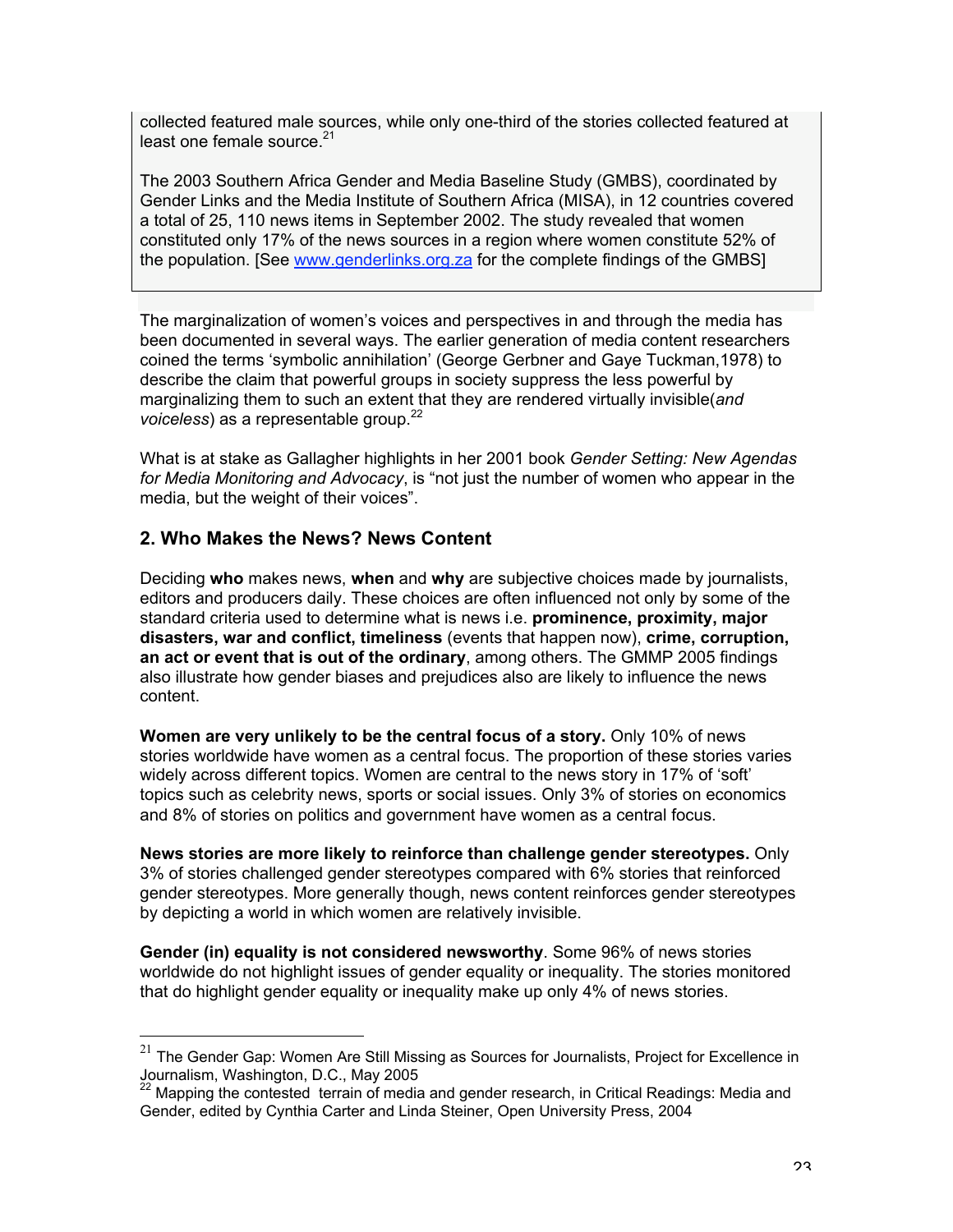# **3. Who Makes the News? Portrayal**

**Women are more than twice as likely to be portrayed as victims than men.** Female and male victims are common currency in news programs. However, women are disproportionately represented in this way with 19% of women portrayed as victims compared with 8% men.

## **4. Who Makes the News? Reporters and Presenters**

The media still remains a male domain. Men still comprise the majority of the media owners, managers and media professionals in newsrooms. Whoever controls assignments, whoever decides how a story is going to be covered, how the story will be written, who will speak in the story; whoever decides what placement that story gets in a newspaper or over the airwaves, is not only shaping content of news, but is deciding what readers and listeners know and how they know it. $^{23}$ 

### GMMP 2005 shows:

**News is still mainly reported and presented by men.** The only exception is among television presenters: 57% of television news stories were presented by women. Elsewhere women are a minority. This imbalance is most evident in newspapers where only 29% of newspaper items were written by female reporters.

**Female reporters are more likely to cover 'soft' news**. Men tend to cover the 'hard' topics – news that is perceived as 'serious'. Only 32% of stories on politics and government are reported on by female journalists as compared with 40% of stories on social issues such as education or family relations.

**More female news subjects are found in stories reported on by female journalists.** In stories reported by women, 25% of news subjects are women as compared with 20% of news subjects in stories reported by men.

It is important to note, however, that being female and being a journalist does not *automatically* make for a gender-sensitive professional and it is often the case that female journalists reproduce gender stereotypes as much as their male colleagues. Female journalists should not be thought of as *automatic* allies when trying to change the media.

#### **Box Eight: Does the News Have Gender?**

Many women journalists assert that the news is not defined by gender. "The news is the news," they say, whether it is reported by a woman or a man. They argue that standards of accuracy, fairness and ethics apply equally to all journalists, regardless of gender.

But could women journalists simply be taking their lead from male journalists who have set the atmosphere and standards of behavior in newsrooms? One editor from the United States thinks so. "Often women are conditioned to respond to news in a 'male' pattern. It's how many of us avoid being labeled 'too soft' and get the positions we have,"

 $23$  Leading in a different language: will women change the news media?, International Women's Media Foundation, December 2000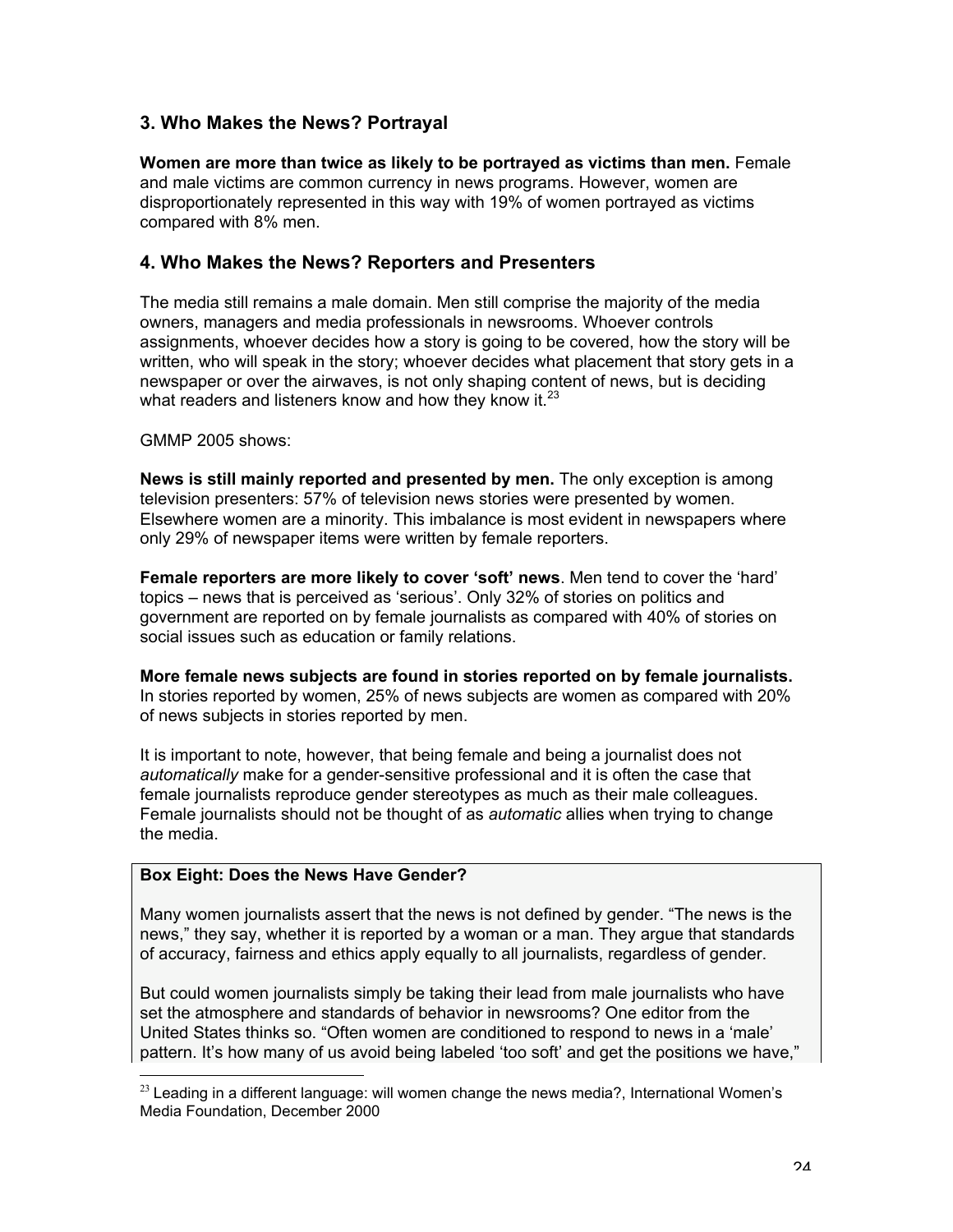she said. Women who want to cover politics and economics say they must follow the avenues set by their male colleagues or risk being assigned to soft news.

Still, the majority of women journalists say that their presence in newsrooms makes a difference in how news is selected and how it is presented.

Journalists completing a 2000 IWMF (International Women's Media Foundation) survey felt strongly that women bring a more human dimension to the news. A senior editor from the Philippines commented, "Men tend to concentrate on quotes from government officials and focus on conflicts, while women tend to look at impact on the greatest number of people or sectors."

Source: Leading in a Different Language: Will Women Change the News Media? Amy Johnson and Kimberly Campbell, IWMF, December 2000

## **Activity – Discussion Points!**

1. Why do you think journalists do not interview women as sources for news? Do a few interviews with journalists from the print and broadcast media in your country to find out why they do not seek out women as sources. Make a list of the reasons given, and discuss in your network, solutions or strategies to tackle the reasons given by journalists for not interviewing women.

E.g. One reason journalists give for not interviewing women is that women 'experts' in particular are not visible and they do not know who they are. To address this, networks like the Mauritius Media Watch, have compiled resources like directories of women in various fields which provide a short profile and contact details. The *Mail & Guardian* newspaper in South Africa has just published a guide to the top women in South Africa in all fields.

2. Look for articles and broadcasts in which women are the central focus of the news story. What type of news stories are these – politics, economics, health, etc? Why are women the central focus in these stories? Begin to collect articles and tape broadcasts items where women are the central focus of the news. Organize a discussion with journalists in the print and broadcast media to get their views on why women are the main actors in the news stories and broadcasts collected, and not in other areas (especially if the pattern that emerges is that women appear in 'soft' topics as the GMMP 2005 findings show).

3. Why do you think women comprise a large majority of the presenters on television and are a minority in other areas of the media?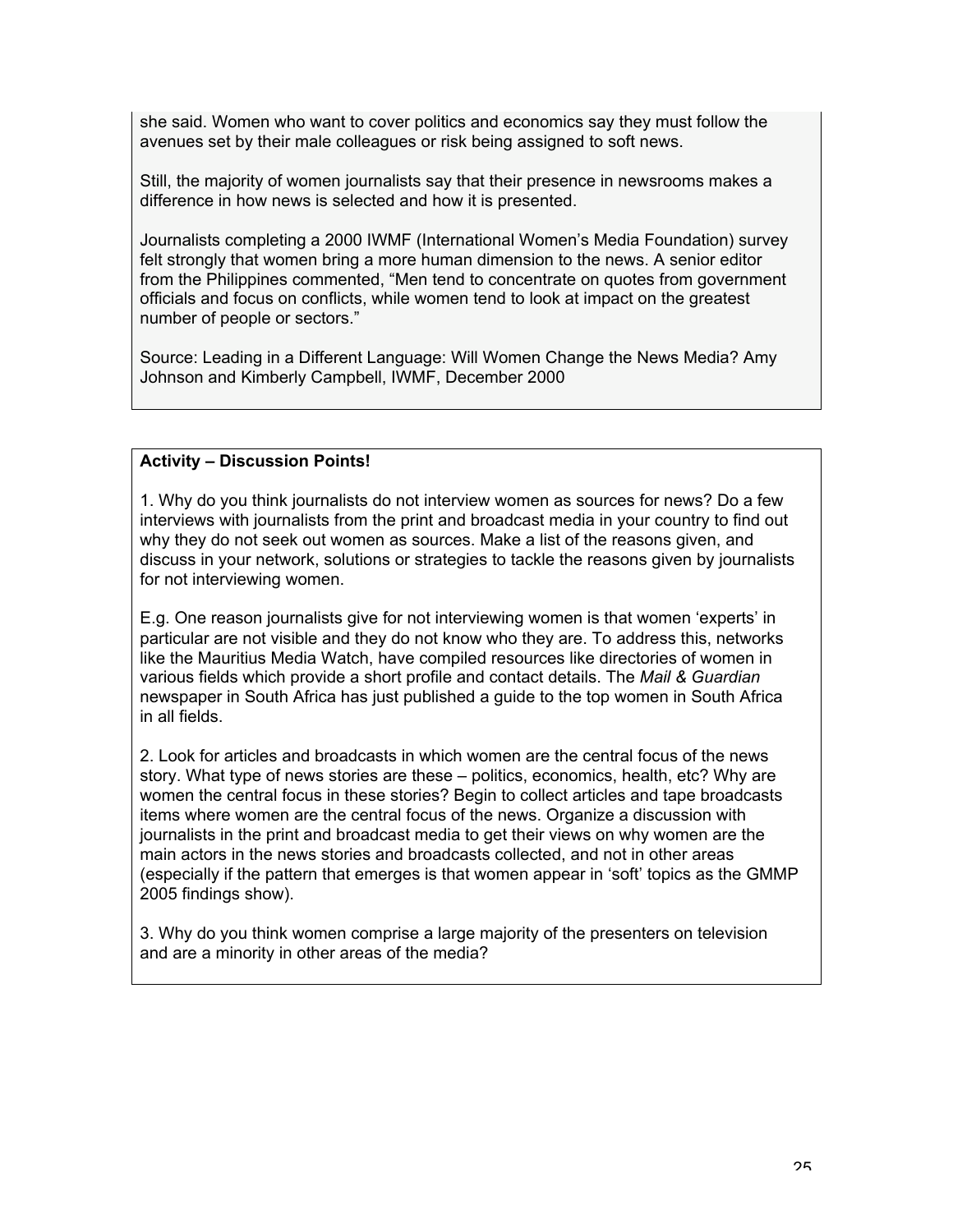# **Chapter Five: Who are the Target Audiences for Gender and Media Advocacy?**

Successful advocacy depends on knowing the various audiences that are strategic for bringing about change. Some of these audiences will be able to affect change in a direct manner, while others may be those who can have a positive influence, or who can put pressure on those in positions to make change happen.

There are various audiences that should be targeted for gender and media advocacy, and the audiences and their roles may change depending on the issue raised or strategies used.

**Key audiences** are those who have the power to effect change (also called change agents), but who may need to be persuaded to act. These include media owners, managers, senior editors, advertisers, media governance structures (such as Boards of Directors), and legislators.

**Primary audiences** (also called beneficiaries) are those who will benefit from the changes being made. In gender and media advocacy these include women and at times men, both within and outside the media.

**Secondary audiences** (also called partners) are those whose support you can rally. These include media professional bodies such as editors' forums and journalists unions, media advocacy groups; legislators and independent regulators who are instrumental in developing guidelines for the media; the general public.

**Significant others** include target audiences within the media industry who might oppose the proposed changes. These include the journalists and other media professionals who will have to change their newsgathering and editorial practices to be more conscious of the gender biases and prejudices that influence how they do their work.

### **Good advocacy depends on taking the time to think through how you will work with and influence each of the audiences.**

# **1. Who is Who in the Media?**

As an industry, the media employs people in various capacities. Like many sectors, there are those employed in the administrative, financial, human resources and technical areas of the media operations, as well as those who work in the editorial operations. Advertising and marketing are considered part of the business side of media operations.

A large part of gender and media advocacy is targeted at those who work on the editorial side of media operations. Some of these people are as follows. This is not a detailed breakdown, but a general overview of some of the key positions within the media so that gender and media activists can ensure that they work with the right group on each issue. For example, it should not be assumed that by targeting the journalists for media advocacy, one will bring about a fundamental and sustainable change. Journalists take orders from editors who in turn are answerable to the media's management and governing structures.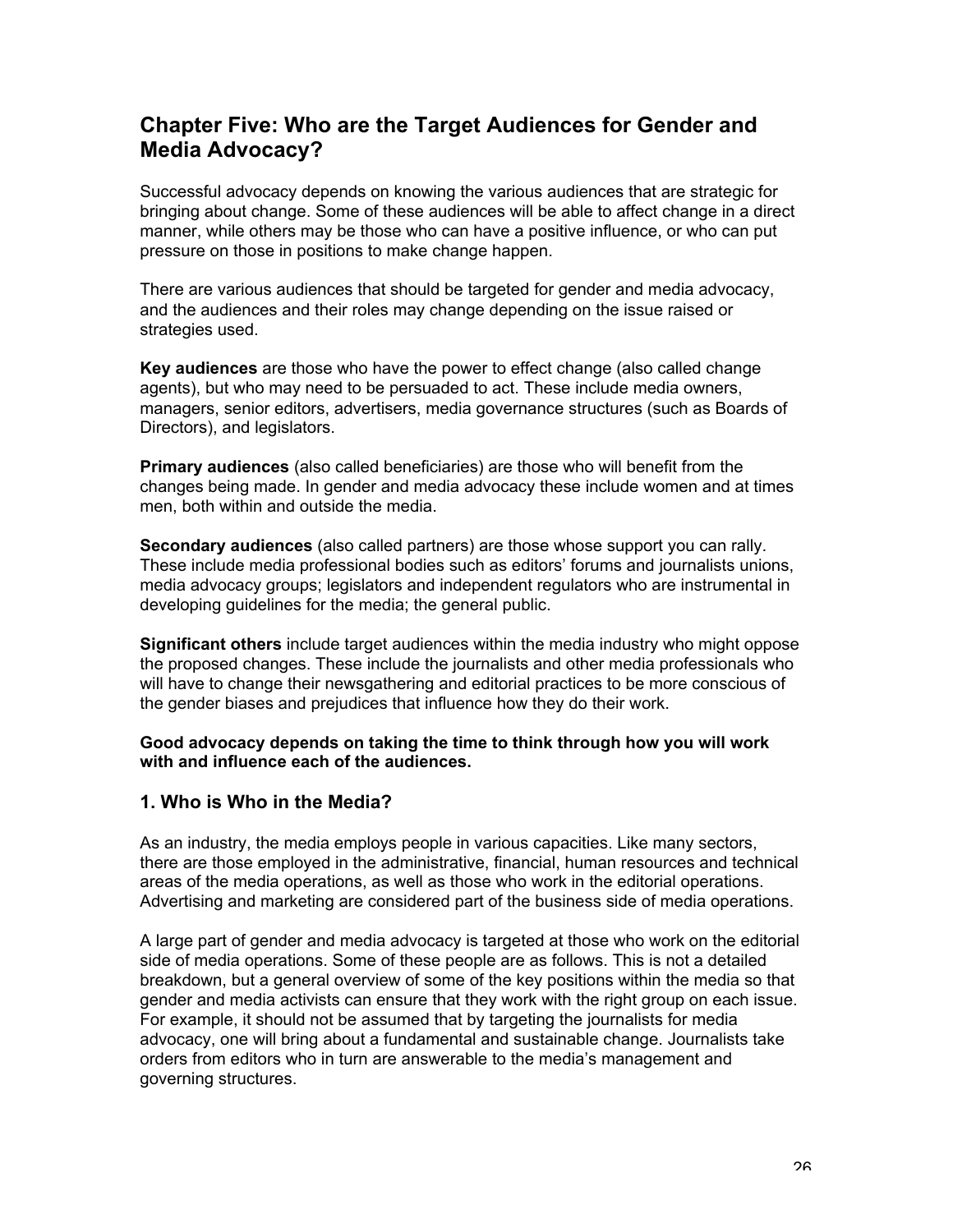**Journalists/Reporters** – Those who daily beat the path for stories. These are the women and men who often are the first target of gender and media advocacy, because journalists are viewed as those who have the power to decide which stories to cover, how to cover, who to interview as sources, and to decide on what will or will not be news. Journalists are key to bringing about a change in the media because they are the gatherers of news and often do have leeway to choose the type of stories they will report on, especially as they become more senior reporters who have paid their dues in to media trenches of general assignment reporting (usually covering whatever is assigned by an editor and not having the luxury to specialize on one topic or issue).

**Editors** – These are often referred to as the 'gatekeepers', because they are among the decision-makers and policymakers within the media. Editors assign news and issuebased stories to journalists and reporters; they can decide what will be the top stories of the day to appear in the newspaper or in the broadcast line-up; they guide the reporters towards various sources and also help to shape the angle (focus) a story will take; and they are instrumental in the development of editorial guidelines, codes and policies. Editor is a broad term which covers a broad spectrum of people ranging from editors-inchiefs, news editors, business editors to features and sports editors.

**Sub-editors** – This group is mentioned on its own, because these are the people who are responsible for the editing of news and other media stories to ensure that facts, spelling and grammar are correct, that the story is written in accordance with the media institution's style guidelines, and it is the sub-editors who write headlines, captions for pictures and graphics (and they often decide what illustrations will go with what stories) and who are responsible for ensuring that stories fit within the space (newspapers and magazines) or time-slot (broadcast) available. This means that the sub-editors have the task of cutting stories to fit the required space or time available which gives them the power to decide what stays and what will be omitted.

**Media managers** – Many people fall within this group. And, overall they are the decision-makers within the media who are responsible for policy development, management issues; and, they are the ones who have the power to effect change through the development and implementation of policy, and they give the guidance and direction that can make a difference in how a media operates. General managers or chief executive officers, editors-in-chiefs, controllers of news, directors of human resources, advertising/marketing, finances, technical operations, all fall within this category. Although the media managers are not always directly involved in the day to day production of the editorial content( especially in large and medium-size media operations), they are the ones responsible for setting out the vision and for developing the policies that give direction to how those involved in editorial operations do their work.

**Directorate/governance structures** – These are the members of the Board of Directors or members of the highest governing structure of a media institution. These structures are not involved in the day-to-day work on the media, but do have a vested interest in seeing media survive, becoming more relevant to their audiences, and in ensuring that the bottom line is in order. These are often influential people within a community or country and may not be from the media sector. Media owners, those who invest funds into the running of a media operation or who start the medium from their own resources, are often part of the governance structure.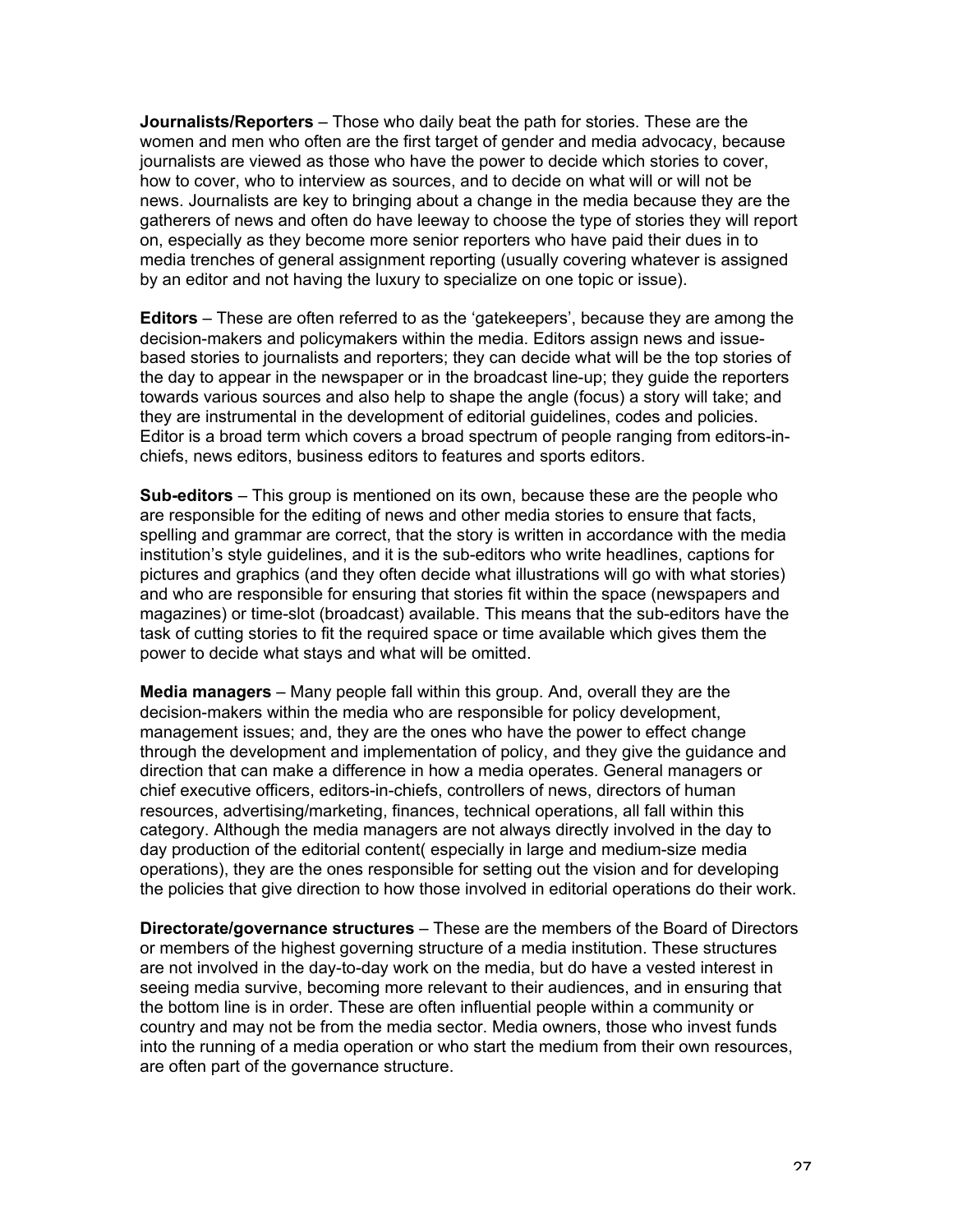## **Box 10: Other Audiences Who Can Make a Difference**

*External policy makers* – legislators, regulators, State and private sector administrators within the media and communications sector.

**The general public** – building media literacy among the media's audiences is pivotal to successful and sustained engagement with the media on gender equality issues both within the media and in the media's editorial agenda. **Media literacy** is the ability to understand the way the media works, to spot bias in the news and to recognize accurate and impartial news coverage.

The following chart illustrates how gender and media activists can begin to identify the various audiences for gender and media advocacy issues.

| <b>Issue</b>                                                                    | Key audience                             | <b>Secondary</b><br>audience                          | Primary<br>audience                                                | <b>Significant</b><br>others  |
|---------------------------------------------------------------------------------|------------------------------------------|-------------------------------------------------------|--------------------------------------------------------------------|-------------------------------|
| Development<br>of gender                                                        | Media managers<br>Directorate/governance | <b>Editors</b><br>forums                              | Women<br>within the                                                | <b>Editors</b><br>Journalists |
| editorial policy<br>and guidelines<br>by media<br>institutions                  | structure<br><b>Editors</b>              | Women's<br>groups<br>Media<br>associations            | media<br>General<br>female<br>populace                             |                               |
| Increasing the<br>number of<br>women who<br>speak in the<br>media as<br>sources | <b>Editors</b><br>Journalists/reporters  | Women<br>journalists<br>Women's<br>groups             | <b>Journalists</b><br>editors                                      | Journalists<br><b>Editors</b> |
| Improve<br>coverage of<br>gender<br>violence in the<br>media                    | <b>Journalists</b><br>Editors            | Legislators<br>Women's<br>groups<br>Media<br>councils | General<br>populace<br>Women<br>survivors of<br>gender<br>violence | <b>Journalists</b><br>Editors |

### **Chart 1: MAPPING AUDIENCES FOR GENDER AND MEDIA ADVOCACY**

The chart illustrates how an issue for gender and media advocacy can be thought through in terms of audiences. Activists can use this as a model to begin to think of the various audiences and how they fit into gender and media advocacy.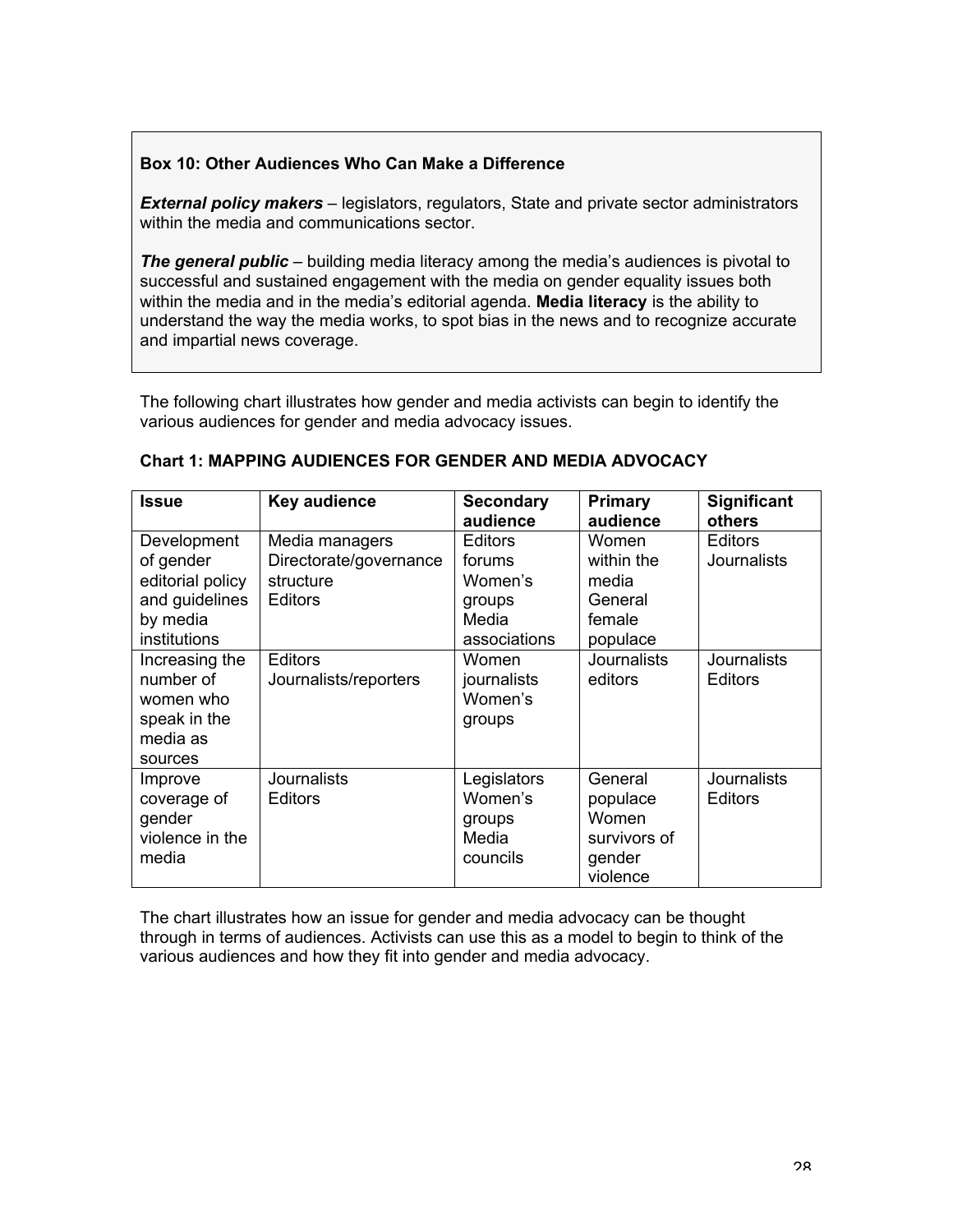## **Box Ten: Case study**

## **Industry Ears goes for top guns**

 Industry Ears, a Washington D.C.-based media watch group, was started by women professionals within the music industry to lobby radio stations not to air hip-hop and rap music that contains misogynist lyrics.

The media watch group says its firing aim is at the media policy makers and not the artists who create the lyrics. "People go after the artists, but rarely do we hold to the fire the feet of executives who control when and how often we hear these songs," says Lisa Fager, co-founder of the group.

Last spring, Fager and other group members hit the National Association of Black Owned Broadcasters annual gala, handing out fliers with the lyrics from the song they found offensive. Their strategy: to confront those at the top of the radio food chain. "We told them we expected more from them," Fager says.

Besides getting executives to face the music, Industry Ears also is empowering communities to take on the media. They recently worked to end an insidious practice at WMIB The Beat in Miami, Florida, and WQHT Hot 97 in New York: smack fests, where mostly young women of color pummel each other until someone gets injured or gives up.

 After Industry Ears learned that in New York the contest violated state laws barring unlawful fighting competitions, the organization armed local activists with the information. That led officials to order the station to stop the contest and the state attorney general to launch a probe into it. Florida lawmakers are next on their list.

Source: Davey D, Going Straight to the Source, *Essence*, July 2005

## **Activity – Discussions Points!**

- 1. What is the gender and media issue for Industry Ears?
- 2. Who is the key audience and why?
- 3. What other audience does Industry Ears target? Why?
- 4. What are Industry Ears strategies?

5. Is there a similar gender and media issue of concern in your country? If your answer is yes, what strategies have been used to bring this to the attention of the radio station(s)?

6. What new gender and media advocacy tips have you learnt from the Industry Ears story?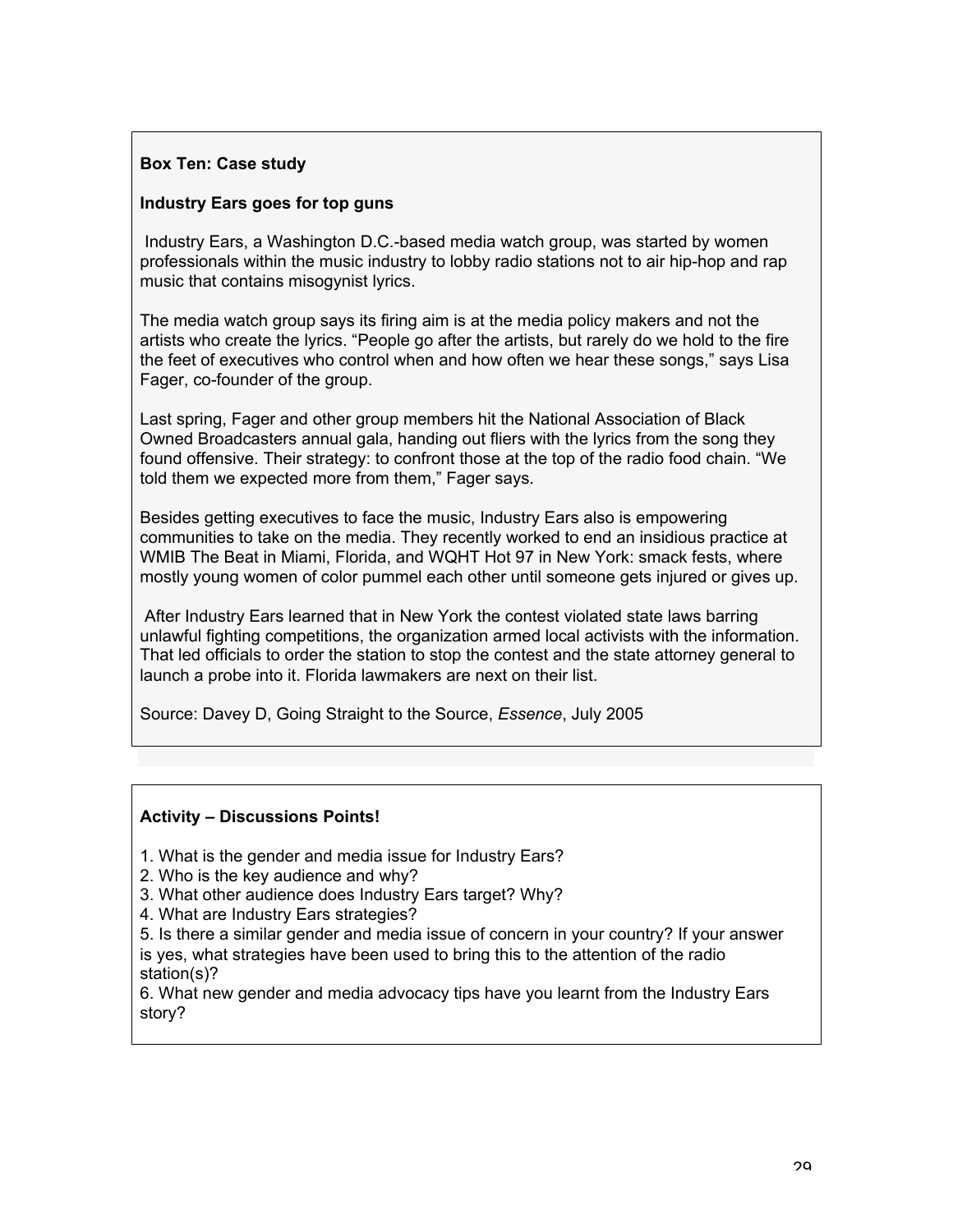# **Section One Appendix: Definitions and Pointers**

# **1. Glossary of Terms**

**Accuracy** – Information that the media communicates to the public should not be false or misleading. The media must correct misrepresentations of facts and correct the mistakes and apologize to the persons/organizations.

**Advocacy** - The process of influencing people to generate a policy change.

**Communications for advocacy** – A means of sharing information 'packaged' in different ways and conveyed using media and messages customized for different audiences.

**Culturally diverse output** – The creation of an organization's output that reflects the multi-cultural society in which it operates and which is reflective of its diverse stakeholders. But **diversity** for the media is about more than just the numbers alone. Diversifying newsrooms and issues of content, coverage and the media's role in a pluralistic society are key issues.

**Freedom of expression** – The unrestricted and uncensored inclusion of views and opinions in organizations' output enabling debate and dialogue.

**Gender** – Is the way in which society assigns characteristics and social roles to women and men. In all societies worldwide the roles, functions and characteristics attributed to men have been accorded greater value than those of women.

**Gender and media advocacy -** includes lobbying, campaigning, research, training, media monitoring, communication and alliance-building activities which seek to advance women's rights and gender equality in and through the media.

**Gender stereotypes** – Socially constructed beliefs about women and men. They are constructed through sayings, songs, proverbs, the media, religion, custom, culture, education, drama, etc.

**Impartial and balanced output** – The production of fair, diverse, and unbiased media output which reflects and informs public opinion and dialogue supported by editorial policies, which are independent from ownership.

**Informing public opinion** – The delivery of high quality information, which provides the full range of views about an issue, and is reflective of the society in which it is disseminated, to inform rather than influence public debate.

**Integrity of information** – The provision of quality data, images and information, which is objective and accurate.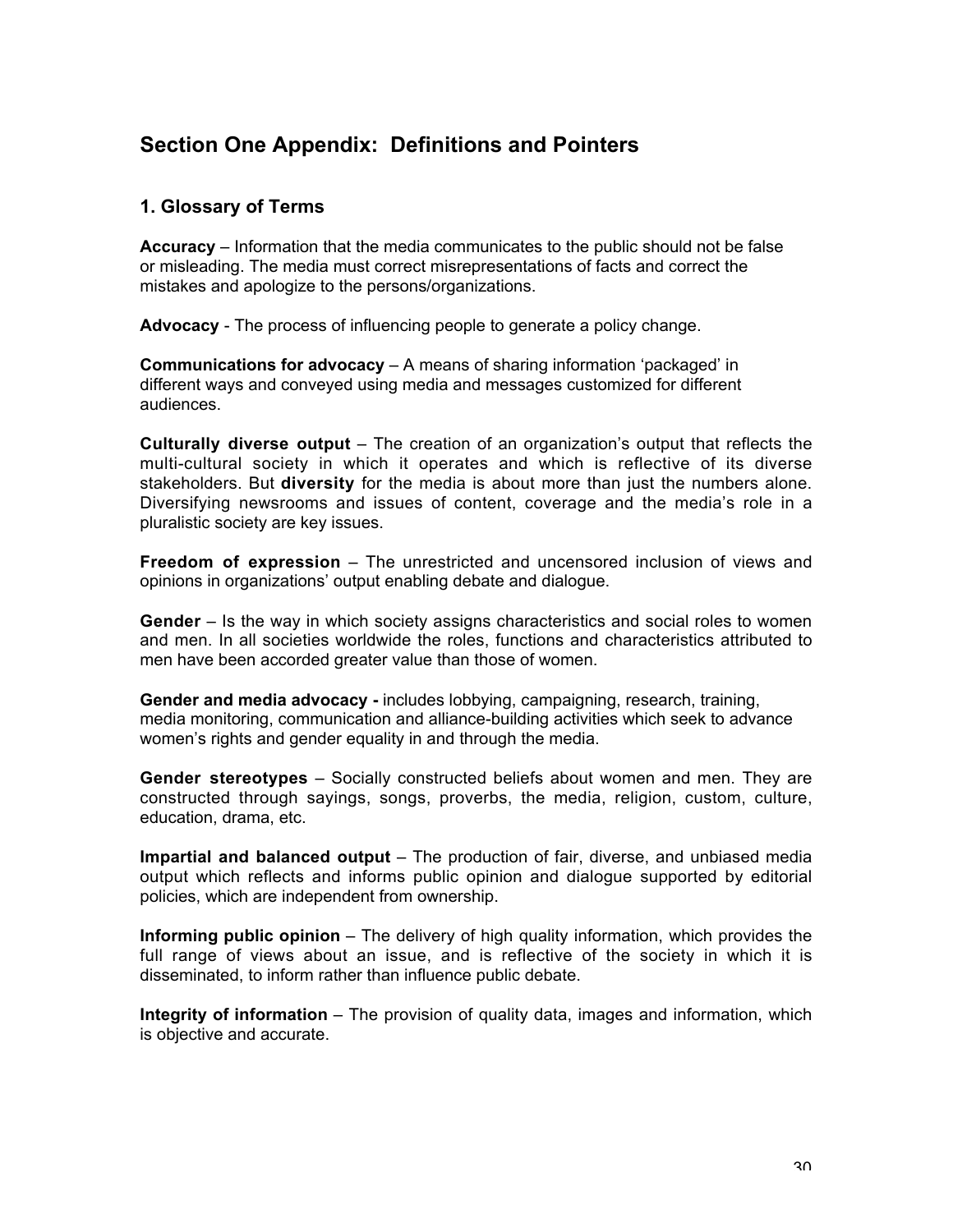**Listserv** – A mailing list, similar in some ways to a conference, but where messages are sent to the list's address. A copy of the message is then sent to each member or subscriber to the list.

**Media literacy** – Consumers' understanding of the types of information and its availability, to enable an informed decision about the programming/article/music/image they listen to, view or read.

**Sex** – The biological differences between women and men.

Sources: The Media CSR Forum, KMPG, 2005; Whose News? Whose Views?, Gender Links, 2001; Gender in Media Training, A Southern African Toolkit, Gender Links and the Institute for the Advancement of Journalism, 2002; Making A Difference Strategic Communications to End Violence Against Women, Jenny Drezin and Megan Lloyd-Laney, UNIFEM, 2003; Getting Smart- strategic communications for gender activists in Southern Africa, Colleen Lowe Morna and Lene Overland, Gender Links and Women's Media Watch, 2002.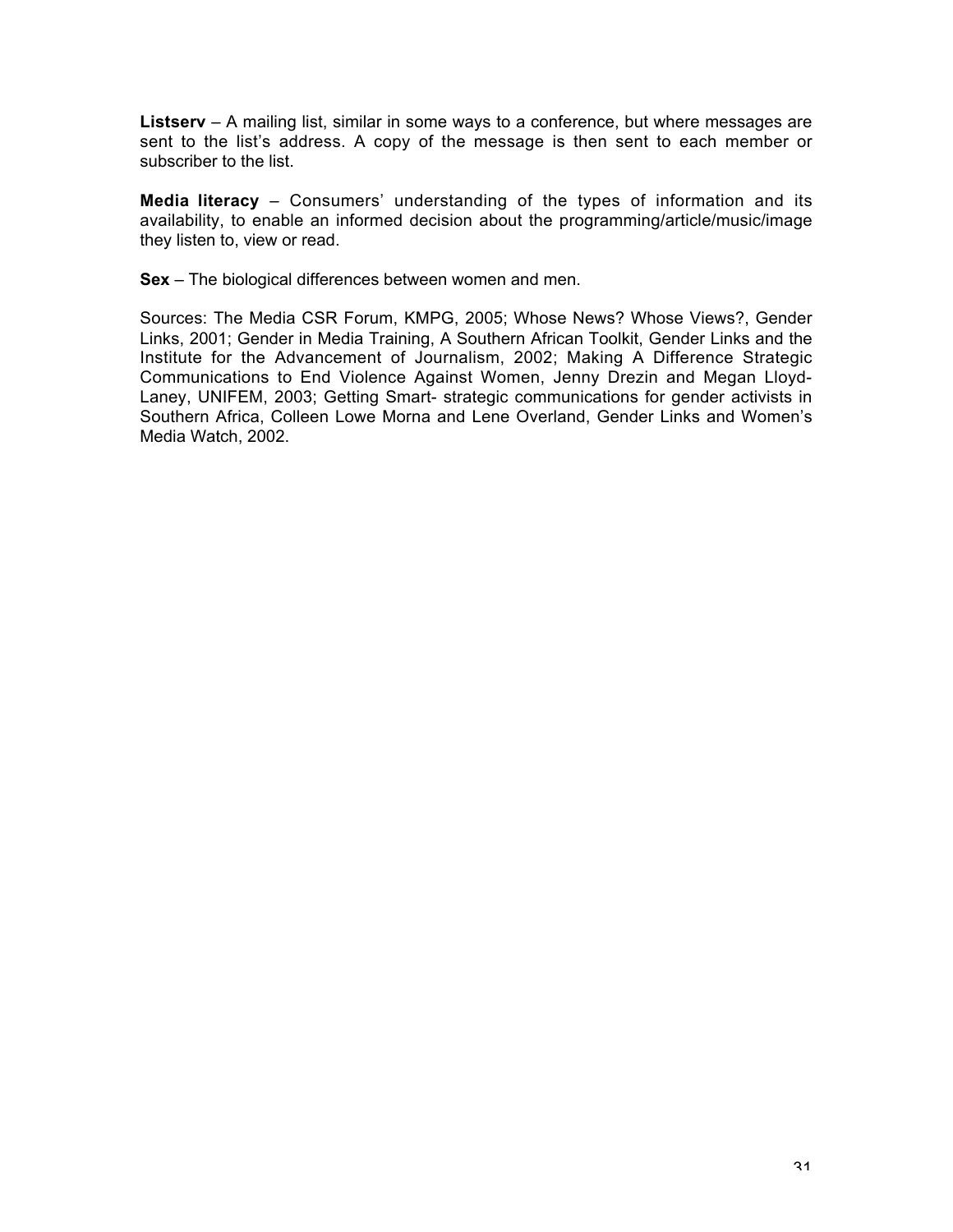# **2. Key Points to Remember!**

- News is a choice, an extraction process, saying that one event is more meaningful than another event.
- Understanding the media's various roles, its power and sphere of influence and the role it can play in bringing about change are essential for any type of advocacy that aims to change the media.
- The media do not just provide information, education and entertainment. By selecting the types of news stories, choice of words and language used, choice of people interviewed to give their views and perspectives, selection of images, etc., the media sends messages.
- Gender biases and prejudices in the media emerge through the 'choices' media managers, advertisers, and media professionals make each day. Decisions about who will be promoted; who will not; what will make news; what will not; who will be interviewed; who will not; etc are affected by media professionals' beliefs about where women and men 'should be' in a society.
- Good advocacy depends on taking the time to think through how you will work with and influence each of the audiences.
- Central to any approach taken for gender and media advocacy is the need for gender and media activists to engage the media, as oppose to taking an antagonist stance.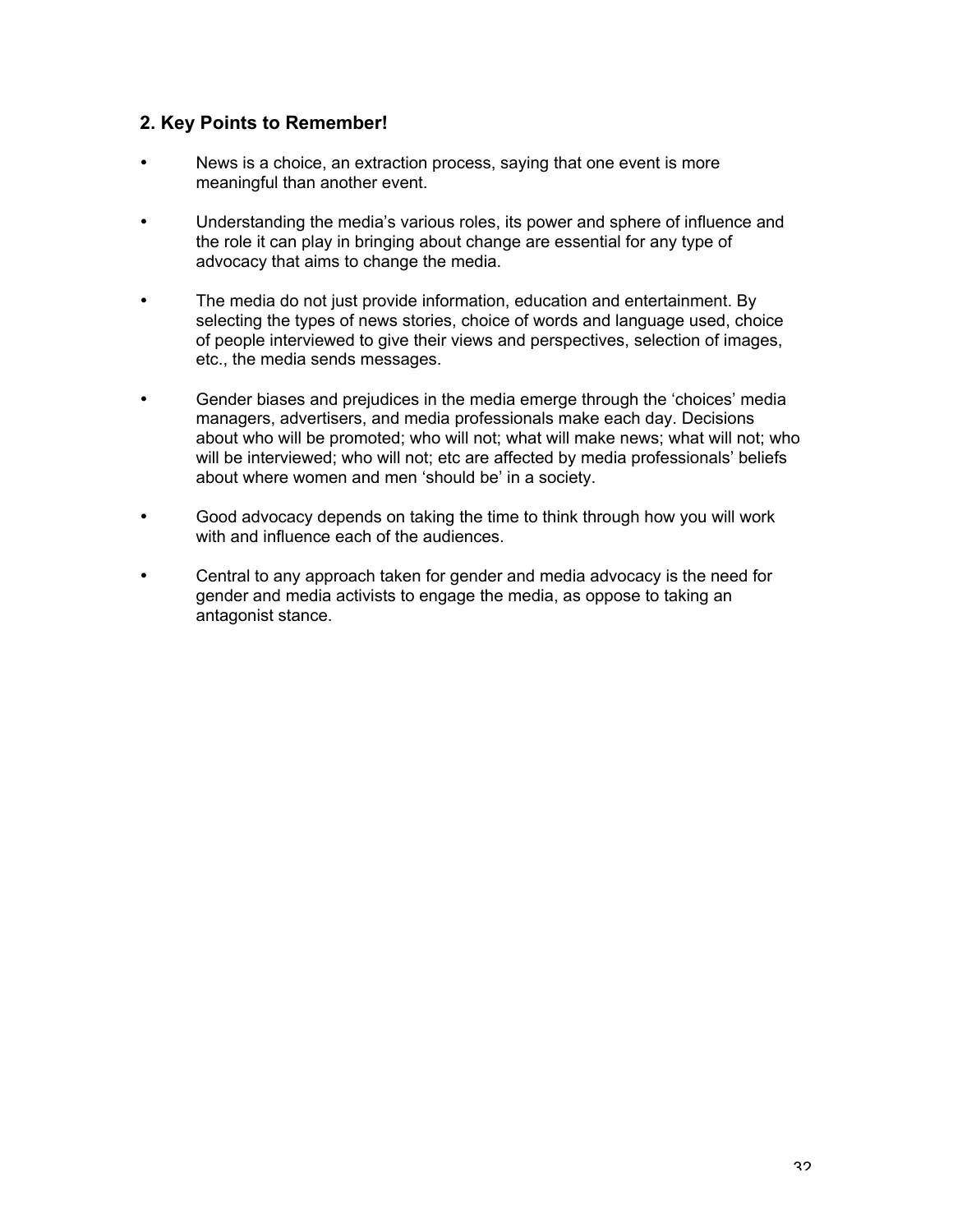# **3. Gender, Media, Freedom of Expression and International Obligations**

There are several international conventions and declarations that provide a rights-based framework for gender and media advocacy, as well as a basis for the role the media should and can play in promoting women's human rights and gender equality.

These declarations and instruments include:

**Convention on the Elimination of All Forms of Discrimination Against Women (CEDAW)** is an international treaty, adopted by the United Nations and ratified by the United Nations, and ratified by over a hundred nations, to promote and protect women's right to equality. CEDAW requires that:

"State parties shall take all appropriate measures:… To modify the social and cultural patterns of conduct of men and women, with a view to achieving the elimination of prejudices and customary and all other practices which are based on the ideas of the inferiority or superiority of either of the sexes or on stereotyped roles for men and women."

**The 1995 Beijing Platform for Action (BPFA)** identifies the media as a critical area of concern. In Section J on the Mass Media, the BPFA recognizes that the media has a vital role to play in addressing the issues of gender inequality, specifically, women's lack of access to media; the fact that women in the industry are generally not in decisionmaking positions; and the portrayal of gender stereotypes.

### **Article 19 of the International Covenant on Civil and Political Rights** states:

- Everyone shall have the right to hold opinions without interference
- Everyone shall have the right to freedom of expression; this right shall include freedom to seek, receive and impart information and ideas of all kinds, regardless of frontiers, either orally, in writing or in print, in the form of art, or through any other media of choice

Both CEDAW and the International Covenant on Civil and Political Rights do not explicitly address women's rights to freedom of opinion and expression, but Article 19 read in conjunction with Article 7 of CEDAW affirm this right.

Article 7 of CEDAW which calls on State parties to ensure women, on equal terms with men, have the right to:

- Vote in all elections and public referenda and to be eligible for elections to all publicly elected bodies
- To participate in the formulation of government policy and the implementation thereof and to hold public office and to perform all public functions at all levels of government;
- To participate in non-governmental organizations and associations concerned with the public and political life of the country.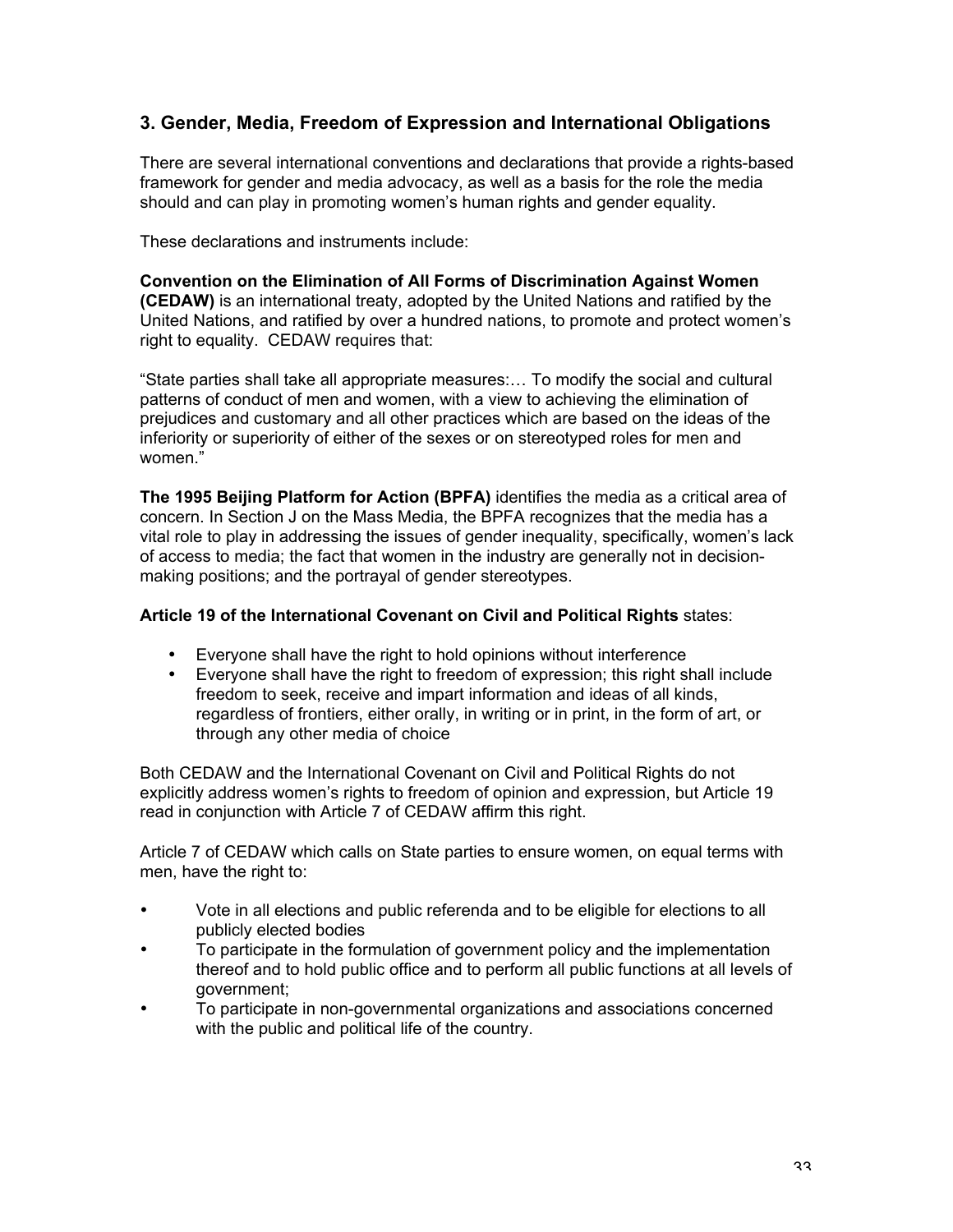# **Section Two: Building Gender and Media Campaigns - Advocacy Strategies and Tools**

This section provides the 'how to' in building gender and media advocacy campaigns. It outlines the steps to developing campaigns and gives tips and insights on how to engage with and use the media. One of the gender and media advocacy issues examined in this section is lobbying the media to develop gender policies and guidelines.

### **Objectives:**

To take activists through the various steps for building a gender and media campaign

To provide tools that can be used for developing gender and media advocacy campaigns

To provide tips and insights on how to engage and build a relationship with the media

To highlight the various approaches to monitoring and evaluating advocacy work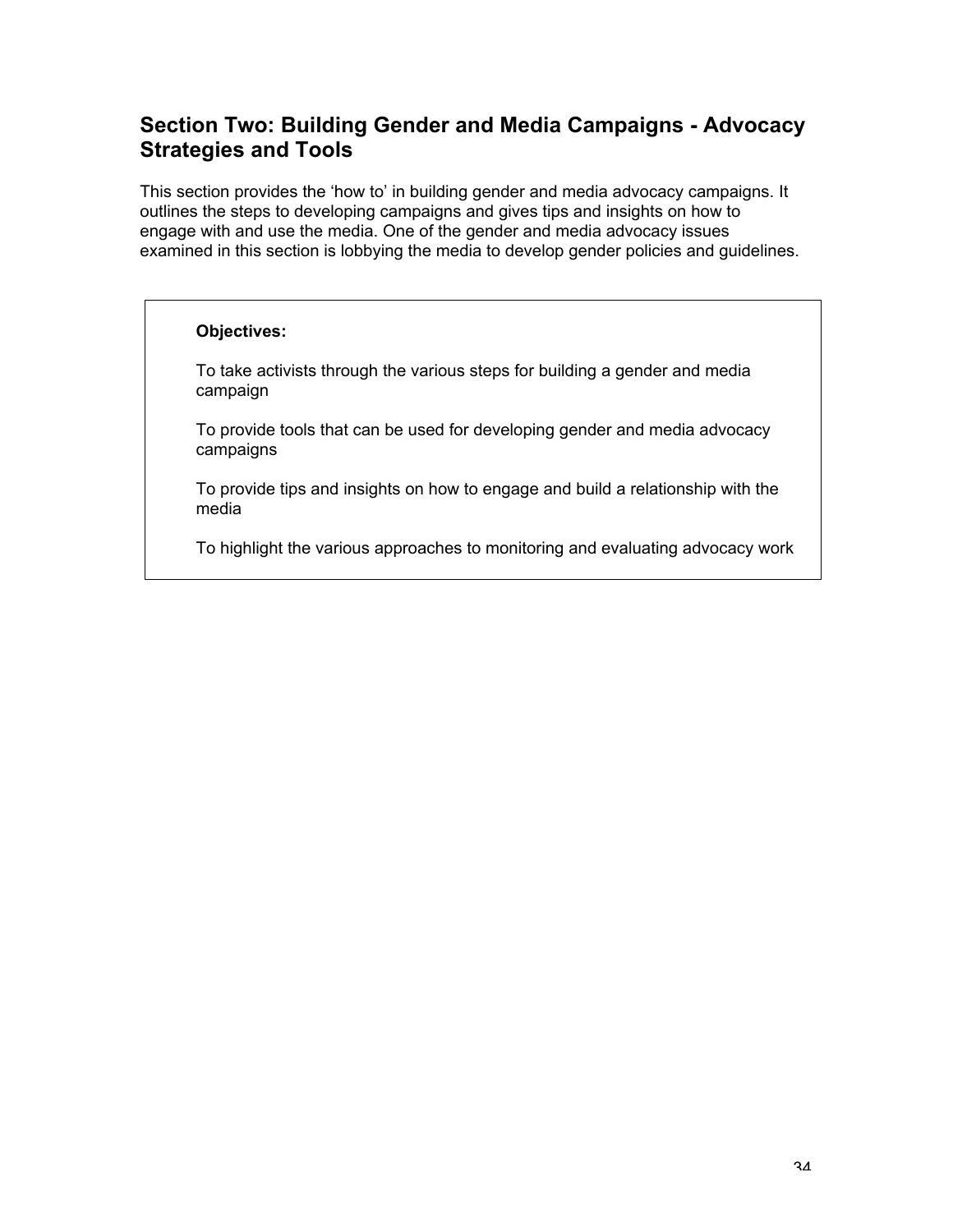# **Chapter One: Where to begin?**

## **1. Plan what you want to do…**

If you want to make an impact with any gender and media advocacy strategy or campaign, planning is a crucial first step. There are many issues and areas of concern for gender and media advocacy, therefore activists have to narrow the focus.

Remember, the goal of advocacy is to bring about change. This does not happen over night and requires not only planning and research, but also time, energy and resources.

When initiating an advocacy activity, it is important to make strategic choices about where to direct your energies and to look for strategic entry points.  $24$ 

Planning can help activists to:

- Use resources (often limited) efficiently
- Minimize the element of surprise
- Build commitment and a cohesive vision among those involved in advocacy to speak with a strong and united voice
- Help to focus energies.

#### **Key questions for advocacy planning**

- What aspects of gender and the media will be tackled and why?
- How do you ensure that the aspects identified are also the priorities of your primary audience?
- Who are you targeting?
- What change do you want to see?
- Are you best placed to work on this, and if so who else is working in this area?
- Are you duplicating efforts or adding value?
- How can you add value? $25$

Advocacy planning is defined as the development of the following<sup>26</sup>:

 $24$  An Advocacy Guide for Feminists, Young Women and Leadership, Awid, No. 1, December 2003

<sup>&</sup>lt;sup>25</sup> Colleen Lowe Morna and Lene Overland, Getting Smart, strategic communications for gender activists in Southern Africa, published by Gender Links and Women's Media Watch, 2002

 $26$  Adapted from A New Weave of Power, People & Politics: The Action Guide for Advocacy and Citizen Participation by Lisa VeneKlasen and Valerie Miller quoted in the Handbook on Advocacy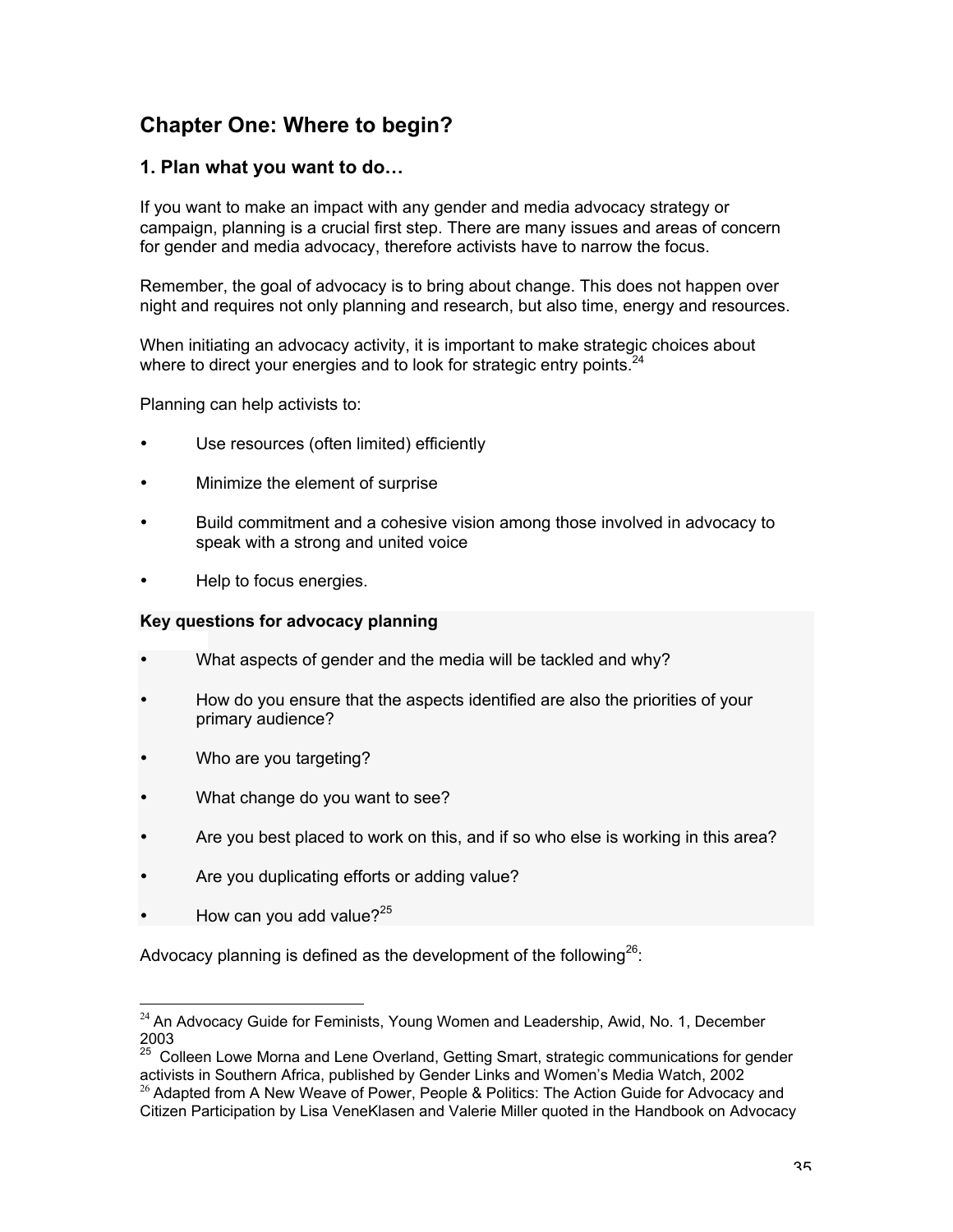**An overall change strategy** – a long-term plan that embodies your vision, and reflects where you are, where you want to go, and how you get there.

**A campaign** – a medium-term plan with activities aimed at influencing the policy environment and public opinion. The activities are intended to achieve some of your advocacy strategy objectives.

**Tactics, actions or activities** – short-term activities within a larger change strategy, designated for a specific moment or opportunity. These could include research and media work to shape the campaign and capture the attention of people in power in relation to your issue.

**Impact assessment** – continuous monitoring through the advocacy campaign in order to adjust, modify or change the plans according to the situation or information that comes along the way.

## **2. Know what you want to achieve**

An advocacy campaign should begin with well-defined and measurable goals and objectives.

- A **goal** is defined as a forward-looking and ambitious statement of what is to be achieved over the long-term, e.g. reducing the objectification of women as sex objects in the media.
- An **objective** is an incremental and realistic step towards achieving the goal, e.g. developing gender portrayal guidelines for the media.

The objective must specify the changes to be brought about and should be SMART (Specific, Measurable, Achievable, Realistic and Time-bound). $27$ 

Several questions that can help to create SMART objectives include:

- Do qualitative or quantitative data exist to show that reaching the objective will improve the situation?
- Is the objective achievable, even with opposition?
- Will the objectives gain the support of many people? Do people care about the goal/objective deeply enough to take action?
- Will you be able to raise money or other resources to support your work on the goal/objective?
- Can you clearly identify the main audiences? What are their names or positions?
- Is the goal/objective easy to understand?

 $\overline{a}$ 

• Do you have the necessary alliances with key individuals or organizations to reach your objective? How will the objective help to build alliances with other NGOs, leaders and audiences/stakeholders?

Strategy and Technique Development, edited by Flor Caagusan, Institute for Popular Democracy, Manila Philippines

<sup>&</sup>lt;sup>27</sup> Making a Difference Strategic Communications to end Violence Against Women, Jenny Drezin and Megan Lloyd-Laney, editors, UNIFEM 2003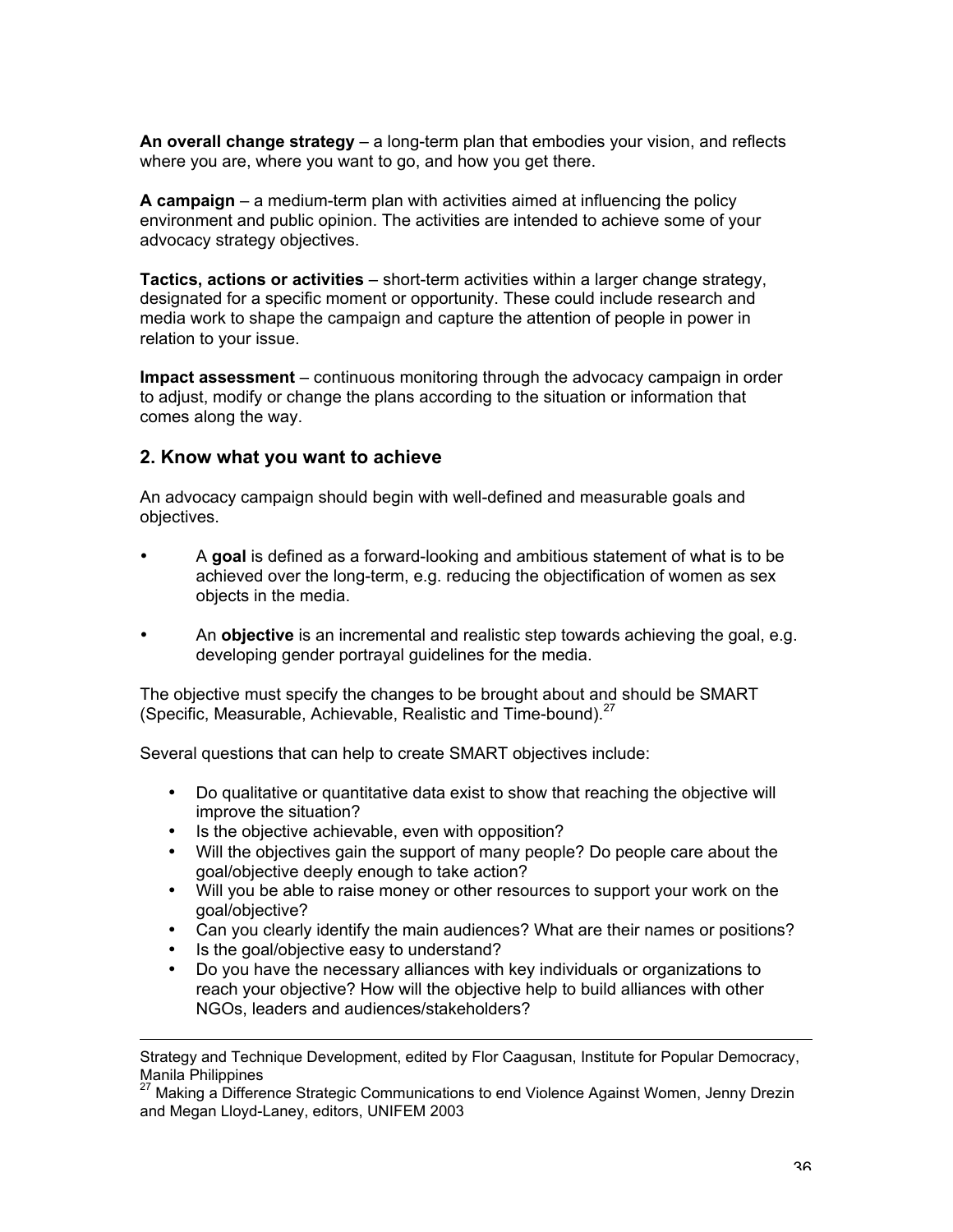• Will working on the objective give people opportunities to learn about and become involved with the decision-making process? $2^{28}$ 

### **Gender and Media Advocacy in Practice! Planning and Setting Goals**

To illustrate how the information on planning and setting goals can be put into practice, let us take the following example.

### *What's the issue?*

You are a group concerned about the issue of gender violence, and believe that the media does not cover this issue often, and when it does cover stories on gender violence, they are usually sensational, portray women as victims or as having provoked the violence perpetrated against them ( in stories of sexual violence, some media may allude to the woman's appearance, how she was dressed, or of her doing something which is considered 'not appropriate' in terms of gender stereotypes like drinking alone in a bar, for example). Or, your local airwaves are filled with songs which contain lyrics which perpetuate violence against women and girls blasting daily on the radio.

In deciding how to approach the media on this issue, as a group you decide to build a campaign on gender violence in the media.

#### *What is the angle/focus of the campaign?*

Gender violence in the media can be tackled from several angles. A few that could be considered in a gender and media campaign on this issue include among others:

- The playing on radio of popular music (either foreign or locally-produced songs) that contains lyrics and language that denigrates women and condones and perpetuate violence against them
- Gender violence is not considered a newsworthy topic for the media and is seldom reported on as an issue which is central to the protection of women's human rights
- Women only make news when they have been raped, beaten or abused by a partner

In designing your campaign at the planning stage, you choose one angle to focus on in order to be able to develop clear objectives, and to ensure that you engage with the media in a dialogue and process to bring change.

So, for our example, the **focus** of the campaign is: **to improve the quantity and quality of coverage on gender violence in the media**.

 $^{28}$  Adapted from SARA/ED: An Introduction to Advocacy Training Guide cited in Making a Difference Strategic Communications to end Violence Against Women, Jenny Drezin and Megan Lloyd-Laney, editors, UNIFEM 2003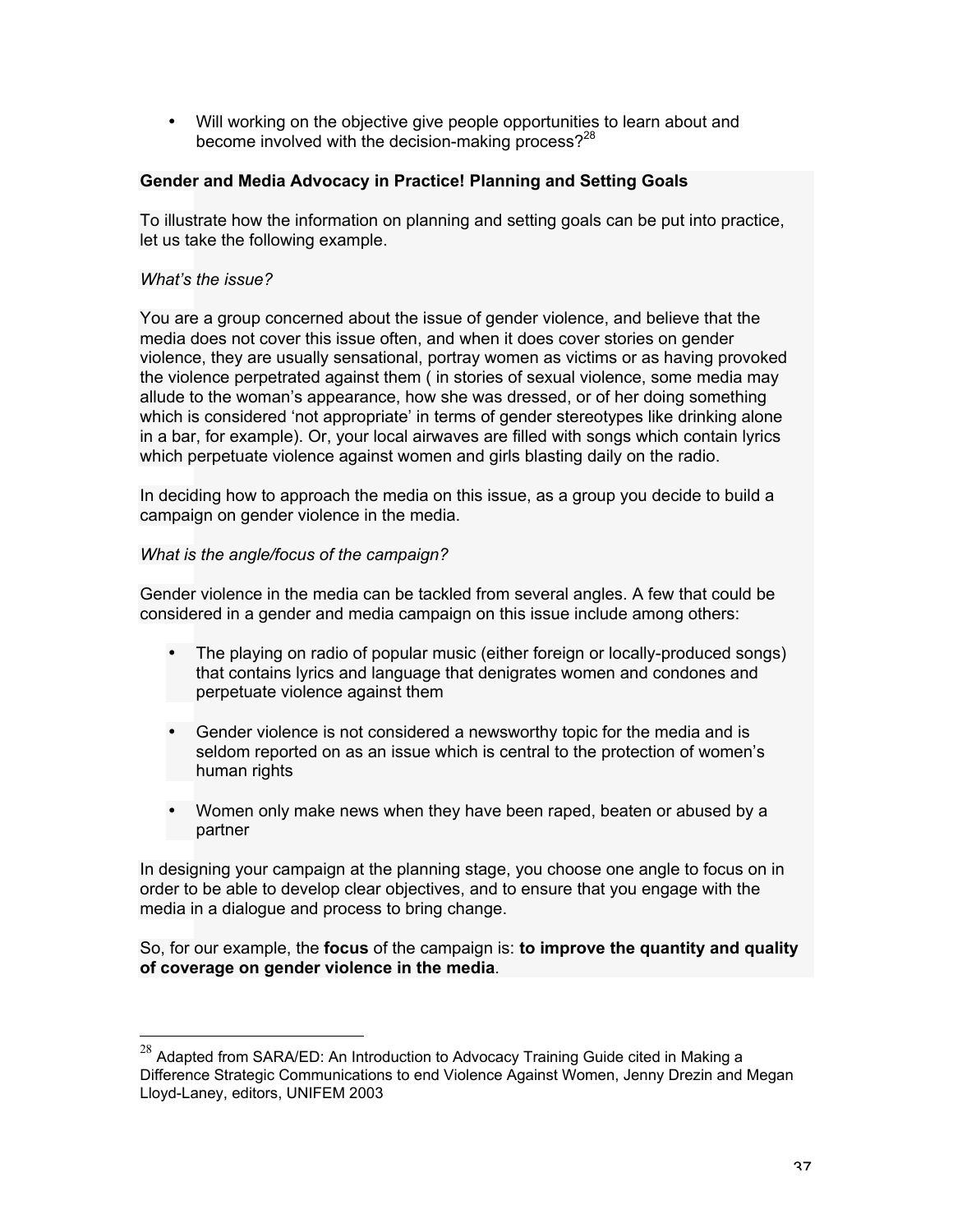### *What is the goal of the campaign?*

Given our focus, the **goal** is to shift the media's coverage of gender violence from that of a sensational news event to an issue of human rights and justice.

### *What is the objective of the campaign?*

*Main objective:* To improve the quantity and quality of coverage on gender violence in the media

Specific objectives: There could be three objectives to reach the overall objective:

- To train journalists on how to report on gender violence
- To develop guidelines for the media on how to report on gender violence
- To illustrate to editors and journalists the gaps and gender biases in media reports on gender-based violence

In short good planning entails:

- Identifying the media house(s) or companies that you wish to lobby.
- Deciding on what method will be used (i.e. telephone calls, letters/faxes/e-mails or face-to-face meetings)
- Preparing your position
- Mobilizing a network of supportive organizations, groups and individuals. Establishing a relationship with media regulatory bodies<sup>29</sup>

 $29$  Whose perspective? A guide to gender-sensitive analysis of the media, Women's Media Watch Jamaica, 1998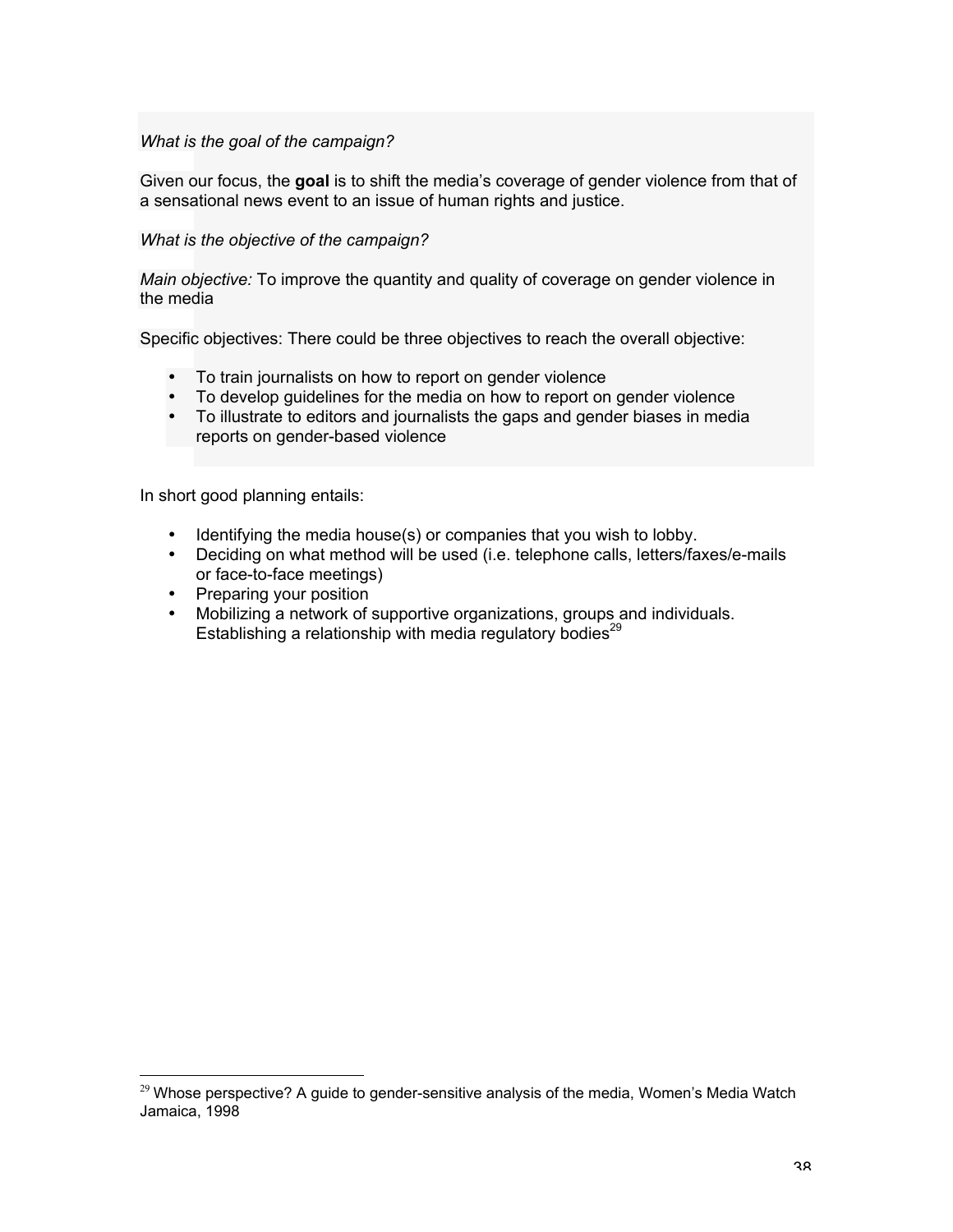# **Chapter Two: Do your Homework!**

Good research to find clear examples, trends and patterns in the media to illustrate to media professionals the gender biases and prejudices that are represented is important for effective gender and media advocacy.

Approaching the media with assumptions will yield little results from media professionals, whose first response when often challenged about how they do their work and what appears in the media is: 'Show me the evidence!'

The media operates by gathering and reporting facts. Gender and media activists therefore **must also work with facts when engaging with the media.** There are different ways that activists can do research on the media to gather these facts, several of which are discussed in this chapter.

# **Media monitoring**

Monitoring the media is an effective content analysis tool for gender and media advocacy. Media monitoring is one way to keep track of the media's performance on gender. The findings of monitoring can be used to raise awareness among journalists, editors and media managers, as well as advertisers, for the development of gender and media advocacy campaigns and for identifying areas where policy, codes and guidelines need to be developed.

Media monitoring is done occasionally, even though it is a systematic surveillance of media performance for the purpose of its description and critical evaluation. Mostly it generates knowledge about the media by focusing on content. By observing the content, patterns and practices that media professionals use become more accessible. Frequently media monitoring reveals isolation, exclusion and discrimination – humanmade inequalities as oppose to 'objective' reflection of the reality of the situation as it  $is.<sup>30</sup>$ 

The objectives of monitoring can differ. Analysis may be interpretative or quantitative; it may be a special 'case study'; it may focus on the language or narrative of news stories; the duration of analysis may be short or long; it can include one medium and single country or it may be comparative.<sup>31</sup> Trends and changes, as well as media employment patterns also can be monitored.

Monitoring how often women are quoted as primary sources is an example of quantitative monitoring. Qualitative monitoring would analyze gender biases, stereotypes, the change of value judgment, perceptions and attitudes.

The findings of media monitoring can be documented in short reports and/or fact sheets which can be publicized in the media itself, and can be used to challenge the media to change practices which violate women's rights or foster gender disparities and discrimination.

<sup>&</sup>lt;sup>30</sup> Milivojevic, Media Monitoring Manual, Media Diversity Institute & Samizdat B92, 2003

<sup>&</sup>lt;sup>31</sup> S. Milivojevic, Media Monitoring Manual, Media Diversity Institute & Samizdat B92, 2003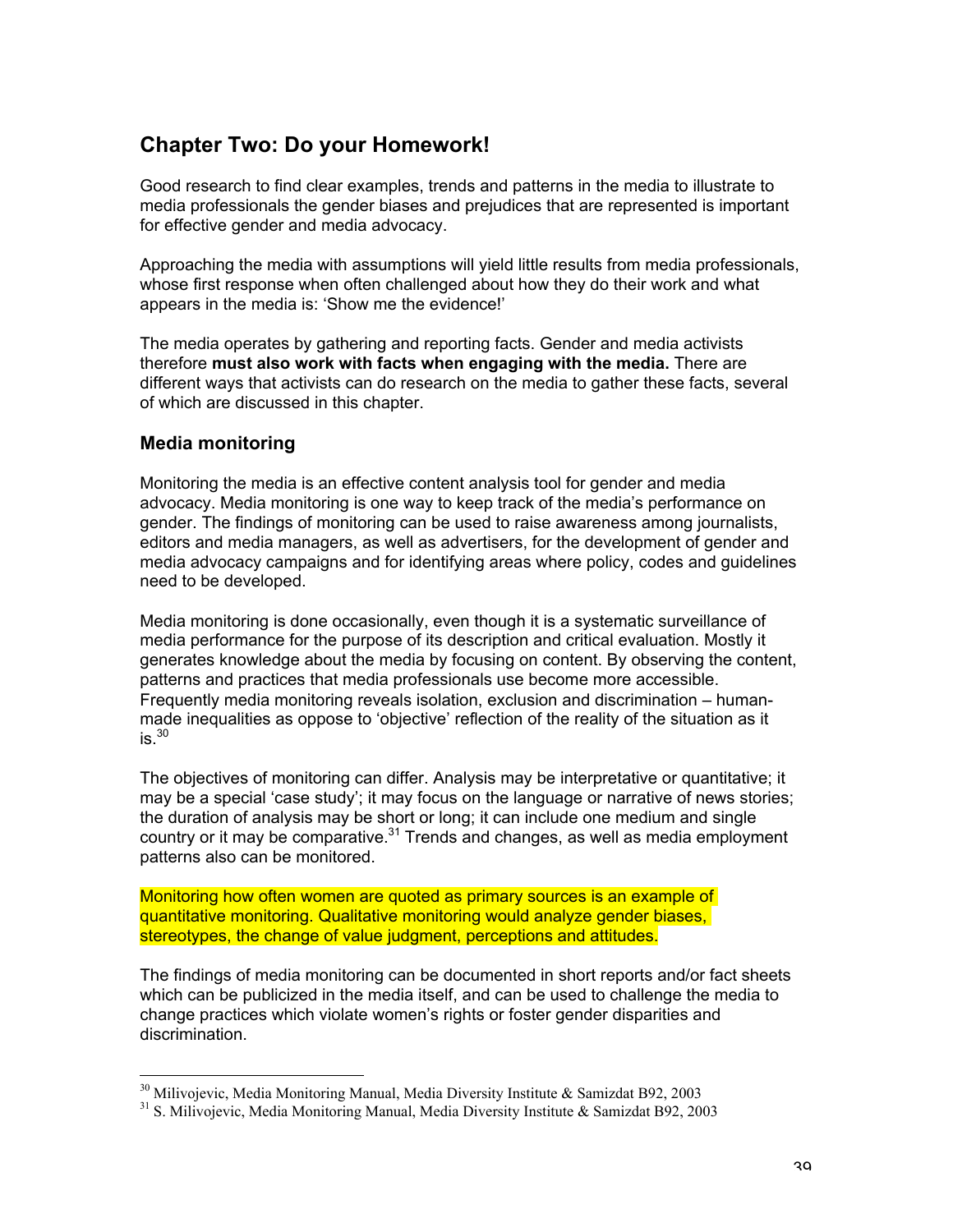# **Tips on how to present media monitoring findings**

- Present the findings to media management and media policymakers, the change agents within the media

- Write articles to the media supported by the findings

- Distribute the recommendations widely and adopt a strategic lobby campaign for the relevant media houses to implement them.

- Extend the discussion to some on the spot media monitoring(*use the newspaper or broadcast of the day to illustrate, for example, women as sources, absence or portrayal of women, etc.*) if the media interviews you about your gender and media issues of concern.

Source: Getting Smart – Strategic Communications for Gender Activists in Southern Africa, Colleen Lowe Morna and Lene Overland, editors, published by Gender Links and Women's Media Watch, 2002

Here is one example of a tool that can be used for quantitative media monitoring. The GMMP tool (WACC London), also is available to gender and media activists on http://www.whomakesthenews.org

# **Quantitative Monitoring Tool**

Use the day's newspapers, or a video or tape recording of a recent news cast. Count the number of women and the number of men you see, and note what women and men are doing. Fill in the information in the table below and discuss.

| Publication | %Images of<br>women | Roles depicted | % Images of<br>Men | Roles depicted |
|-------------|---------------------|----------------|--------------------|----------------|
|             |                     |                |                    |                |
|             |                     |                |                    |                |

The same exercise can be done to determine women as sources. This is more detailed requiring for the print media, that you read each story and identify where possible the sex of the source (the person quoted directly or indirectly) in the story. You can also monitor the media to determine the sex of the sources on issues such as gender violence, gender equality, HIV/AIDS, etc.

# **Box Eleven: What to look for when monitoring media images**

Images that appear in the media also can be monitored for gender, as well as other characteristics, that help activists to establish patterns on how women and men are portrayed in the media. When monitoring images, look for: Age Sex **Ethnicity** Socio-economic group Location/Setting; rural, urban, inner-city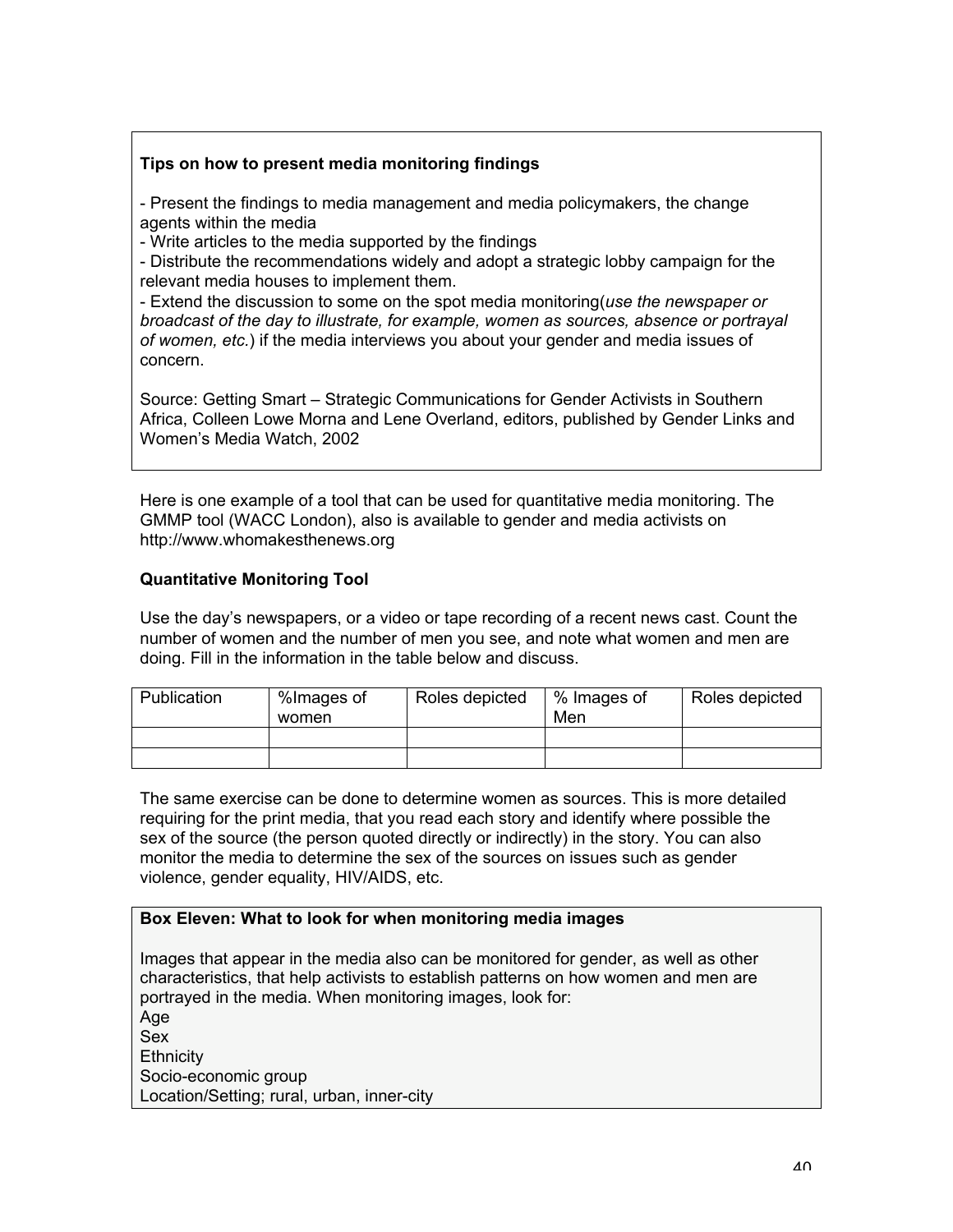Physical appearances **Activity Occupation** Situation/Place/Context Family Role/Family Status Personality Traits

Source: Whose Perspective? A Guide to Gender-Sensitive Analysis of the Media, Women's Media Watch, Jamaica, 1998

# **Qualitative media monitoring**

While quantitative monitoring helps activists to come up with the numerical evidence to show women's invisibility as sources, newsmakers and in images within the media, for example, **qualitative monitoring** helps to analyze the gender biases and prejudices that appear in the media also through value judgments, perceptions and attitudes that are communicated through the language, placement of stories, sources chosen, focus of the story, etc.

A combined approach of quantitative and qualitative monitoring sheds light on whether the media give fair and equal space and time to women's and men's voices; if women and men are consulted across the racial and class spectrum; if the reports carry adequate context and balance; and if the reporting is analytical<sup>32</sup> (and more issue-based as opposed to reporting only on an event).

Qualitative monitoring also helps to reveal how the media portrays the power relations between women and men, i.e., the position of women and men in the division of resources and responsibilities, benefits and rights, power and privilege. The use of gender relations as an analytical category shifts the focus from viewing women in isolation from men.<sup>33</sup> A detailed set of questions to guide a more qualitative analysis of the media is provided in the Appendix to this section.

### **Activity! Key questions for spotting gender relations in the media's content**

1. Are women seen in positions of power or are they seen in low status activities?

2. Are women and men seen actively asserting themselves in activities associated with power?

3. Who is seen more frequently providing information? Giving speeches?

- What is the media's role in perpetuating the low status given to women's activities?
- 4. Are the roles of women and men active or passive?
- 5. Are their activities traditional or non-traditional?

<sup>&</sup>lt;sup>32</sup> Getting SMART, strategic communications for gender activists in Southern Africa, Colleen Lowe Morna and Lene Overland, editors, published by Gender Links and Women's Media Watch South Africa, 2002<br><sup>33</sup> Whose Perspective? A guide to gender-sensitive analysis of the media, Women's Media Watch

Jamaica, 1998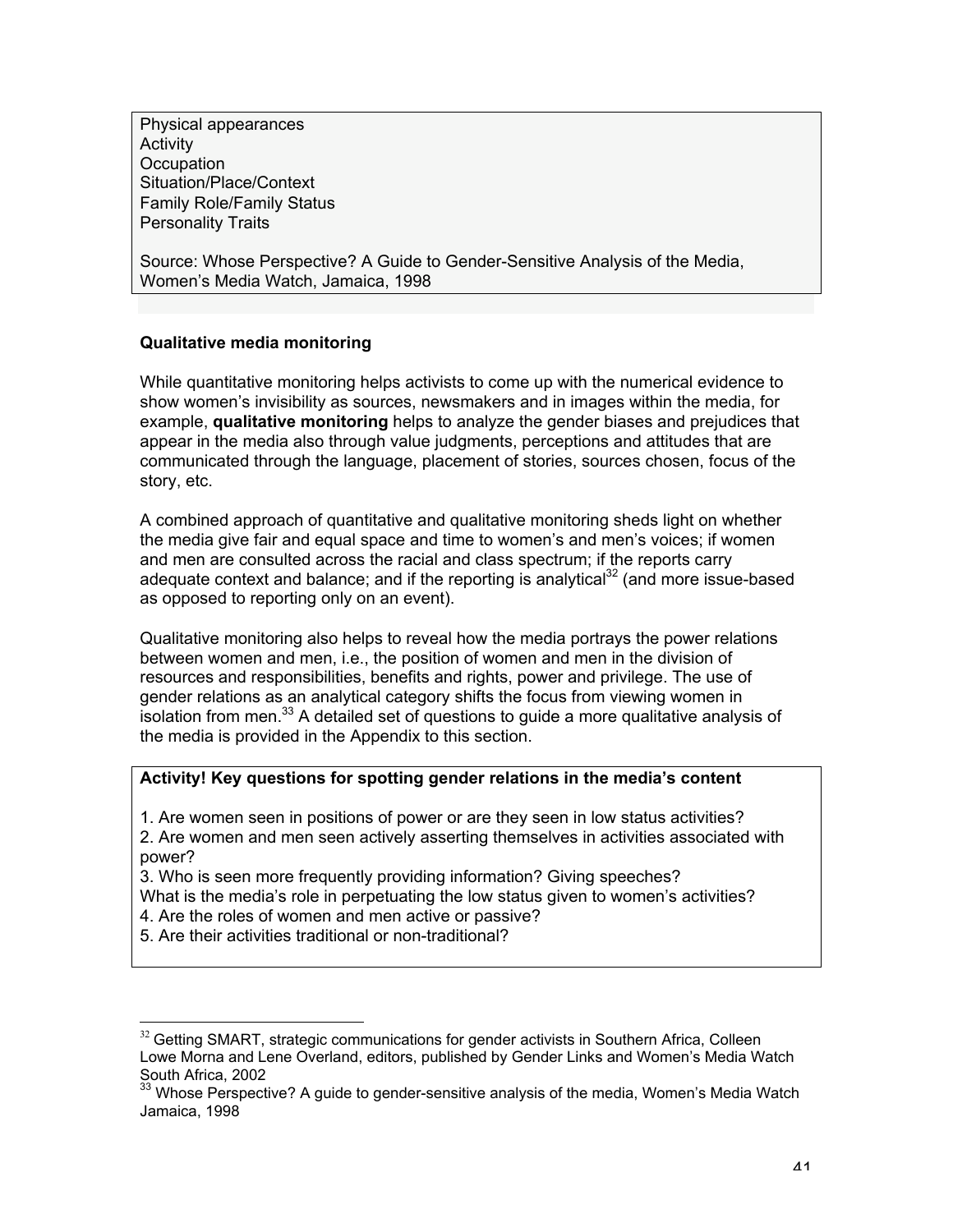6) What is the sex of the spokesperson or voice of authority?<sup>34</sup>

Use newspaper articles or watch television news broadcasts and answer the questions above to see how gender power relations are represented in the media.

# **Content analysis**

This is a type of research that is used to understand and accurately describe the actual content of different messages and images in the media. This form of analysis is concerned with how often certain messages occur in the media. For example, how many times women or men feature in political news stories, or how many times women of different ages appear in adverts?

A content analysis can be done on: advertisements, TV/print/radio news, films, videos, magazines, soap operas, music lyrics, music videos, TV series, etc. Content analysis can lend itself to a qualitative through the interpretation of the images portrayed and by the messages transmitted, both hidden and obvious.<sup>35</sup>

How to do a content analysis? $36$ 

- Select the sample to be examined (e.g. Newspaper or TV ads)
- Decide on content and features to be examined
- Decide on units (details of content, i.e. age, sex, etc.) to be examined
- Decide on time frame (i.e. period of time for analysis)
- Develop recording sheets (local media trainers and researchers can assist you with developing sheets and tools that are easy to use)
- Record your observations
- Analyze the data

The following are examined when doing a content analysis on some form of media:

- Roles and actions
- Physical features
- Psychological features (e.g. happy facial expression) $37$

<sup>&</sup>lt;sup>34</sup> Whose Perspective? A guide to gender-sensitive analysis of the media, Women's Media Watch Jamaica, 1998

 $35$  Whose Perspective? A guide to gender-sensitive analysis of the media, Women's Media Watch Jamaica, 1998<br><sup>36</sup> Whose Perspective? A guide to gender-sensitive analysis of the media, Women's Media Watch

Jamaica, 1998<br><sup>37</sup> Whose Perspective? A guide to gender-sensitive analysis of the media, Women's Media Watch

Jamaica, 1998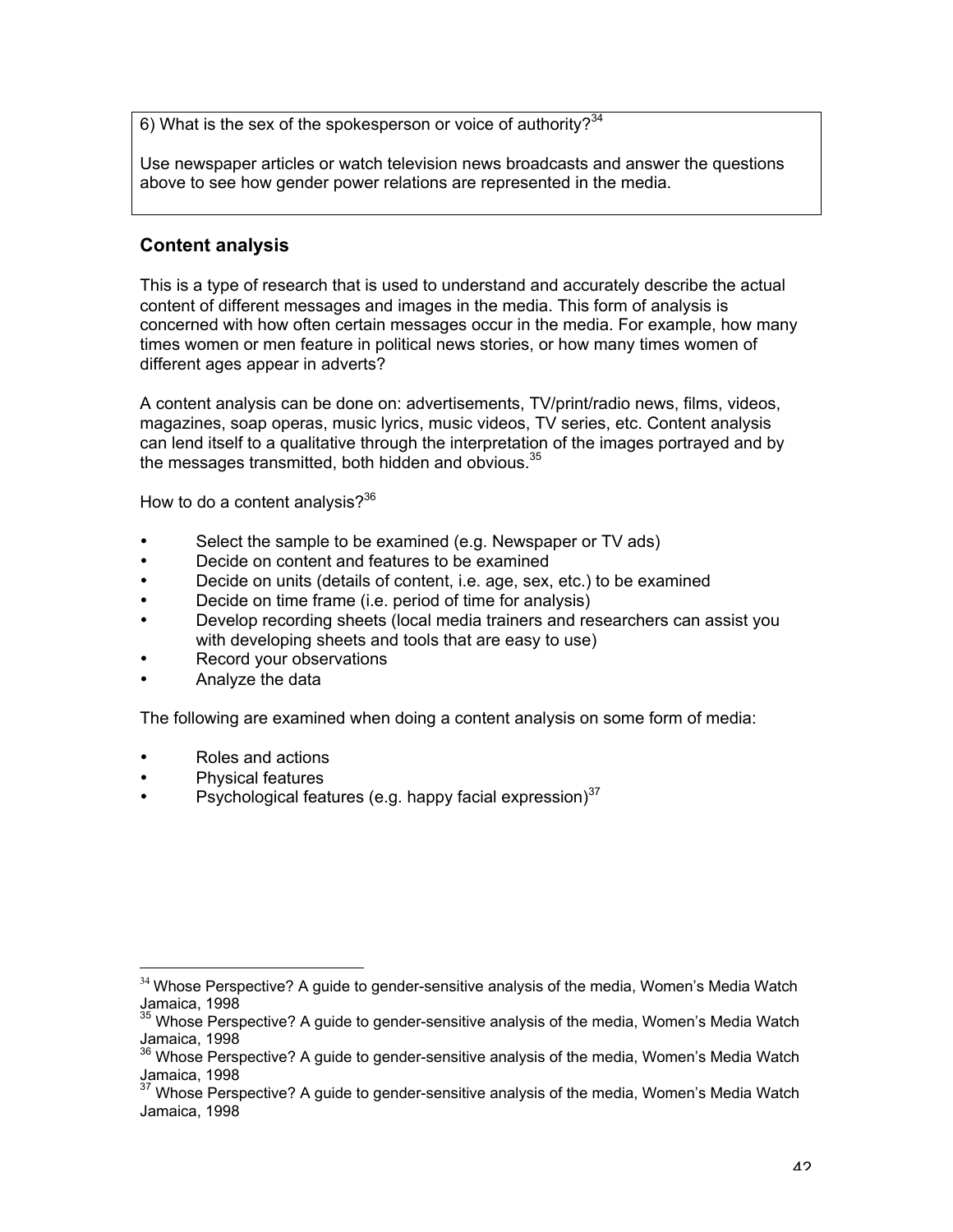# **What does the audience think?**

Audience research adds credibility to any form of media research as it adds the public's interpretation of media messages and provides insight on how women and men engage with the news. This is important because often one of the main reasons media professionals give when presented with examples of sensational articles that portray women as sex objects or which focus on women as victims of crime, for example, is the retort that 'this is what the public wants'.

Therefore, gender and media activists should not just rely on their own views as consumers of media, but should seek out the views and perspectives of others who are not activists to demonstrate to the media that these images and types of stories may not be what the public wants.

In many developing regions, media institutions have little capacity or resources to conduct audience surveys. Therefore, editors and journalists often produce editorial content based on the journalistic notions of what is news, which can be subjectively influenced. Again, using local expertise in media training institutions, universities, a questionnaire can be developed and audiences selected to gather information and views across age, sex, education, location, etc.

### **Box Twelve: My views on the news! The Southern African Gender and Media Audience Study**

In 2004 and 2005, 12 countries in Southern Africa participated in a Gender and Media Audience Study (GMAS), which was the sequel to the Gender and Media Baseline Study (GMBS) in 2002 and published in 2003.

Conducted by Gender Links (GL), a gender and media NGO, in partnership with universities and media advocacy organizations in the region, the audience researched focused on how women and men interact with the news, while the GMBS looked at gender in editorial content.

The specific research questions were:

*What aspects of the news do women and men interact with? Why do they interact with these aspects of the news (as opposed to other aspects)? What impact do gendered representations have on these news preferences? What aspects of news are considered to be omitted or insufficiently included)?*

The findings of the research will be used for gender and media advocacy with the media based on the assumption that the audience's voice is a strong motivator for media change.

For more information about the audience research and how it was done, see www.genderlinks.org.za.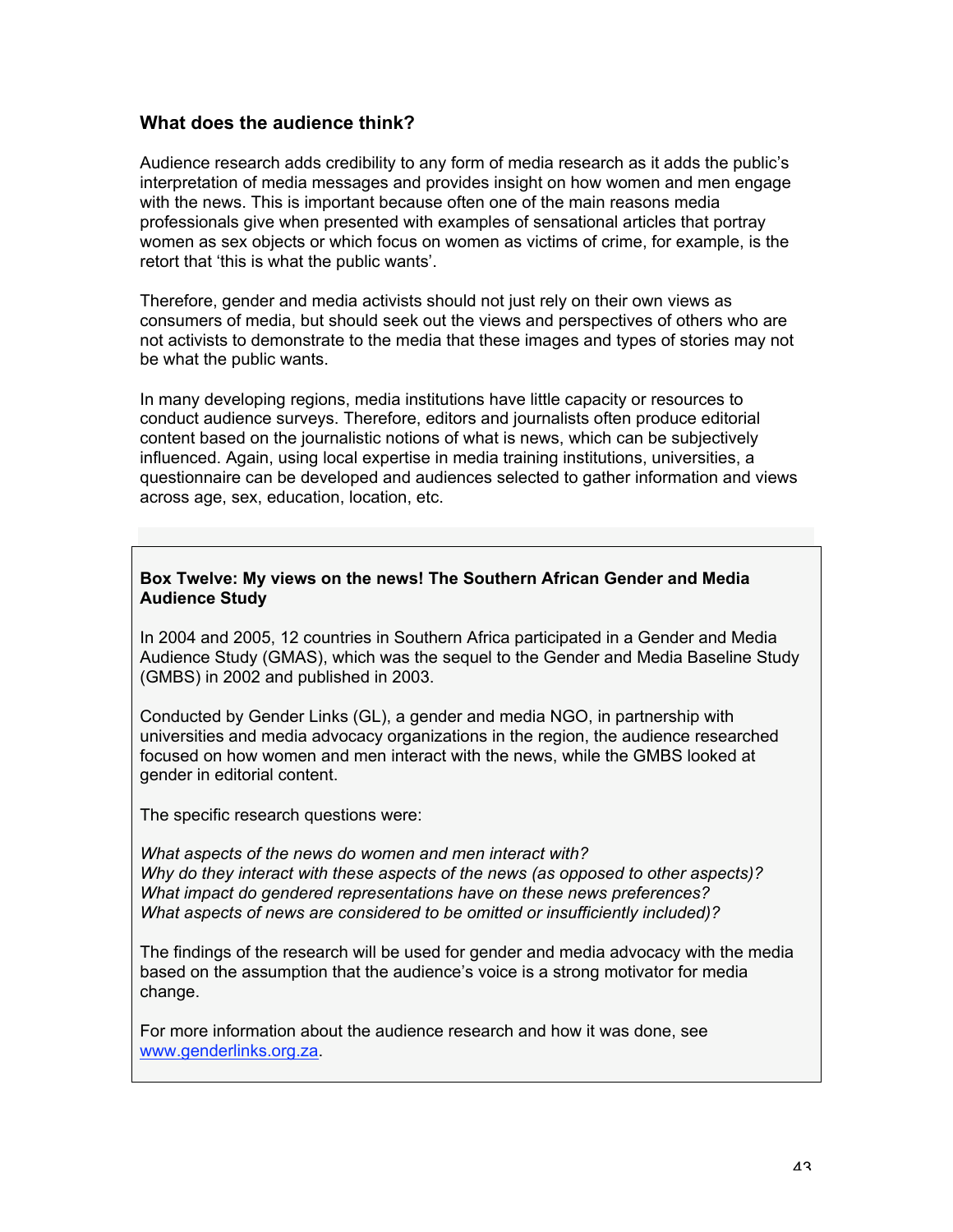Another way to gather views from ordinary women and men who consume the media is through **focused group** discussions. These are carefully planned discussions to get people's views and perceptions on a defined area of interest. For example, if you want to focus a campaign around the media's coverage of gender violence, a focus group can be put together to explore their perceptions and views on how women and men are represented in news stories on gender violence.

The group can be comprised of 6 -10 people selected from the intended audience and sharing a common characteristic, such as age, sex, educational background, religion or something directly related to the topic (a total of about 200 well-selected people will be effective); moderators and note-takers.<sup>38</sup>

Focused group discussions are used for:

- Probing into people's feelings, opinions, and perceptions of a topic or issue
- Indicating the range of a community's beliefs, ideas and opinions
- Gaining baseline information
- Verifying and obtaining more in-depth details about information collected for an advocacy program
- Designing question guides for individual interviews and questions for structured interview schedules
- Solving specific problems
- Evaluating programs<sup>39</sup>
- Testing campaign messages

There are many advantages to focused groups. They are often rich, produce information quickly, gather non-verbal reactions to specific items, allow for the participation of those who cannot read and write and they are flexible. However, results cannot be extended to a larger community and results might be biased due to group pressure or due to what is considered socially acceptable. Therefore the key to good focus groups is a good moderator and carefully selected participants.

# **Gender Audit of the Media**

Using a checklist of key questions that look at work place practices and environment, content, language, visuals, packaging, advertising, the roles of government, regulators, training institutions, and even of gender activists, a wealth of information can be obtained to identify the gender opportunities and gaps. For example, a gender audit of media policies may show that a newsroom has instituted gender-sensitive language guidelines for editors and reporters to follow (opportunity), but there is no overall gender editorial policy in place (gap). The language guidelines therefore can be used as the entry point in a gender and media strategy for a gender editorial policy to be developed and implemented.

<sup>&</sup>lt;sup>38</sup> Making a Difference, Strategic Communications to End Violence Against Women, United Nations Development Fund for Women, Jenny Drezin and Megan Lloyd-Laney, editors, 2003 <sup>39</sup> Making a Difference, Strategic Communications to End Violence Against Women, United Nations Development Fund for Women, Jenny Drezin and Megan Lloyd-Laney, editors, 2003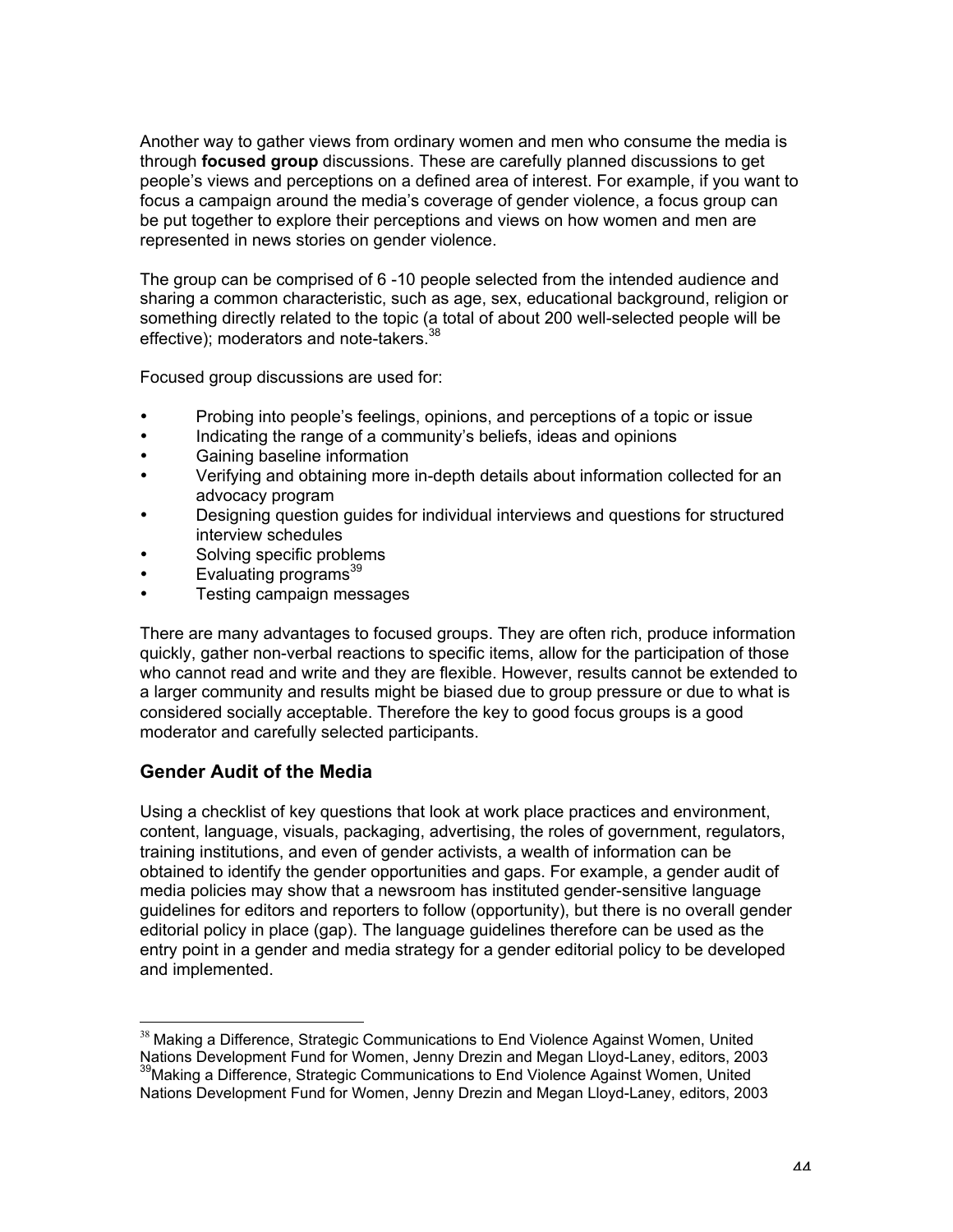This type of research is dependent upon a group taking the time to establish a trusted relationship with a media institution, whereby the media managers request or work with the gender and media advocacy group to gather information to change how they do their work.

Audits, methodical examinations and reviews using key questions and guidelines, can yield a wealth of information about the internal workings of a media institution and shed light on perhaps why gender biases, prejudices and stereotypes appear in editorial and advertising content. This form of research can best be translated into strategies for more one-on-one engagement with individual media houses that activists may want to target for change. Information obtained from an audit should not be translated into an open campaign to shame a media institution. But audits of several media houses, which would require time and human resources, could provide some general insight into how similar gaps exist within all media institutions despite size, ownership and media landscape which contribute to gender biases and stereotypes in the media.

An example of a gender and media audit checklist is provided in the Appendix to this section.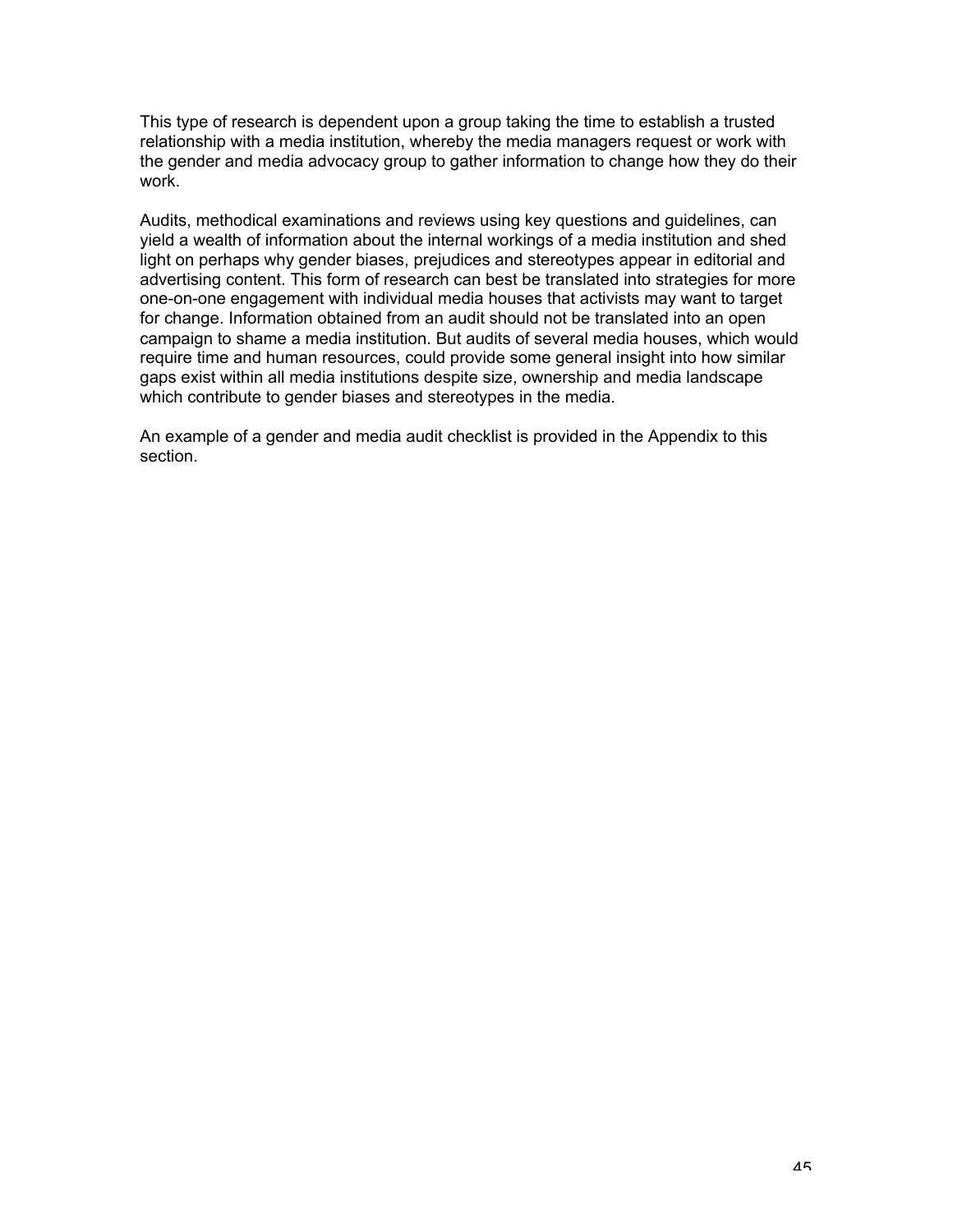# **Chapter Three: Creating the Right Message for the Right Audience**

In gender and media advocacy, **one message does not fit all audiences**. The message designed for external actors who develop or administer media policy and legislation will not be the same for policy makers within the media who value their independence looking askance at outside influence.

Determining who the message is for and what you want the audience to do after receiving it are two important considerations for developing advocacy campaign messages.

Message development is a direct, simple way of communicating the core objective of the campaign to the respective audiences. Each message should be targeted as specifically as possible, and understanding the audience is crucial to determine the content and language of the message.<sup>40</sup>

For example, messages calling for the development of gender editorial policies in the media would be lost on reporters who are not the policy makers, whereas messages calling for more women as sources and subjects of the news can be specifically targeted at reporters.

Good messages are:

- Targeted for a specific group
- Focused on a specific problem
- Action-oriented
- Simple, to the point and "attention grabbers"
- Easy to understand use local languages and common terms
- Attractive and interesting
- Prominently visible
- **Repetitive**
- Reinforced through the use of a combination of media (multimedia approach)<sup>41</sup>

Messages in gender and media advocacy can best be framed using the key media principles of **accuracy**, **fairness, balance and diversity**, and **fair representation**.

For example, the issue of the lack of women's access to expression in and through the media can be addressed in a gender and media campaign, for example, on 'missing views, missing voices'. The low percentage of women speaking on issues in the media can be related to the media principle of **balance and diversity**. If there are only men's voices, and those only of men in positions of power and formal authority as the sources of news, then the news is being reported on and told in a manner that does not reflect a diversity of views and a balance of opinions.

 $40$  Making a Difference Strategic Communications to end Violence Against Women, Jenny Drezin and Megan Lloyd-Laney, editors, UNIFEM 2003

<sup>&</sup>lt;sup>41</sup> Making a Difference Strategic Communications to end Violence Against Women, Jenny Drezin and Megan Lloyd-Laney, editors, UNIFEM 2003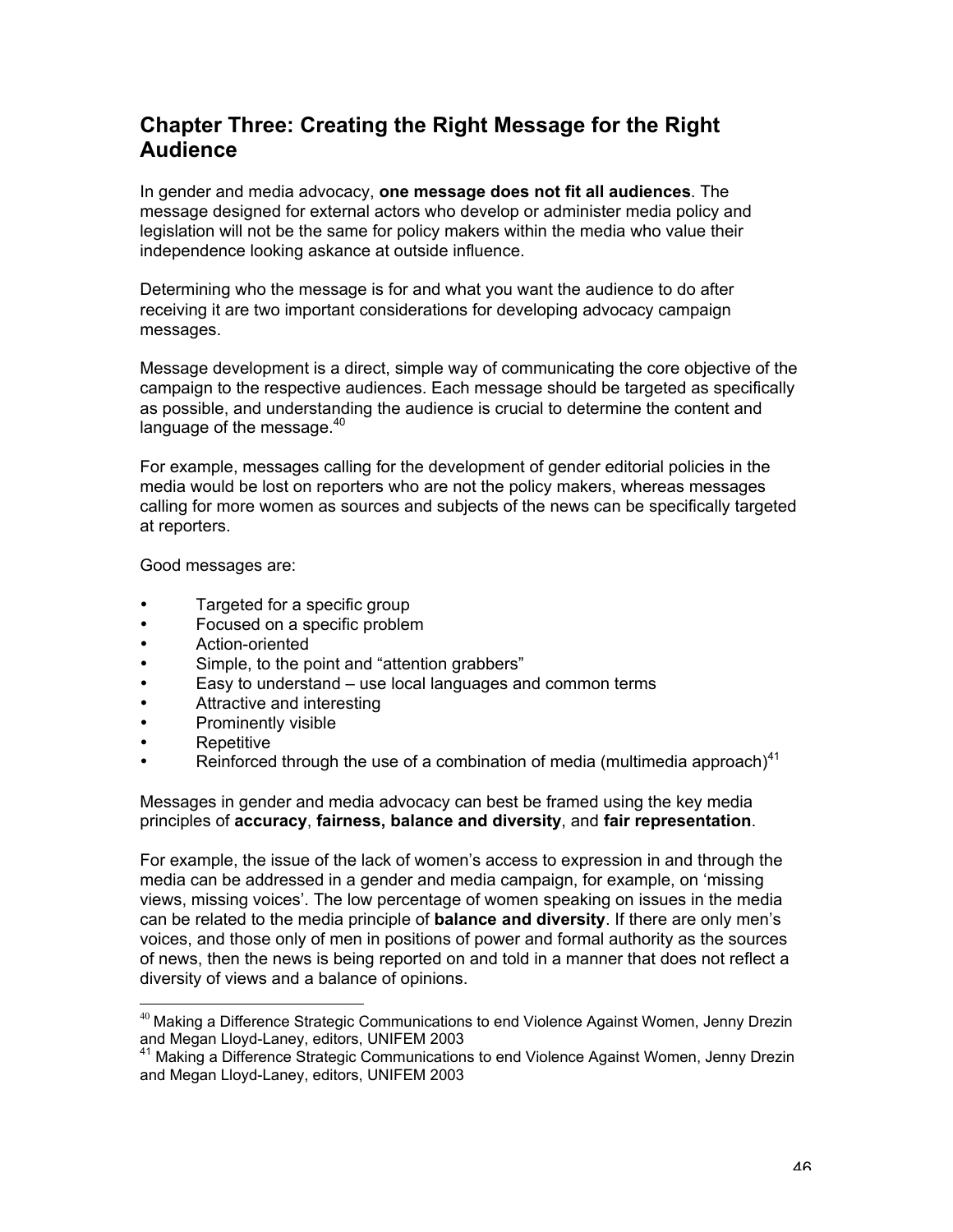**Diversity** and **fair representation** also provide the framework for developing messages and campaigns on changing the gender stereotypes and portrayal of women in the media only as sex objects, objects of beauty, in domestic roles, or as only victims, among others. Gender stereotypes do not project women in all of their diverse roles in society.

MISA-Zimbabwe, a media advocacy group that lobbies for media pluralism, a free and independent media, and the rights of journalists, targeted a campaign at the general public to improve the quality of media content using the slogan, 'Is the media we have, the media we want'? This slogan is memorable and led the audience into the larger message of media consumers having a key role to play in demanding better professional standards, including gender guidelines and codes of ethics, of the media.

Messages and slogans must also be related to appropriate media and channels through which they will be disseminated. The medium and the message are intimately connected. The following questions should be considered when choosing the most appropriate mediums and channels:

- What is the purpose of what you are trying to do?
- Who are you trying to reach with your messages and how many people in each target group do you need to reach in order to meet your objectives?
- What is the source of information your target groups use most often and trust the most?
- What are the different messages you need to convey to cover all the important knowledge gaps and obstacles that were revealed during the target group research?<sup>42</sup>

 $42$  Making a Difference Strategic Communications to end Violence Against Women, Jenny Drezin and Megan Lloyd-Laney, editors, UNIFEM 2003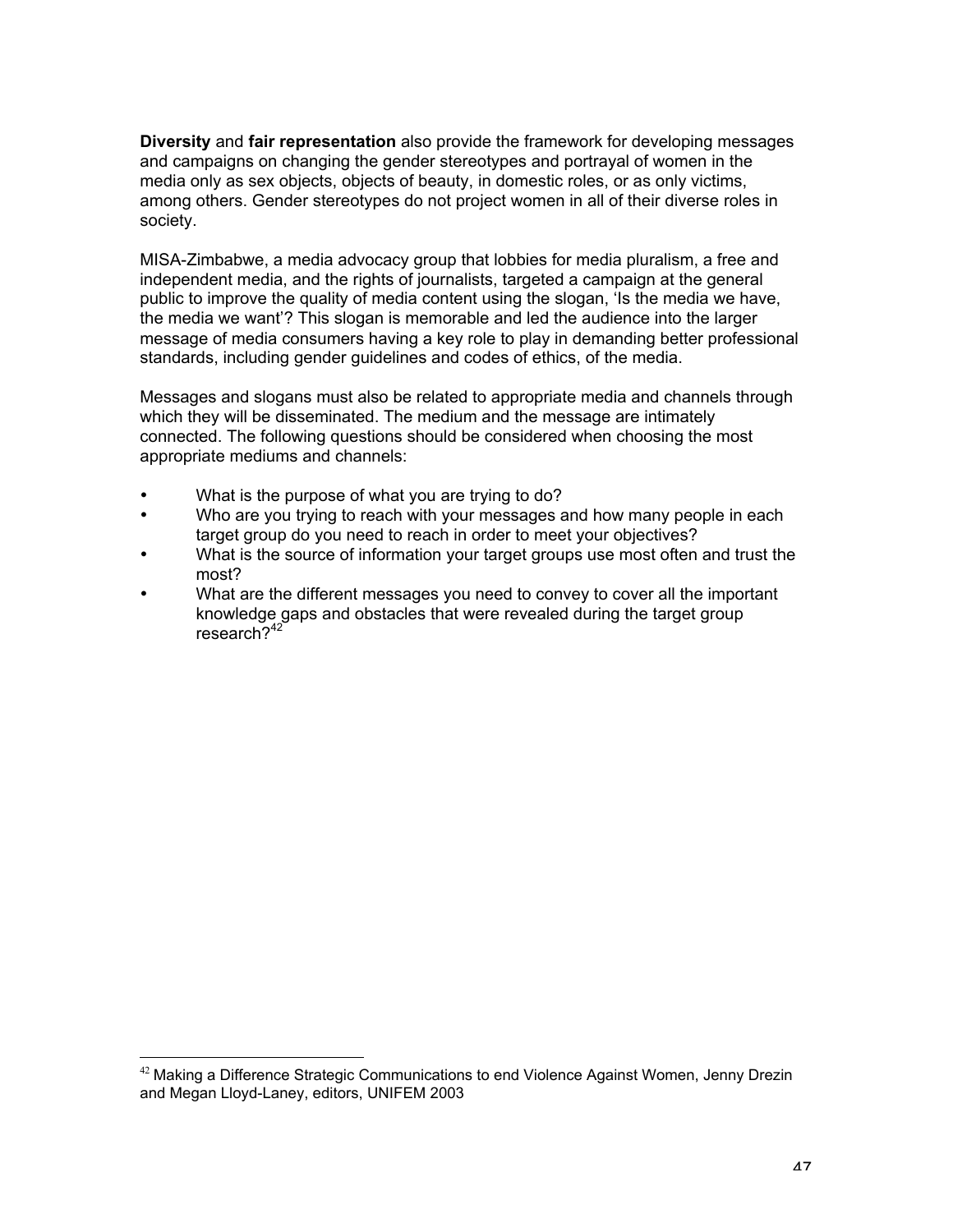# **Chapter Four: Transforming the Media through Policy**

Advocacy and lobbying strategies focused on persuading the media to develop gender work place and editorial policies, and/or guidelines, have been key in starting consistent and sustained dialogues with the media community, regulatory bodies (where they exist), the government and the public on many of the gender and media issues highlighted in the GMMP 2005 (see Chapter 4 in Section One).

All of the gender and media advocacy efforts over the years have focused on:

- changing the negative portrayal of women
- including in larger numbers the voices and perspectives of women
- increasing the numbers of women in the media in senior, middle management and other positions within the media where their numbers are low
- the fact that changing the use of language that fosters discrimination and perpetuates gender stereotypes will yield inconsistent results if the media do not put in place policies that make change a consistent reality.

The blueprint for ensuring checks and balances within the media are systems of selfregulation and codes, which take shape in the form of workplace and editorial polices. Policy is important for the media for the following reasons:

#### **Media accountability**

The media's responsibility should not stop with its own stated role of being a watchdog in the public's interest. Media also must be accountable to their audiences and stakeholders and as an institution, should practice good governance, transparency and promote human rights within the workplace and in and through the news content.

#### **Trust and credibility**

If the public begins to identify gender, cultural, racial, religious or other forms of biases in the source of its news and information, then the media will lose audiences confidence and trust, and this can lead to declining audiences and shrinking markets. Credibility among all sectors of society is what many media build their sales and marketing pitches on.

Likewise, if the media do not see potential segments of society as the sites for potential new markets, or have the insight to stay on top of changes in the public's needs, they will not remain viable businesses.

# **Box Thirteen: Gender can affect the bottom line**

In Australia, media analyst Misha Schubert, notes that the business case for a fair portrayal of women in the media is increasingly replacing the justice plea: "as the principal household shoppers in 90 percent of homes, women form the primary target group for the majority of advertisers. Research has been successfully used to challenge sexist advertising and programming."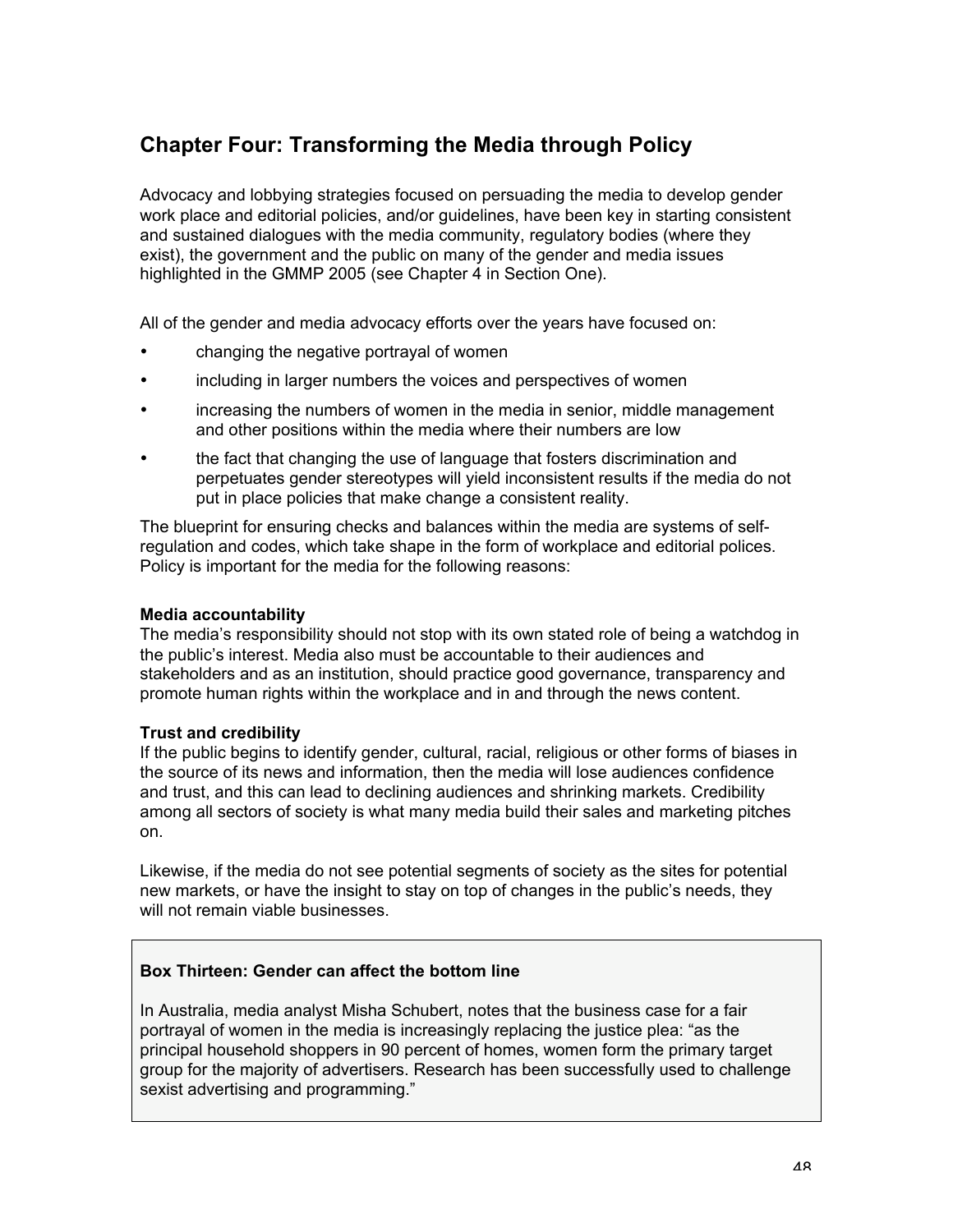Source: Report of the Gender in Media Symposium, Commission on Gender Equality, Johannesburg, September 26, 1997, quoted in Whose News? Whose Views? edited by Colleen Lowe Morna, Gender Links, 2001

#### **Ensuring Diversity and Equal Opportunity in the workplace and output**

The media's workplace and leadership should be reflective of the society in which it operates. The media's output should also reflect this diversity. If not, the media needs mechanisms to help bring about a fundamental change.

In an article on *What the United Nations Should Do, Marginalization of Women in the Media,* Sonia Gill, the Assistant Executive Director of the Broadcasting Commission in Jamaica, argues for more media advocacy and lobbying to ensure gender is inclusive to media and communication policy development. This will require however different skills from those that traditionally have been found in activists groups, Gill says.<sup>43</sup> These new skills include:

- The ability to understand and analyze policy-making structures and to assist with the formulation of policies that encompass gender concerns.
- New research that moves beyond the existing pattern of gendered media studies, which are largely limited to descriptive assessments of the portrayal of women, to studies that relate issues identified to national media policy in a way that provides for recommendations for feasible policy amendment.
- The ability to open a dialogue with professional media associations and national regulatory bodies on setting and monitoring compliance with standards which speak to gender awareness of media entities.<sup>44</sup>

43 Sonia Gill, What the United Nations Should Do, Marginalization of Women in the Media, UN Chronicle Online Edition, Issue 4, 2003 44

Sonia Gill, What the United Nations Should Do, Marginalization of Women in the Media, UN Chronicle Online Edition, Issue 4, 2003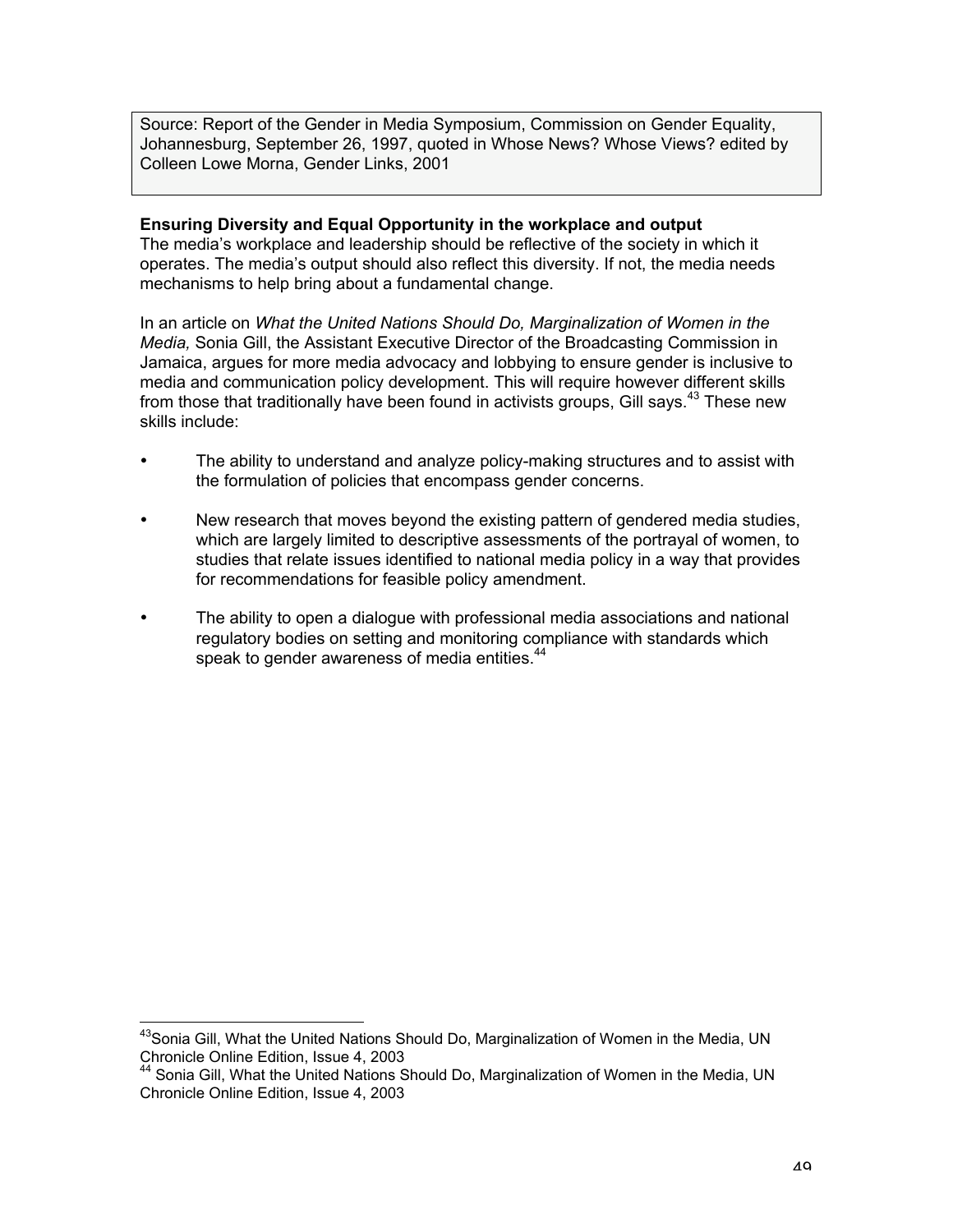# **Activity- What policies are in place?**

Gender and media activists should do an audit of the internal and external media and communications policies, codes and guidelines that exist in their countries. Knowing what exists and what is missing can help to identify strategic areas for lobbying and advocacy initiatives. Some key questions include:

1. What does the Constitution guarantee in terms of freedom of expression and free speech?

2. Are there industry codes, guidelines and policies that guide professional standards on portrayal, language, coverage of violence, sexism in advertising, etc?

3. Do media houses have workplace and editorial polices and codes? Are these inclusive of gender? Are they published?

4. Are there regulatory bodies in place to ensure enforcement of policies, guidelines and codes?

5. Do licensing policies include gender and diversity criteria?

# **Troubleshooting**

Like all institutions confronted with the need to change, either from the inside or externally, there will be resistance and counter-arguments from the media. Calling for a change in media policies to change the portrayals of women and men, women's limited access to expression, women's limited access to leadership and management positions within the media, among other issues, requires that gender and media activists know the issues, have their facts and figures correct, and have plenty of examples from the media to illustrate their arguments and points. This is why research, understanding the media, and engaging with the media to have allies within with whom strategies can be discussed and refined are important to any successful gender and media advocacy.

Women's Media Watch Jamaica, which has years of experience in lobbying the media on gender issues, provides several challenges in its 1998 training manual, *Whose Perspective? A guide to gender-sensitive analysis of the media*, activists are most likely to meet when lobbying the media for policy, guidelines and changes in the way they do their work. These challenges are common responses from media managers, editors, journalists and other media professionals, and the pointers offered can help to prepare activists to think of how to troubleshoot when they engage the media on gender issues.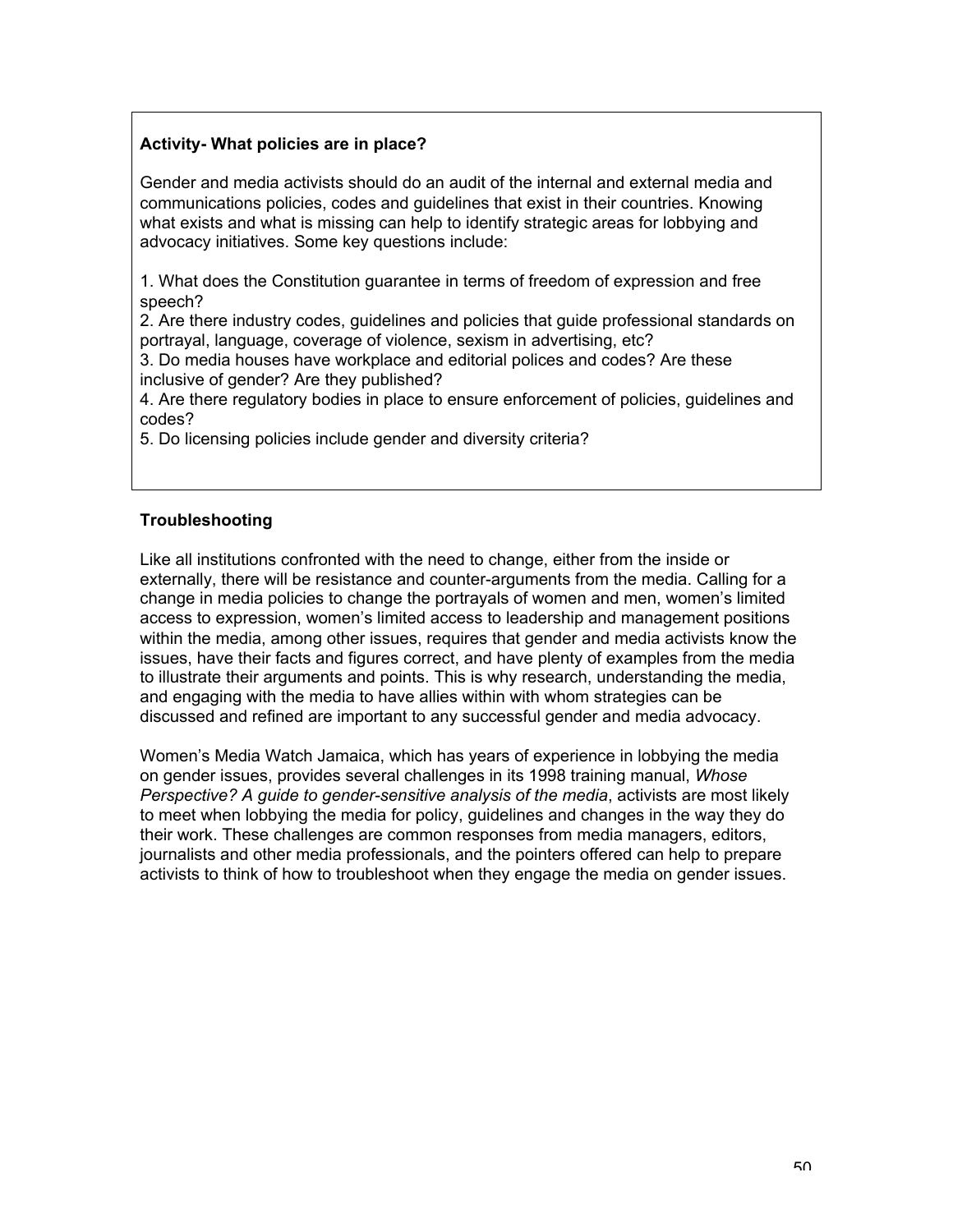**Challenge 1** – *The media does not influence behavior, people know it is not reality.*

• Advertisers spend billions of dollars a year to persuade consumers to buy products and services in the belief that ads influence consumers. Often advertisers link their products to a certain lifestyle and image.

# **Challenge 2** – *Producers of media messages do not intend the meaning that you're reading into it.*

- Think about the not so obvious effects: many messages aren't immediately evident, but after frequent viewing, we absorb their underlying meaning
- Think of an example of a media image and its possible interpretations
- Why are the same images used over and over? What is the cumulative effect of repeated messages? Do they create stereotypes?

# **Challenge 3** – *The media just reflects what's going on in society.*

- The media reinforces as well as reflects stereotypes
- The media are NOT representative older women, fat women and people with disabilities are virtually absent from the mainstream media (yet all exist in the very society the media says it reflects).
- The news is very selective. Think about what is covered, how it is covered, the time allotted to news items, the order in which they are presented
- Who are the decision makers in the media?

# **Challenge 4** – *Aren't men objectified in the media as well?*

- Yes, it is dehumanizing for any human being to be turned into an object. BUT men aren't objectified as often as women, or in the same way as women
- The objectification of men is not as threatening, because men are a powerful group in our society

# **Challenge 5** *– Using women to sell products does work, why should advertisers stop?*

- The media is sometimes sensitive to issues of race. Is the same level of sensitivity shown towards sexism?
- If the media continues to demean women, half the population, what will stop it from treating other groups within society in the same way?
- Exploitation, by the media, of women's insecurities about their physical appearance, is what sells beauty products
- The media will only change if its financial interests are threatened; if viewers stop watching a program, refuse to buy a product or service
- Growing consumer awareness has on occasions led to ads being pulled out or changed. One company moved from showing women draped over tires, to highlighting the quality of the tire. Media Watch in Mauritius also has had sexist advertising removed by mobilizing public opinion and taking complaints to the advertising regulatory body in the country.

#### **Challenge 6** – *This sounds like censorship – media houses and advertisers have the right to produce what they want, and I have the right to read, watch, and listen to anything.*

- Censorship is not being advocated by gender and media activists. An alternative approach is to balance responsibility and sensitivity with marketability.
- Many racial stereotypes in the media have become unacceptable.
- Media managers often have considerable power over a publication's editorial content, and therefore, decide what is published.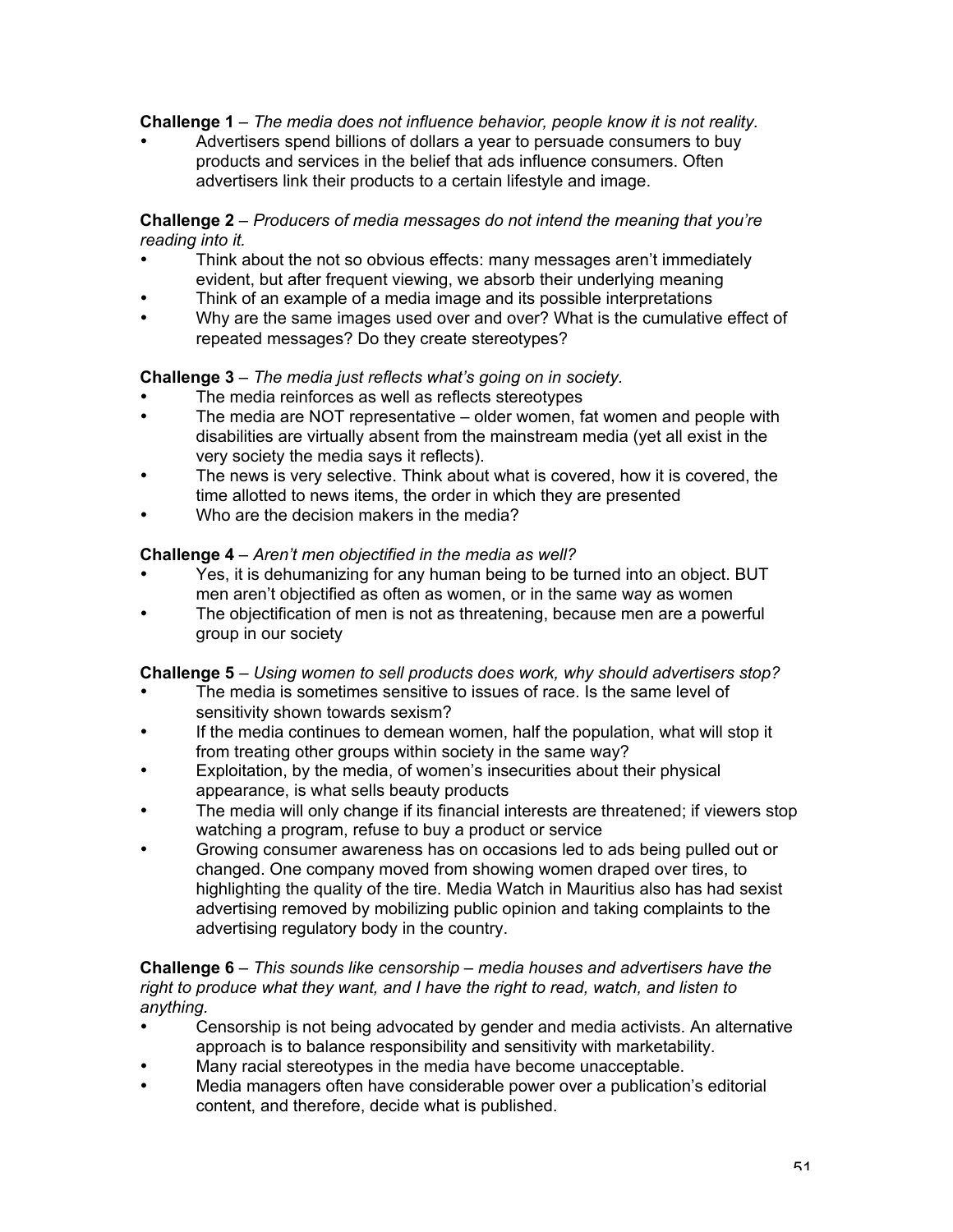**Challenge 7** – *Aren't the women the ones who allow themselves to be exploited by the media?*

- Women are socialized by the same media into thinking that this is the correct and acceptable thing to do
- The media often glamorizes these images, making them seem more attractive.

### **Box 15: Country and Regional Experiences in Engendering Communication and Media Policy**

**CANADA** has one of the most comprehensive systems of gender and media policy, which has evolved out of a partnership between government, the media and nongovernmental organizations. The balance between government legislation and industry self-regulation makes this system work. (*See case study on Canadian approach*)

**AUSTRALIA's** government, through the Office on the Status of Women, initiated in 1986 a consultation with 26,000 women and found that women wanted the media to portray more realistic and positive images of women. In 1988, the government established the National Working Party on the Portrayal of Women in the Media and two working parties operated until 1993. These parties produced guidelines on sexist language, how to report on violence against women and on sexual exploitation in advertising. Changes in government however, have led to concerns among activists that many of the gains made are being reversed.

**SOUTHERN AFRICA**, where gender and media activism has taken off in the years following the publication of the 2003 Gender and Media Baseline Study (GMBS), saw in 2005 the launch of the Media Action Plan (MAP) on HIV/AIDS and Gender. MAP brings together a partnership between the media industry, civil society and the international community (UNAIDS, the PANOS Institute, for example) to improve the quality of media reporting on HIV/AIDS and gender. One of MAP's key objectives is to ensure that 80% of media institutions in the region have workplace-based and editorial policies and programs on HIV/AIDS and gender by the end of 2008. The engagement with media houses to develop these policies will begin in 2006.

Source: adapted from WACC internal reports from regional conferences on Gender and Communication Policy experiences and MAP documents for Southern Africa.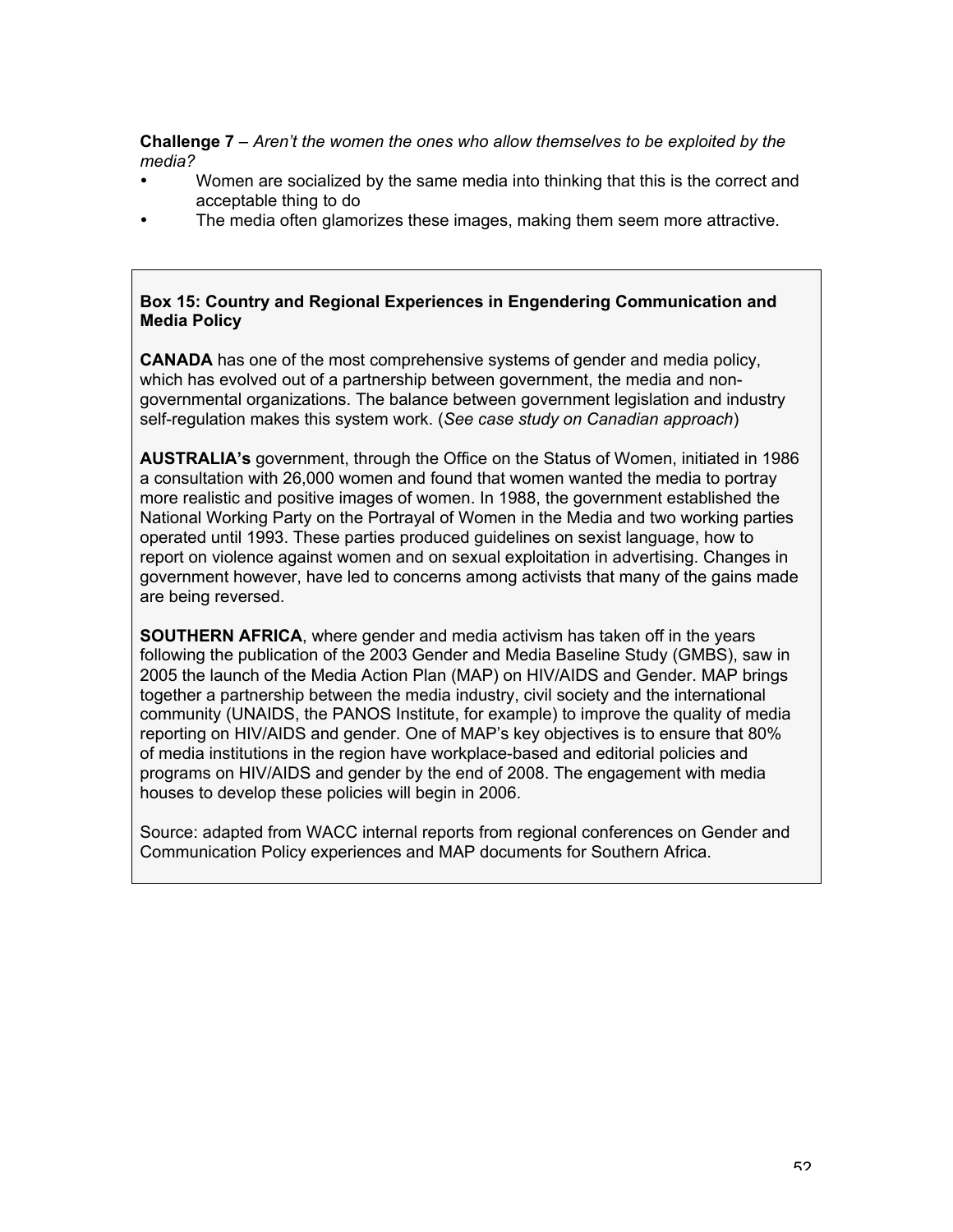# **Case study**

# **Canada - 'Enforced self-regulation' and public advocacy to transform the media**

Canada's approach to gender communications and media policy development is seen as a model. The Canadian system is based on government legislation and the Canadian Charter of Rights and Freedoms, which provides that "freedom of opinion and expression, including freedom of the press and other media of communication" is subject to "such reasonable limits…as can be demonstrably justified in a free and democratic society". Freedom of expression, therefore, is not defined as an absolute, opening the way for regulations and standards on program content.

The country also has several regulatory bodies created by government and private media players. These include: the Canadian Radio-Television and Telecommunications (CRTC), the agency responsible for broadcast legislation; the Canadian Broadcast Standards Council (CBSC), created by private broadcasters to promote self-regulation in programming. There also is an Advertising Standards body, the advertising Standards Council.

Therefore, Canada's policy environment is enabling for gender and media advocacy because it has:

- A communications policy that acknowledges the negative impact of a sexist media environment
- A broadcast industry which voluntarily drafted sex-role portrayal guidelines and set up its own industry watchdog to ensure that broadcasters followed the guidelines
- A regulatory body with the potential power to revoke a broadcast licence if sexrole codes and guidelines are not followed.

Media Watch, Canada, the first organization set up with the aim of eliminating sexism in media content promotes change through activities grouped into three broad programs – **Advocacy, Education and Research**.

**Advocacy** – the public advocacy program encourages the general public to actively take part in shaping their media environment, because the media does care about what their audiences think;

**Education** – this program makes people aware of how the media operates by building media literacy among the consumers of media and the training of public speakers on media literacy issues; Media Watch trains volunteers as public speakers on media literacy issues. Empowering consumers to critically analyze the media environment and advocate for change is an effective means to bring about change.

**Research** - regular studies of both media content and audience opinion are commissioned, and the findings are used to lobby the media industry. Media Watch views research as an important tool in successful lobbying. The results of research studies helped ensure that gender equity language was included in legislation and guidelines. The gender and media advocacy group uses research to strengthen its arguments with the media industry. Besides media monitoring and other research techniques such as content analysis, Media Watch also conducts audience research. A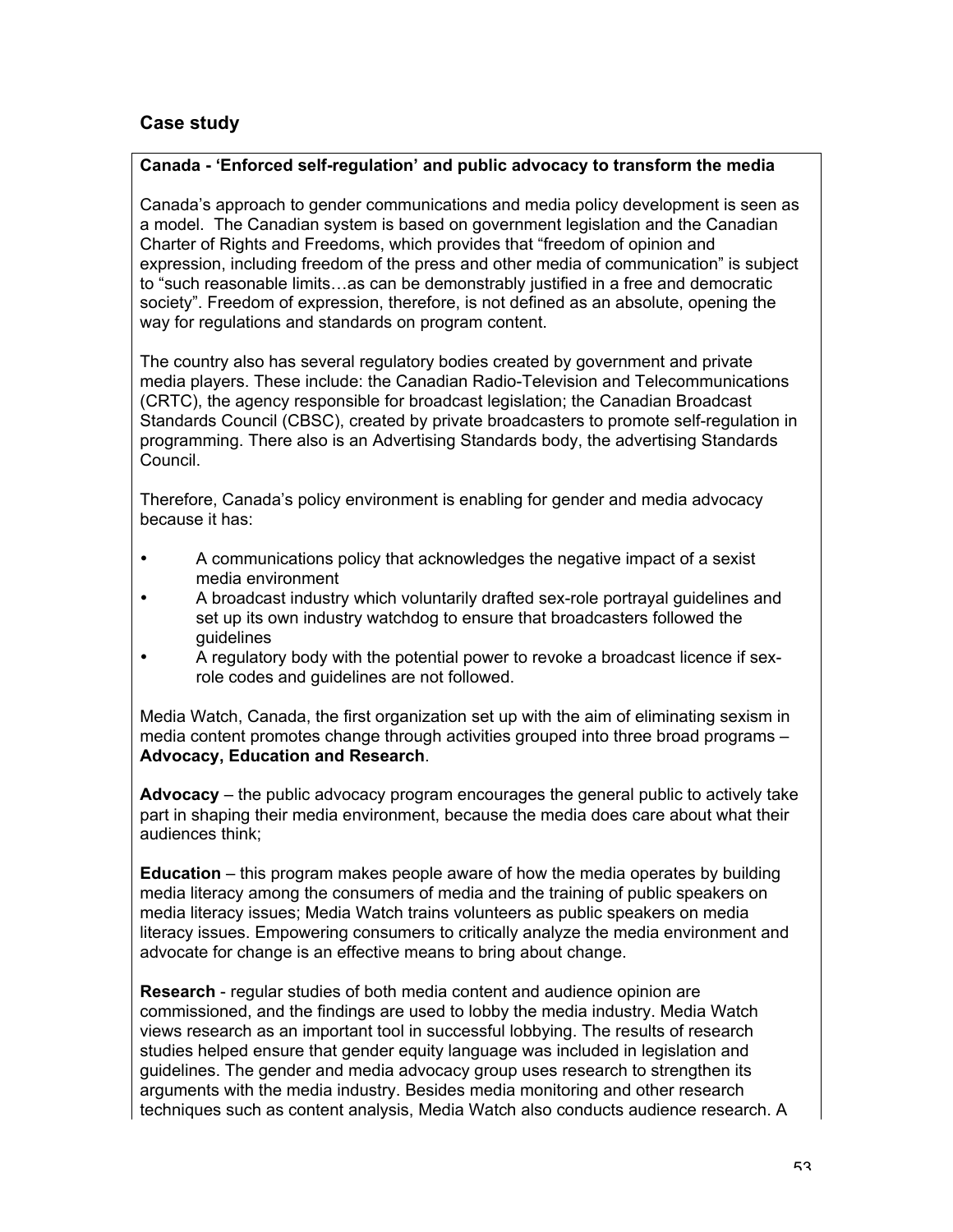survey of Canadian women was used to show advertisers that more than half of the women surveyed, "quietly vote with their wallets by boycotting products whose advertising has offended them".

**Engaging the media** – Media Watch has worked to foster positive relationships with journalists who may be sympathetic to their message. They then develop a mutually satisfying relationship whereby the organization is able to present relevant up-to-date information to the media.

Media Watch also engages with industry and regulatory bodies, pressuring them to meet their obligations under existing guidelines and regulations on gender portrayal.

The results of this strategy include voluntary industry codes of ethics and guidelines on sex-role portrayal, violence and advertising.

Formal lobbying is often done by Media Watch and individual members of the general public through the public consultations process established by the Canadian Radiotelevision and Telecommunications Commission (CRTC), the broadcast regulator. Media Watch has frequently intervened with the CRTC on issues such as television programming, regulation of the Internet, among others. Media Watch often submits briefs on the various issues and advocates strongly for the CRTC to play a strong role as regulator and to resist industry pressure to deregulate.

Through its own monitoring of the media and on behalf of the public, Media Watch files complaints to the Canadian Broadcast Standards Council (CBSC) when broadcasters are deemed in contravention of the Sex Role Guidelines. The gender and media advocacy group also facilitates consumer complaints to the Advertising Standards Council (ASC) and has been successful in the removal of offensive advertising from the public realm.

Sources: adapted from Margaret Gallagher, Gender Setting, New Agendas for Media Monitoring and Advocacy, ZED & WACC, 2001, Media Watch Canada, 'Our Lobbying Experience', presentation during WACC Regional Conferences on Communications and Gender Policy

#### **Activity – Discussion Points!**

1. Why is the external policy environment in Canada conducive to effective gender and media advocacy? What's in place?

2. What are the three pillars of gender and media advocacy for Media Watch Canada? 3. What have been some of the successes of gender and media advocacy by Media Watch Canada?

4. What lessons can you learn from this approach for your lobbying and advocacy?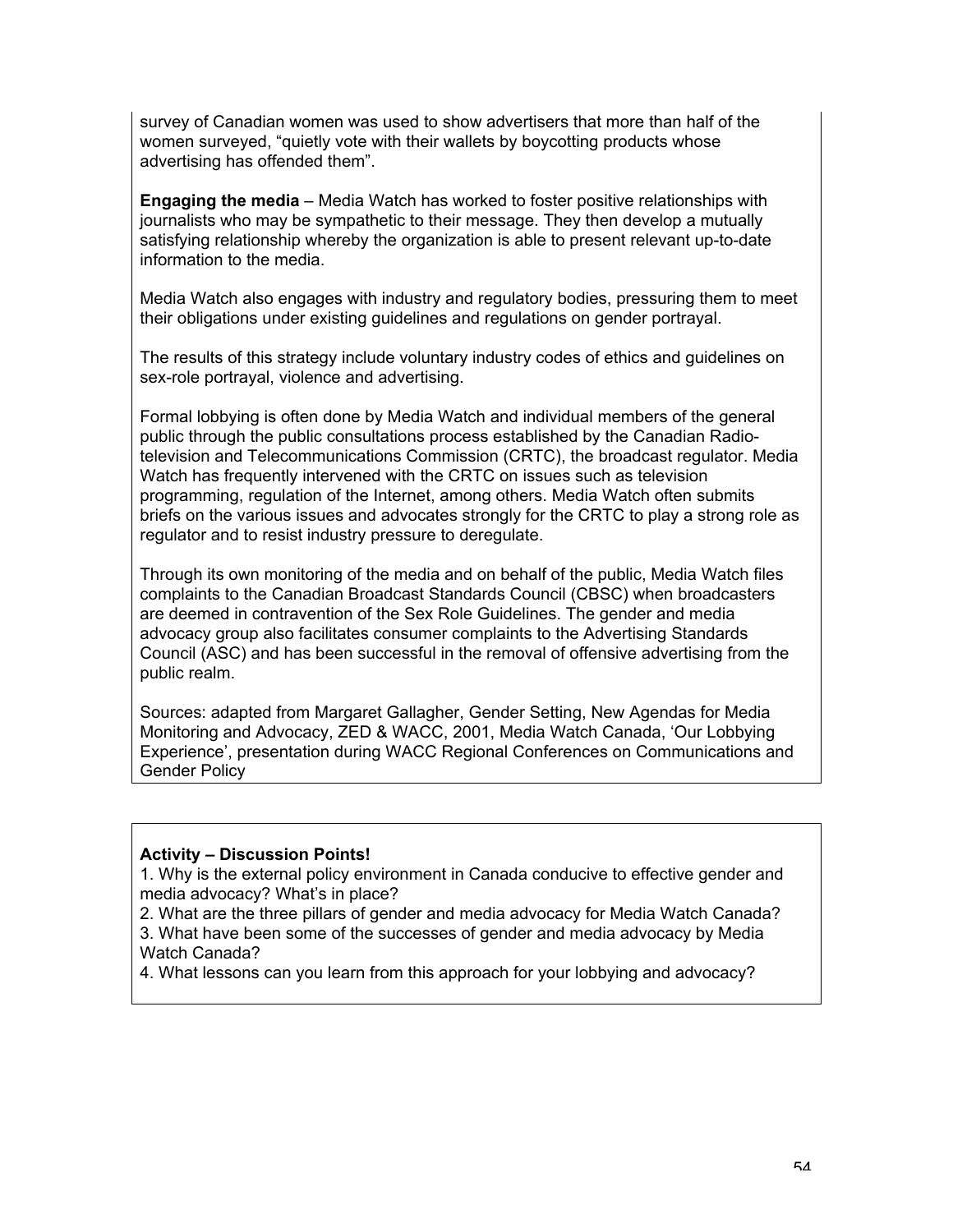# **Chapter Five: Getting the Issue on the Media's Agenda**

The media can be the target, ally and tool in gender and media advocacy. Gender and media activism worldwide has attracted media professionals who are strategic allies.

The news media provide gender and media activists with access to a wide audience. Media Watch Canada, for example, sees its relationship with the media as a key component of its gender and media advocacy initiatives. The organization has developed relationships with journalists who are sympathetic to their message. This has led to a mutually beneficial relationship whereby Media Watch is able to present relevant up-to-date information to the media which is always on the lookout for good stories.

Various approaches to woo the media have been adopted by gender and media activists. These include:

- **Special incentives** for journalists such as exclusive interviews, invitations to training, field visits or international conferences on gender issues.
- **Developing press kits** and other packets of information to facilitate the journalists' coverage of gender issues.
- **Training programs** for journalists on the relevant issues. Newsroom senior managers – editors-in-chiefs, sub-editors, frontline editors (news, features, sports, etc) however, seldom attend training programs and a different approach is needed. Gender Links, a Southern African NGO that advocates for gender equality in and through the media, has developed relationships with some media in South Africa that have now open their doors for in-house training (which reaches editors and a larger number of staff within a media house). This form of training also is likely to be more hands on and relevant to the day-to-day realities.
- **Creation of gender-sensitive media awards** both Asia and Southern Africa has experience with such awards. And although the award was not specifically for gender reporting, the winning of the Pulitzer Prize in the 1990s by a paper in Dallas Texas for its series on violence against women worldwide was a clear illustration that the missing gender stories, reported accurately, fairly and sensitively, are the essence of good journalism.

Greater media interaction breaks down many of the myths of the media as an 'untouchable' institution and provides gender and media activists with the knowledge they need to engage in gender and media literacy with consumers of media.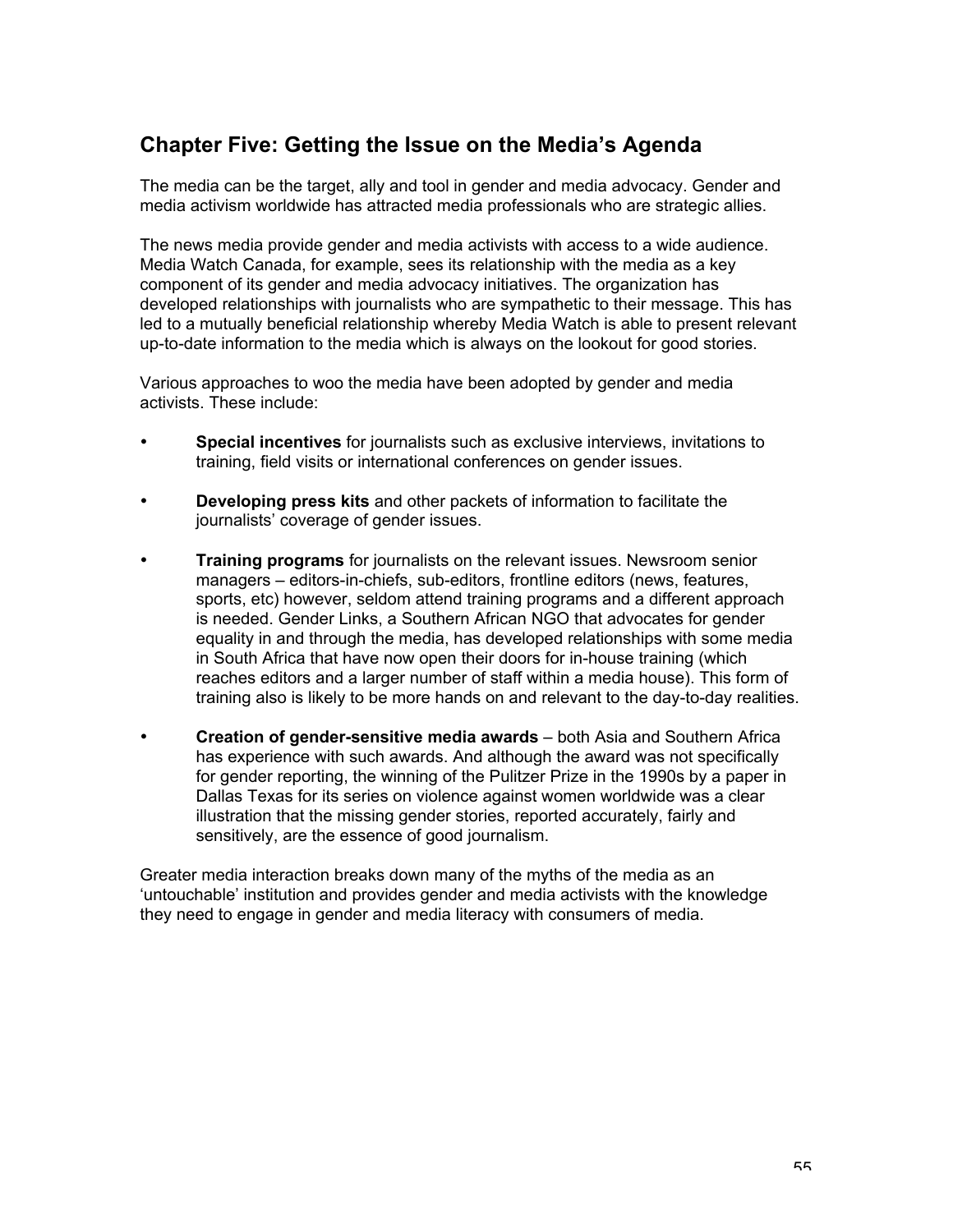# **Case Study**

#### **Cambodia: Gender Equity Media Awards**

The Women's Media Centre (WMC) in Cambodia was born from a movement to increase women's participation in the democratic process during the UN-sponsored elections in 1993. The WMC delivers innovative, national awareness and informative programs on a diverse range of issues affecting contemporary Cambodia, with a special focus on the roles and rights of Cambodian women.

Since its inception in 1995, the WMC has produced high quality, innovative radio, television and video productions designed to educate and inform Cambodians on a wide range of issues impacting on women's rights and human rights including HIV/AIDS, trafficking, elections, domestic violence, decentralization and poverty.

WMC is also dedicated to promoting gender-sensitive reporting in the Cambodian media sector and to encourage journalists to mainstream gender in their reporting and coverage of women. In 2003, Ms. Sarayeth TIVE, Co-Director of WMC and Networking Manager, coordinated Cambodia's first Gender Equity Media Award, and in 2004, the Gender Equity Writer's Award.

Media monitoring was developed and a discussion forum was created to encourage journalists to portray women more positively. The forums provided the group with the opportunity to present their findings to the media and to discuss various obstacles media professionals faced.

The media monitoring findings were announced once a year at a press conference, and letters of appreciation were sent to the Editors-in-Chiefs of media which refrained from publishing stories that portrayed women as sex objects.

WMC's advocacy approach is to work with the media to try and find practical solutions to change the representation and portrayal of women in the media.

The Gender Equity Media Awards and Gender Equity Writer's Award were created to encourage all Cambodian journalists to write gender sensitive articles and to congratulate print media, television and radio organizations for supporting this positive form of reporting.

WMC received funding to coordinate the awards from donors, and worked with the Ministry of Information, the NGO, Women for Change, and a number of media outlets to effectively coordinate and produce the awards ceremonies.

Since 1996 the portrayal of women in the media has progressed a lot, especially the representation of women on radio and television.

WMC continues to encourage media monitoring activities, media internships, student visits to WMC, solidarity events with journalists and editors-in-chief, article solicitation, gender equity media awards, workshops and forums for journalists.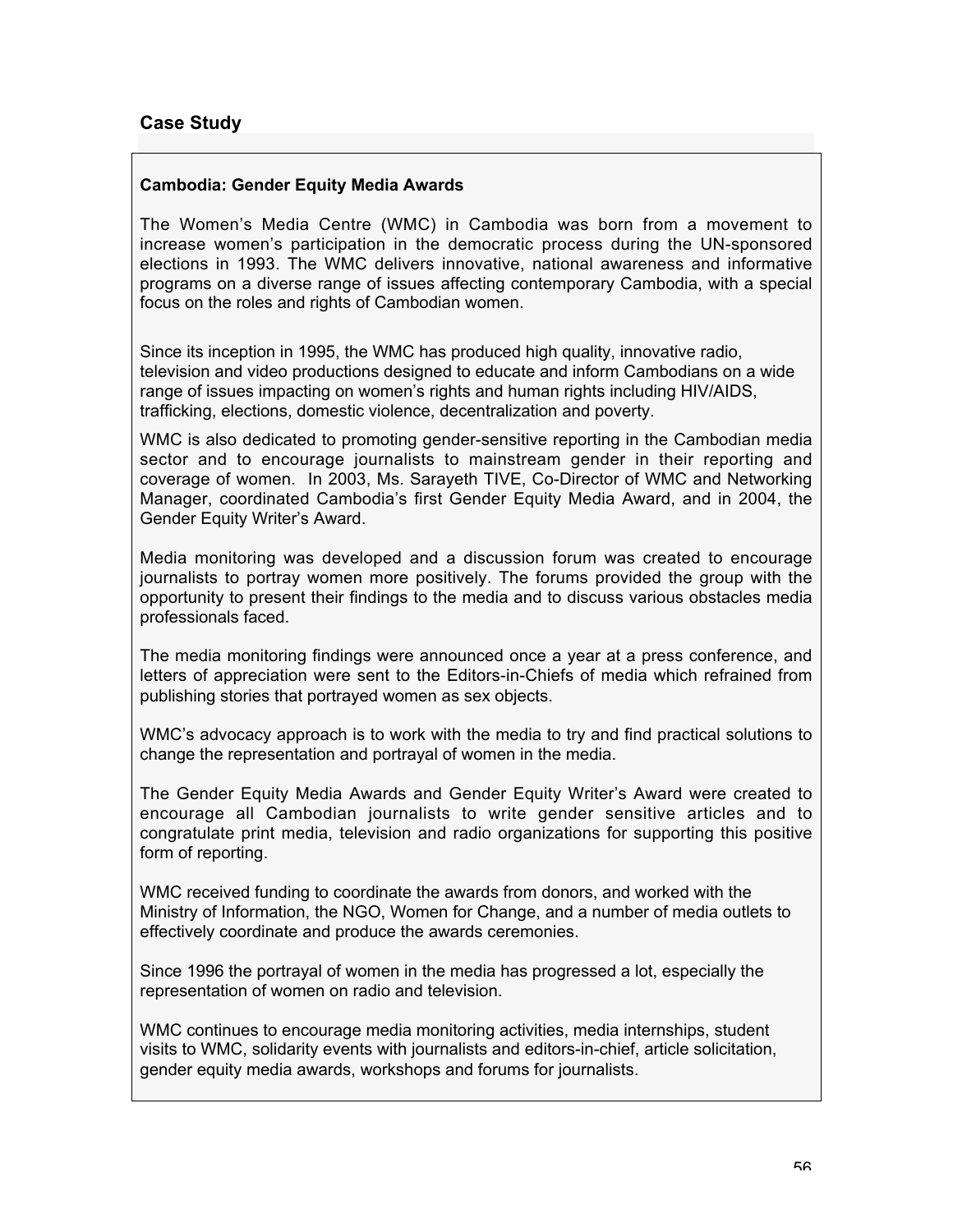#### **Activity – Discussion Points!**

1. Make a list of the strategies the Women's Media Centre in Cambodia has used to engage the media.

2. What is the main philosophy of the approach used by the Centre?

3. What do the gender and media awards seek to do?

# **Getting News Coverage – What you can do!**

**Stage an event** like a press conference, the launch of a petition or a protest march to a targeted media. Always prepare written material and/or press kits for the planned event. Ensure that you always have an up-to-date roster (list) of the key media in your country, including the names of journalists, editors, telephone, fax and e-mail details. Contact the media two to three days prior to the event and reconfirm attendance early on the day of the event.

**Pegs:** Use events like World Press Freedom Day, May 3, the 16 Days of Activism against Gender Violence (November 25-December 10), International Women's Day (March 8) or appropriate national holidays to peg gender and media advocacy issues on.

**Get to know the media's deadlines**: Check with your local media houses to find out their deadlines for news, features, opinion pieces or for arranging talk shows and current affairs discussions. Work to these deadlines when scheduling media events or planning to use the media to get out information on gender and media issues.

**Write Opinion and Commentary Pieces**: Use media monitoring findings to develop timely opinion and commentary pieces that can be marketed to the media. The Gender and Media (GEM) Commentary Service is an excellent example of how gender and media activists have claimed a space in the mainstream media. Go to www.genderlinks.org.za to find out more about the service, which can be replicated in other regions. Also write **Letters to the Editor** to highlight gender issues of concern in the media.

**Be willing to be a source:** Become a reliable and authoritative expert on gender and media issues and do not shy away from media interviews. Prepare for the interview and talk facts, figures and impact. Do not waffle of the top of your head.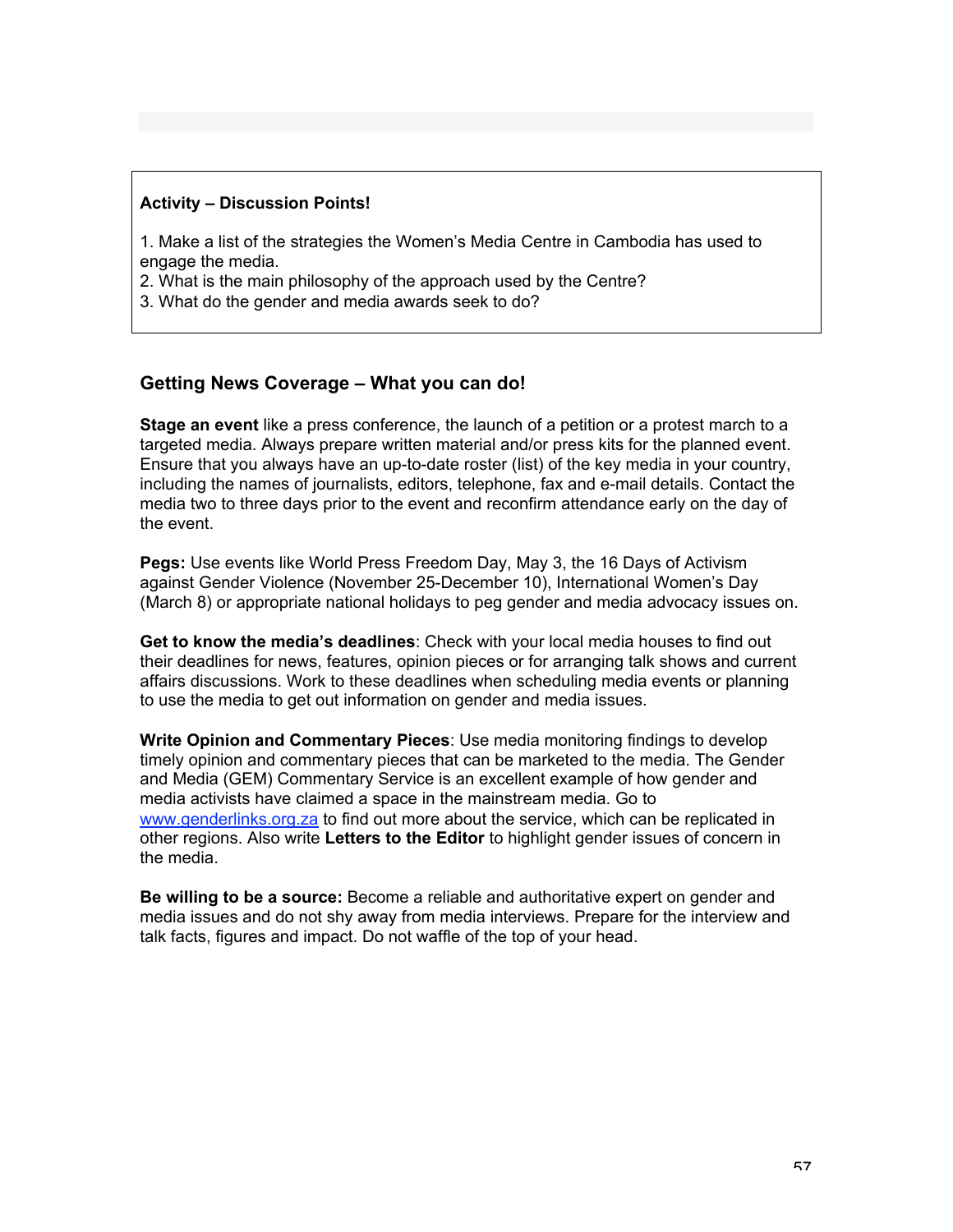# **Case Study**

### **How to say NO to the Boss campaign**

Between 1997 and 1999, women trade union coalitions in Slovenia and Croatia, ran a campaign on sexual harassment in the work place. Although organized by women trade unionists, the 'How to say No to the Boss' campaign was led by a project coalition in each country which include civil society, university students and a representative from the Chamber of Commerce(private sector) in Slovenia.

This campaign also included representatives from the media. In Slovenia, the male editor of the largest private television station was a member of the coalition and in Croatia, the female editor of a women's magazine, also joined.

Staging media events, preparing materials, making available to the media women leaders in the project for interviews and producing and disseminating popular campaign materials like posters and leaflets increased the public's awareness of sexual harassment as a serious violation of women's rights.

The coalitions successfully engaged the media to raise awareness of the issue of sexual harassment – six press conferences were held. The coalitions also mounted campaigns to get their issues covered in the media and in Slovenia, 95 articles were printed in the media, and the coalition was featured on seven television broadcasts and in several radio broadcasts. The campaign in Croatia resulted in more than 50 articles published in the print media, several broadcasts on national and local radio stations and four television broadcasts.

Key female figures within the coalitions were readily available to be interviewed by the media in events such as public forums and hearings which included women with firsthand experience of sexual harassment, legal experts, governments. The groups prepared and disseminated to the media, laws, expert articles and speeches on sexual harassment, research findings on sexual harassment in the workplace, among other materials.

All of these tactics kept the issue on the media's agenda over the two-year period, and the public in both countries began to understand the serious dimensions of sexual harassment at work. "Underestimation, ridiculing and tolerance of the perpetrators at the beginning of the project were little by little transformed into the conviction that the problem is big, serious and difficult" for the women who are sexually harassed.

Source: Sonja Lokar, Coordinator of the 'How to say NO to the Boss' Project Coalition, Slovenia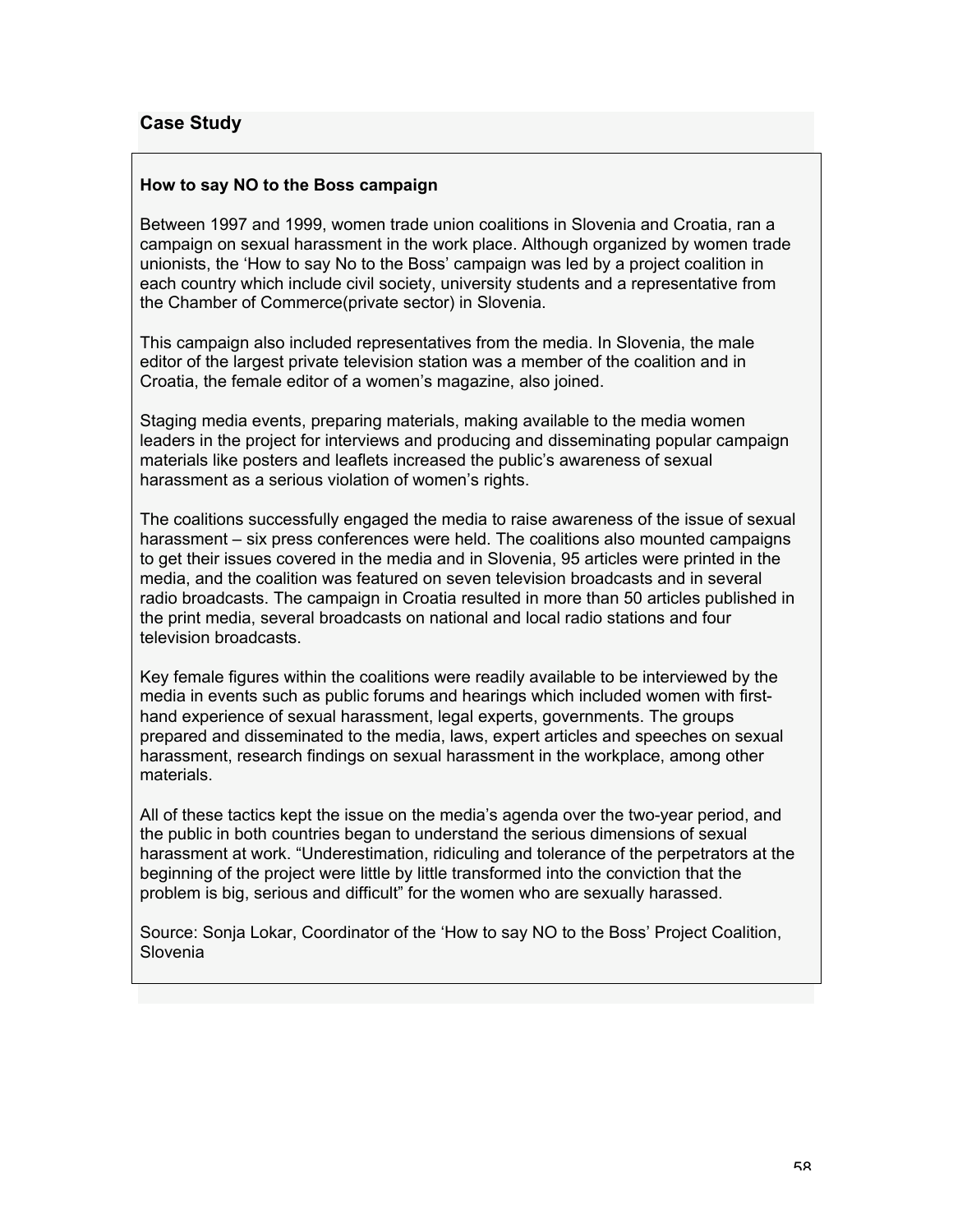# **Activity-Discussion Points!**

1. What strategies did the coalitions use to get their issue onto the media's agenda? What were the results of their efforts?

2. Why do you think the media became 'allies' to the coalitions in this campaign? 3. What was one positive change that occurred because of the coalitions' work with the media?

# **Media Tips for Gender and Media Advocacy**

- Remember, the media is always looking for **news** and a good story. "News is what is new, but this includes more than just what is happening now. What is new also can be a new interpretation of an event or issue".
- Create a contact list of women who are willing to speak and who are accessible. This list can be sent to the media to help journalists and editors to build a network of women as sources whom they can contact on gender issues.
- Go and look for the journalists/editors to give them story ideas and information. Establish a relationship. **BADGER** them. Don't just go once, but twice, three times, as often as necessary to form a relationship with journalists and editors.
- Convene an "experts" panel of women to speak at a press conference on a key issue that has developed within your community, at the provincial level or even nationally. Such panels also can write statements to be given to the media.
- Create information packets for journalists on gender issues, including gender and media areas of concern. But always ensure that the information you give out is factually correct and up to date. Wrong information can hurt an NGO's credibility.
- Have members of your staff, who may be responsible for media relations, take short courses on how to write a press release, or a basic journalism skills course. There are short courses on the Internet, or NGOs can also contact media training institutes within their countries for short courses. Several NGOs also can team up and organize a venue and resource person to provide a short journalism skills course for several groups. Courses on news reporting and writing opinions and columns would be valuable.
- NGOs should be careful not to repeat the "same" messages on gender issues over and over again. Remember, what is new. How much progress has been made on an issue? If things are static and there is a backlash or no change, why is this happening?
- Do not give out figures without placing the numbers in a context that is, what do the numbers mean? What story do the numbers tell? Always ensure that the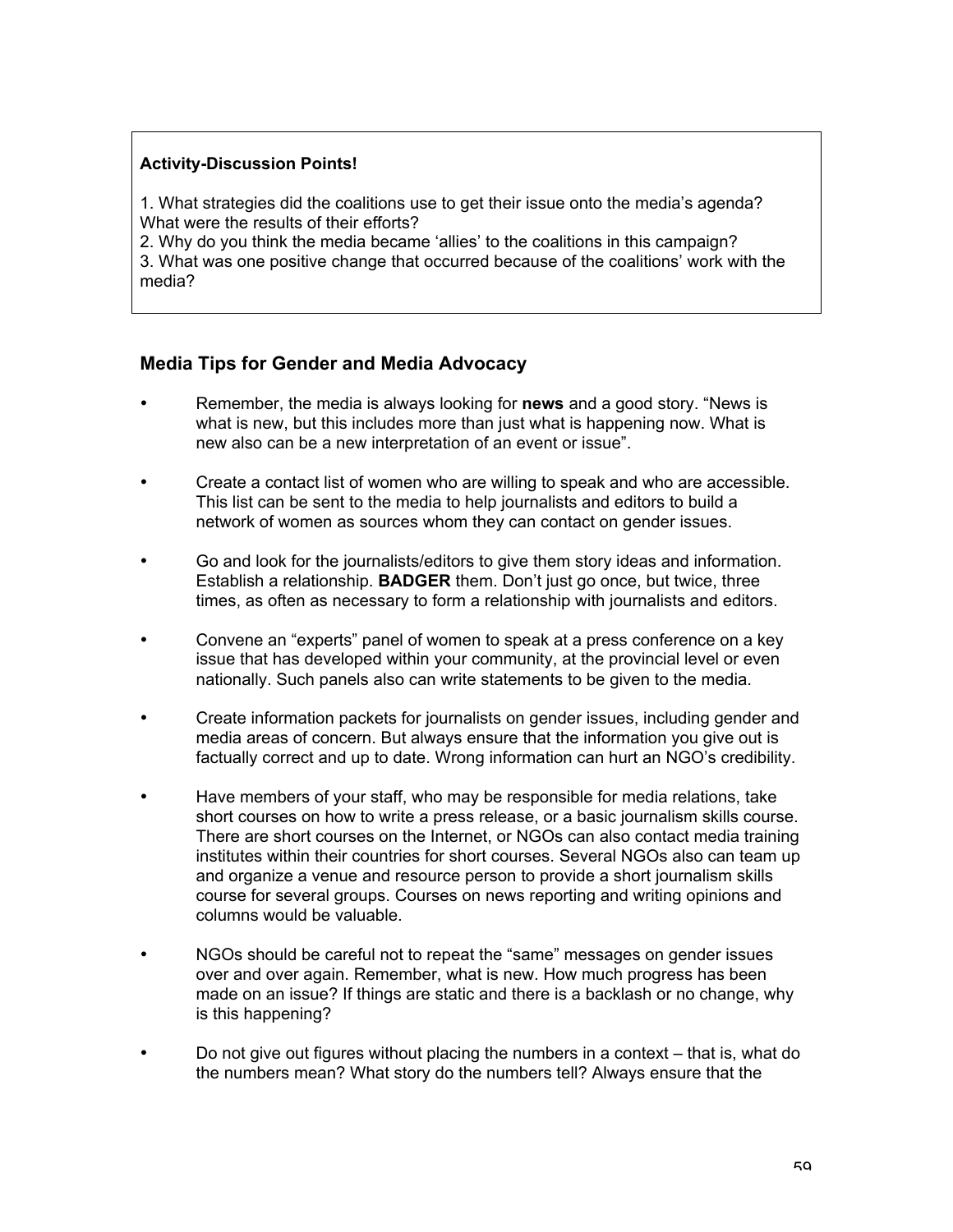figures are accurate. Always provide the source of the data given to the media. NGOs can be a source of sex-disaggregated data.

- Provide the media with case studies that help to bring the human angle to an issue and to illustrate the impact of the issue or event on women, men, girls, boys, etc.
- PREPARE! PREPARE! PREPARE! ALWAYS BE PREPARED WHEN YOU TALK TO THE MEDIA

# **Tips for Writing Opinions and Commentaries**

# **What editors look for?**

- The argument of point of view should be right up front in the piece
- The argument must be strong
- A strong news peg (i.e. a piece which is based on an event, issue or trend that is topical in the society, as well as forward looking; also can be a new perspective or new/fresh insight into an event or issue

# **How to pitch your piece:**

- Call an opinion page editor, rather than sending unsolicited articles. Better tactic is to go and see the editor and be persistent
- Have a 2-3 page brief with you when you pitch which outlines the article
- Know the newspaper you want to publish your article in (know its values, editorial policy, its readers, etc); research the newspaper before you approach it.
- Be brave when pitching your opinion
- Know the area you are writing about; show that you know the issues well.
- For dailies: allow three weeks lead time to pitch your piece. For weeklies: allow six weeks lead time

# **Structure (writing the piece):**

- Start with a case study, anecdote or explain a scenario to lead the reader into the issue
- Put your point of view high in the piece
- Use statistics when appropriate
- Give the context (why the issue is important)
- Give the history/background to the issue (not in abundance, but enough to help explain the issue)
- Avoid jargon and when jargon is used, explain it
- Avoid acronyms
- Remember you are writing for general readers
- Write to length (i.e. find out from the editor how many word your piece should be and stick to the length given)
- Acknowledge and understand the editing process (do a self-edit on your piece for style, clarity). You may ask to see a pre-publication piece to see how the piece has been edited by the newspaper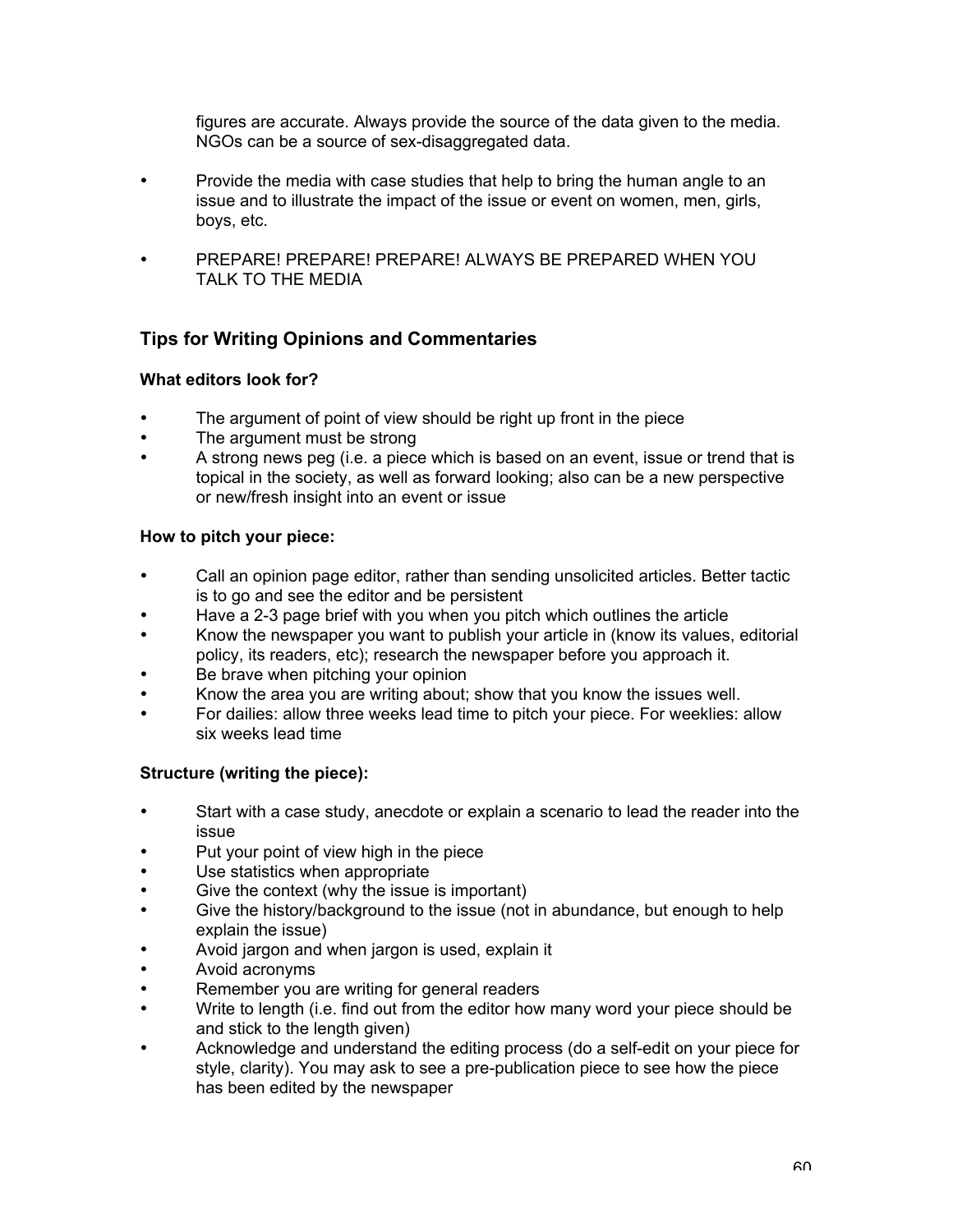# **What to avoid**:

- Do not think that just because you write a piece, you are entitled to space. You must convince an editor why it is important to publish your piece. The piece must be compelling and informative
- Do not write a piece that is too specialized which can be understood only by a small audience
- Avoid inaccuracies in facts and data
- Avoid one-side and unfair arguments. Be balanced
- Avoid a didactic/preachy/prescriptive tone in your piece

# **KEY POINTERS: BREVITY, CLARITY, KEEP THE ARGUMENT CENTRAL**

### **Editor's Checklist for Newsworthiness<sup>45</sup>** Does the story offer new information? Does it say something original? Does it add to ongoing coverage? Should it be told now? What impact will the story have on the audience reading it? Will the story make a difference? Will it change the way the issue is seen? Does it indicate a movement of change?

### **Tips for writing a Press Release**

Be brief and to the point Ensure all facts, figures and information is correct Answer in the first paragraph the following: Who, What, When and Where Provide answers to Why and How in subsequent paragraphs Put the important points first and high up in the release Support data with quotes from spokespersons (ensure a balance of women and men, both experts and ordinary citizens)

# **Box 16: Using the Internet in Gender and Media Campaigns**

The Internet is the biggest computer network in the world and can be used to put one's campaign on-line to inform wider audiences of your work at the national level. The Internet can be used to:

- Publish information cheaply and quickly, that will be accessible all over the world
- Find information fast from all over the world to help you research your campaign
- Share information and promote your organization and its work<br>• Find the people or projects that may be able to support or assign
- Find the people or projects that may be able to support or assist your organization

 $45$  Adapted from Making the Most of the Media, Tools for Human Rights Groups Worldwide, cited in Making a Difference Strategic Communications to end Violence Against Women, Jenny Drezin and Megan Lloyd-Laney, editors, UNIFEM 2003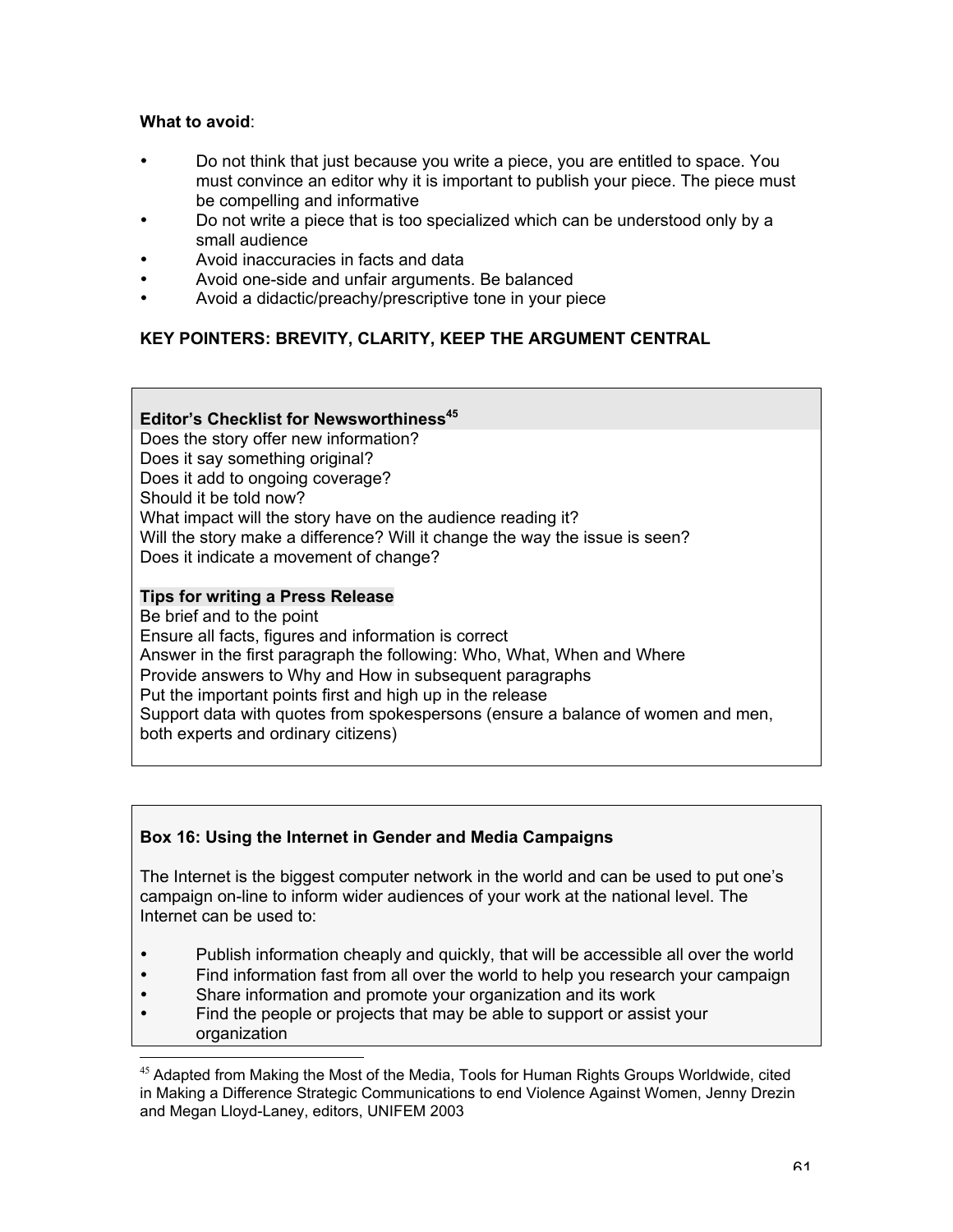- Find options for funding and support from all over the world<br>• Co-ordinate international campaigns cheaply and inefficient
- Co-ordinate international campaigns cheaply and inefficiently<br>• Exchange news, views and experiences with others in a world
- Exchange news, views and experiences with others in a world wide public forum

Source: Getting Smart strategic communications for gender activists in Southern Africa, Colleen Lowe Morna and Lene Overland, editors, published by Gender Links and Women's Media Watch, 2002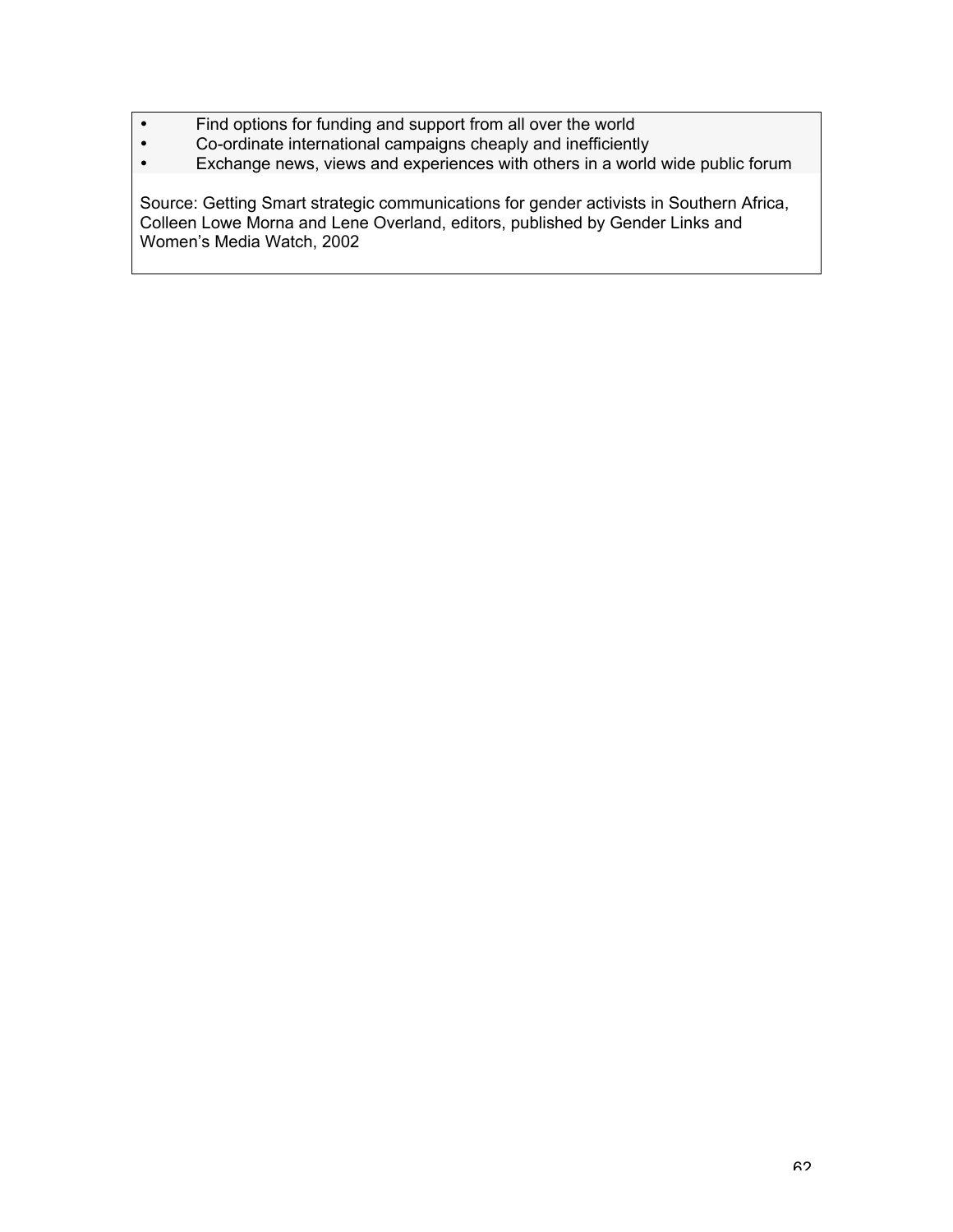# **Chapter Six: Keeping Track of Advocacy Work**

Monitoring and evaluating advocacy work is fairly new terrain. Reasons for tracking the impact of gender and media advocacy may vary and the reason for evaluating the work will determine the techniques to be used. Some of the incentives for monitoring and evaluation include:

- To prepare credible funding reports
- To demonstrate to colleagues and partners that advocacy work is a cost-effective way of improving gender equality in and through the media
- To learn from experience $46$

There are different types of evaluations and what you will use should be chosen based on your original goals and objectives, and the resources available. The types of evaluations include<sup>47</sup>:

**Process Evaluation** –examines whether activities are reaching the intended audience, are occurring as planned and are adequately funded. This is the least expensive and most simple type of evaluation, and should be done continuously throughout the advocacy and lobbying to ensure that objectives are still on target, and it addresses questions such as:

- How many opinion leaders received information?
- How many pieces of educational or informational material were distributed to the public?
- How many presentations or meetings have been held with media opinion leaders?
- How many favorable articles have appeared in the media?
- How many members does the organization or its network have?

**Outcome Evaluation** – measures the immediate impact and results from this type of evaluation will indicate progress toward meeting the objective. Questions posed in this type of evaluation include:

- Has awareness of gender and media issues among opinion leaders in the media and/or in the general public increased?
- Did the target organization's policies change as a result of the activities?
- Was there a measured increase in the public's support of these policies?

**Impact Evaluation** – examines the progress made towards long-range goals. This is the most expensive type of evaluation and is used to examine only the most ambitious advocacy efforts. This type of evaluation may take place three to five years after advocacy activities. Impact evaluation addresses questions such as:

<sup>&</sup>lt;sup>46</sup> Handbook on Advocacy Strategy and Technique Development, edited by Flor Caagusan, Institute for Popular democracy, Manila Philippines

<sup>&</sup>lt;sup>47</sup> Handbook on Advocacy Strategy and Technique Development, edited by Flor Caagusan, Institute for Popular democracy, Manila Philippines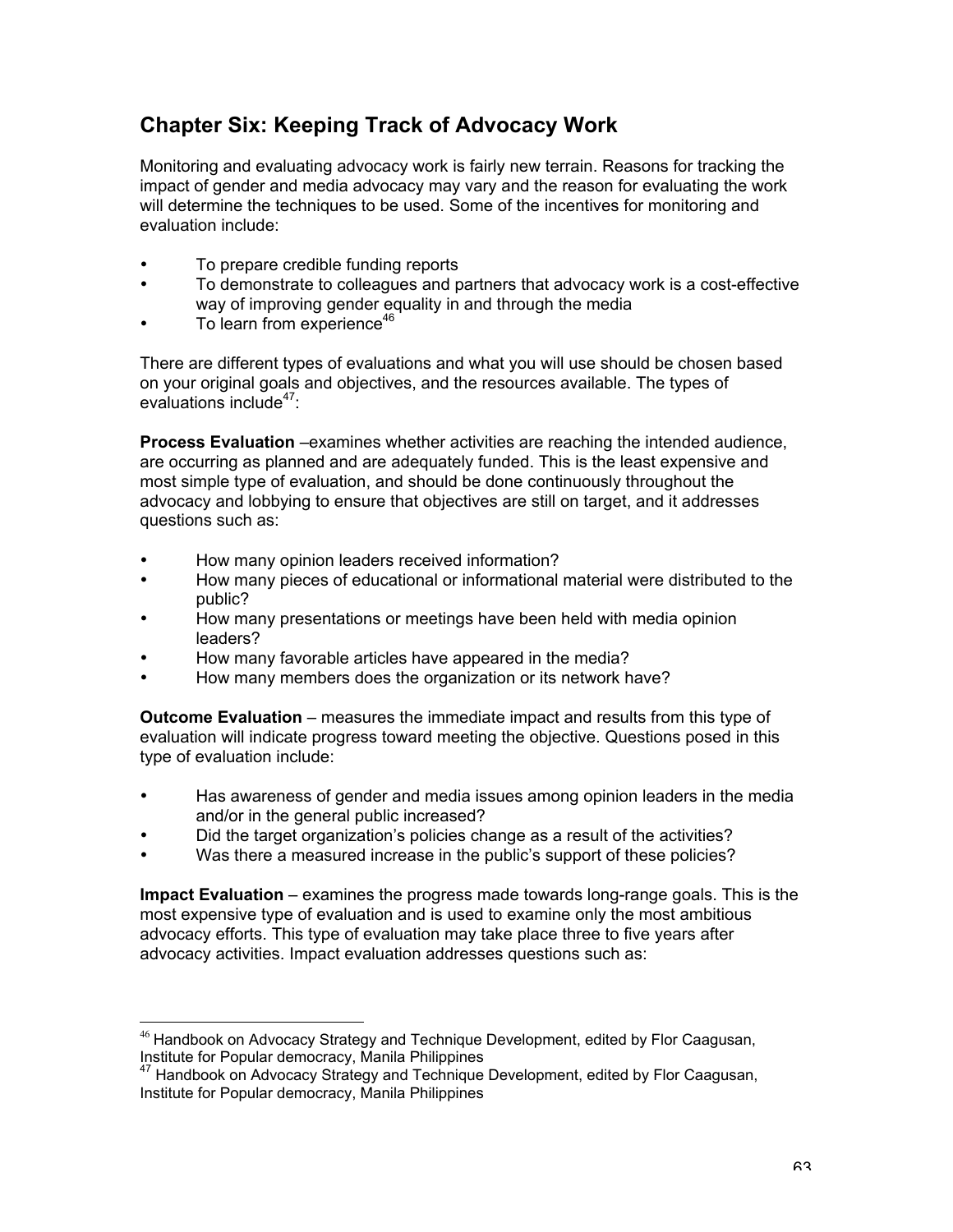- Was there a change in the percentage of women as sources and news subjects in the media?
- Was there an increase in the development and use of gender editorial policies, guidelines and codes by the media?

# **Developing Indicators**

Impact and outcomes, and management indicators are recommended for evaluating advocacy. Impacts and outcomes are about advocacy's contributions to building democratic goals which include participation and equity, building civil society and building sustainability. Impacts may either be direct consequences of advocacy on the policy itself or are results that fulfill other underlying advocacy objectives. Management focuses on processes and capacity.<sup>48</sup>

Indicators are explicit measures used to determine performance. The best indicators are simple, easy to collect and analyze, and show levels of progress towards achieving results. They should be designed to reflect change at different levels. A good way of viewing indicators is to see them as 'milestones' along the path you are traveling.<sup>4</sup>

Indicators also can be developed within the Awareness, Knowledge, Attitude and Behavior (AKAB) framework, and areas to be assessed would include<sup>50</sup>:

# **Expanded public and private dialogue and debate (awareness)**

What increase has there been in:

- Coverage and discussion in the news media?
- Problem solving dialogue?
- Focus and discussion in entertainment media?
- Debate and dialogue in the political process?

### **Increased accuracy of the information that people share in the dialogue/debate (Tracking progress towards increasing knowledge)**

- Are people becoming more informed about the issue?
- Are stereotypes being dispelled?
- Are people discussing different perspectives on the issue?

# **Shifting attitudes**

- Are there signs of increased sensitivity on the issue?
- Are people more accepting of different perspectives on the issue?
- Is there reflection on existing social norms and cultural values (that currently might stand in the way of behavioral change)?

#### **Change in behavior**

• Are people taking action as a result of being informed and influenced?

 $48$  Handbook on Advocacy Strategy and Technique Development, edited by Flor Caagusan, Institute for Popular democracy, Manila Philippines

<sup>&</sup>lt;sup>49</sup> Making a Difference Strategic Communications to end Violence Against Women, Jenny Drezin

and Megan Lloyd-Laney, editors, UNIFEM 2003<br><sup>50</sup> Making a Difference Strategic Communications to end Violence Against Women, Jenny Drezin and Megan Lloyd-Laney, editors, UNIFEM 2003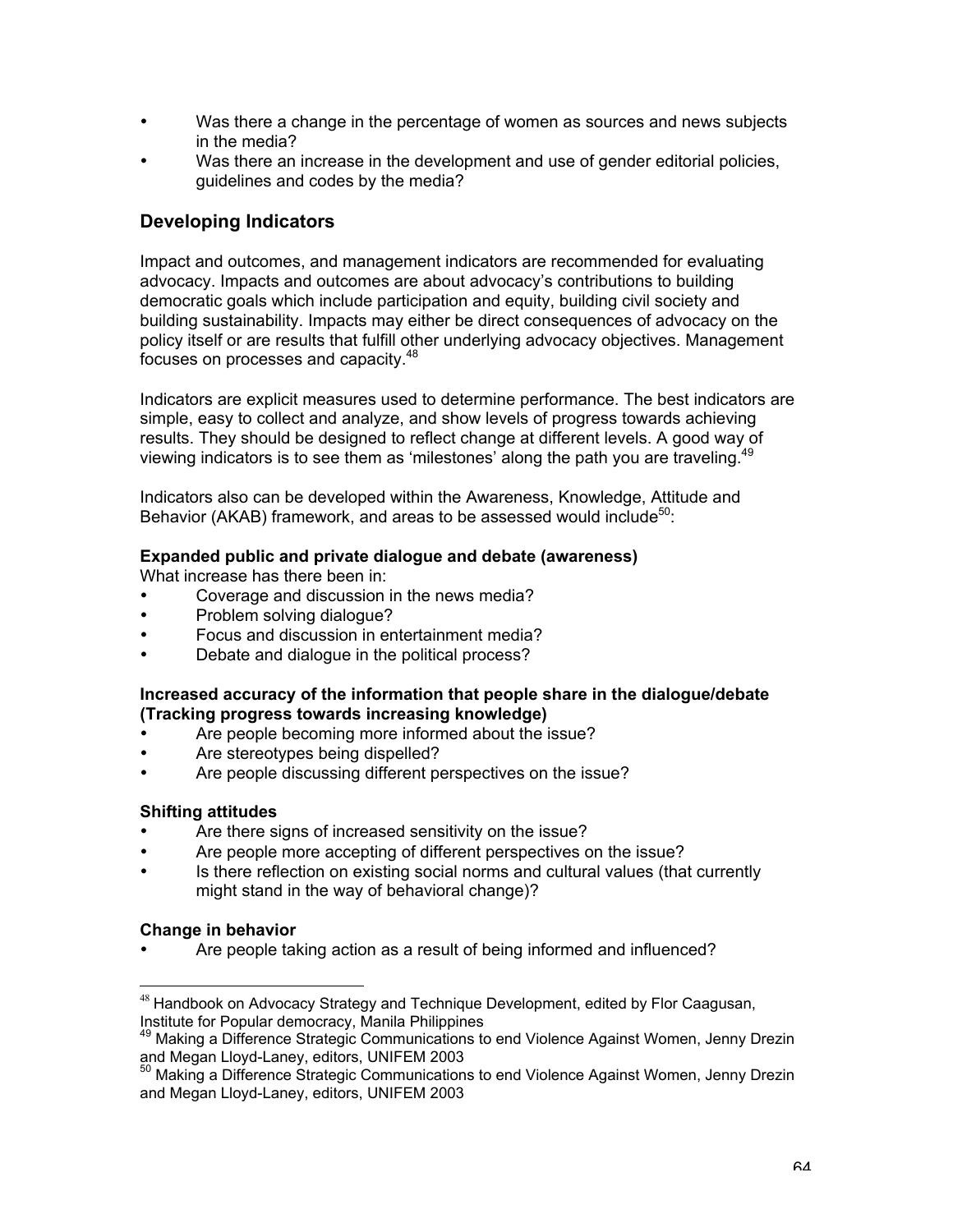- What are their actions, and what outcomes are emerging?
- Are people getting involved in campaigns, becoming advocates themselves?
- How sustained has this behavioral change been to date, and what signs are there of the change being sustained in the future?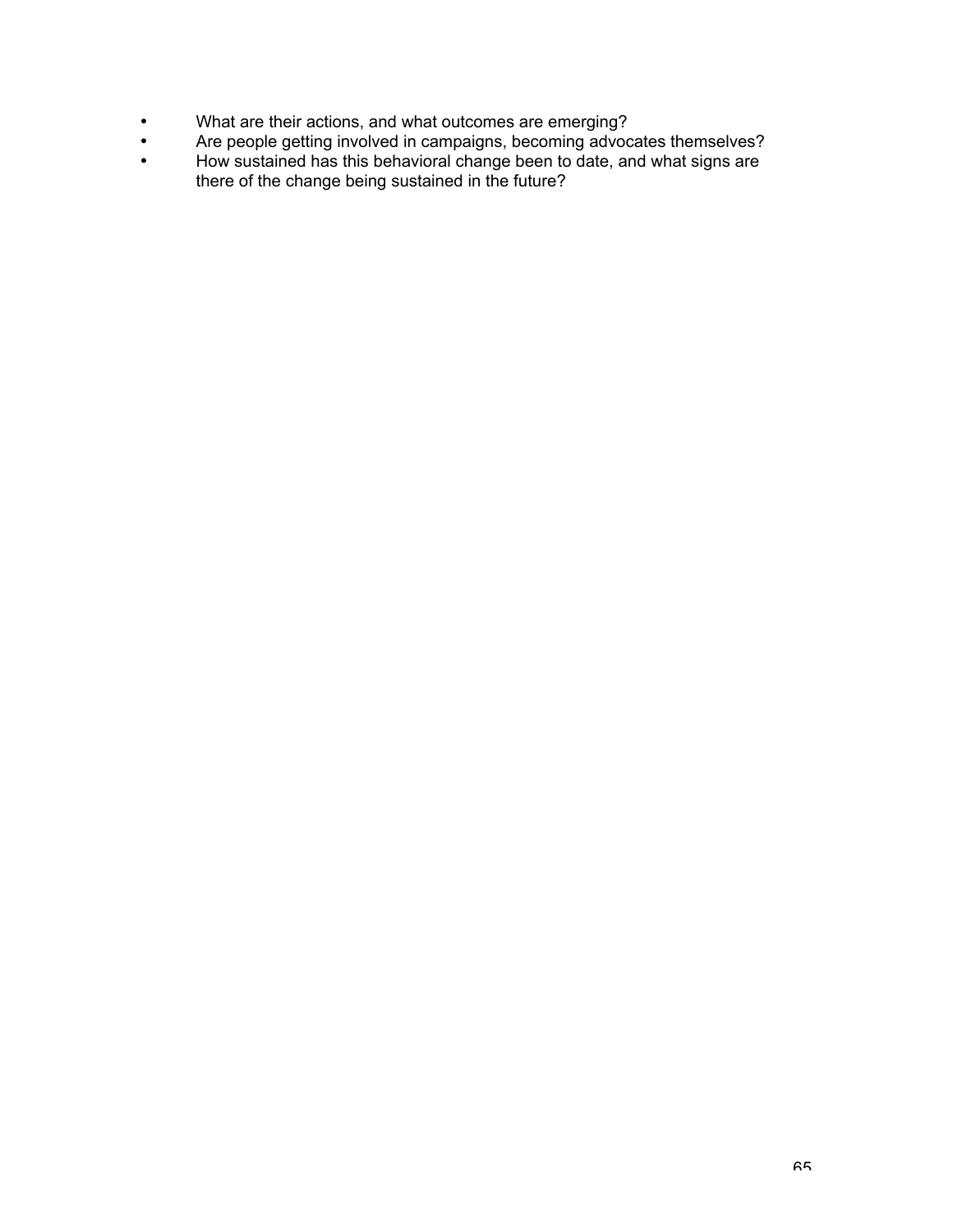# **Section Two: Appendix – Definitions, Pointers, Checklists and Tools**

# **1. Glossary of Terms**

**Accountability –** Media are accountable to their viewers, readers and listeners, and to the media industry, not to produce misleading stories.

**Corporate governance** – Systems and processes for ensuring proper accountability, probity and openness in the conduct of an organization's business.

**Evaluation** – A time-bound exercise that aims to assess systematically and objectively the relevance, performance and success of ongoing and completed programs and projects. Evaluations can also address outcomes or other developments.

**Gender-aware policies** – Recognize that women, as well as men, have an important role to play in society; that the nature of women's involvement is determined by gender relations that make their involvement different and often unequal; and that consequently women have different needs, interests and priorities, which may sometimes conflict with those of men.

**Gender-blind policies** – Do not recognize gender inequalities. They mistakenly assume that men and male norms represent the norm for all human beings. As a result, they incorporate biases in favor of existing gender relations and therefore exclude women.

**Indicator -** A direct or indirect measure of change. Indicators must be realistic and easy to measure and often the indicators used by large organizations are different from those used by medium and small organizations.

**Inputs** – Resources required for achieving the stated results.

**Internet** – A network of computers and servers connected by telephone lines, undersea cables, microwave towers and satellite links. It is the infrastructure that allows data – in sound, picture, video or text form – to travel from one computer to another (or from one computer to many)

**Listserv** – A mailing list, similar in some ways to a conference, but where messages are sent to the list's address. A copy of the message is then sent to each member or subscriber to the list.

**Mainstreaming** – Bringing issues such as gender equality, for example, into the mainstream of society. Policy processes are reorganized in order to move the attention of gender equality to everyday policies.

**Monitoring** – An ongoing process to verify systematically that planned activities or processes take place as expected or that progress is being made in achieving planned outputs.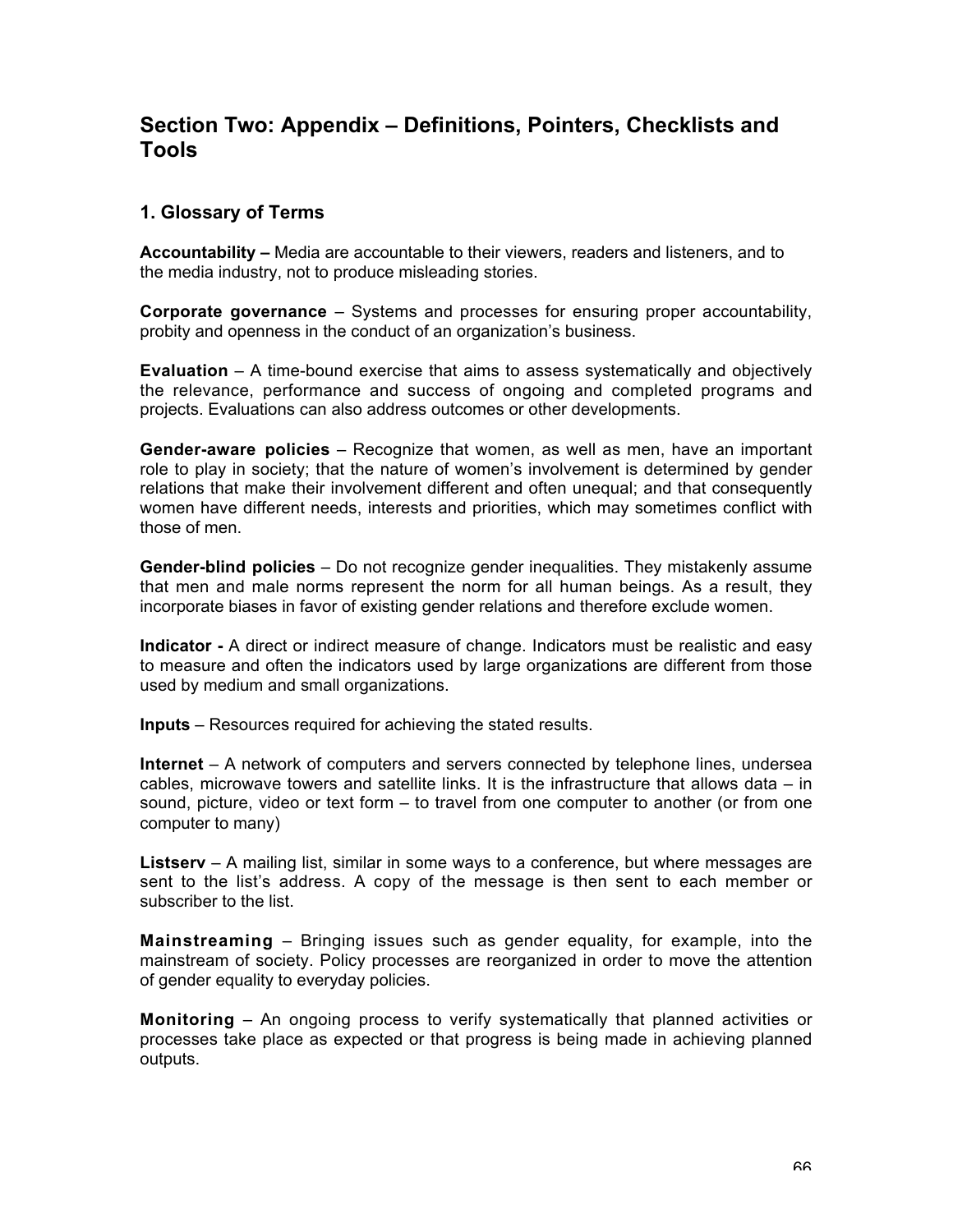**Non-Sexist Language** – language that does not exclude one sex or give inequitable treatment on the basis of gender.

**Policy** – A course or principle of action adopted or proposed by an organization or individual.

**Press release** – Information about a newsworthy event or activity your organization wants to share with the mass media. Gets the press interested in your issues and allows your organization some degree of control in the way the material is presented.

**Press kit** – Packaged written material (including speeches, press clippings, press releases, etc) with facts about your issue and information about your organization.

**Press conference** – Arranged meeting with press members to give a speech and answer questions. Use most often for a major announcement or breaking news.

**Process documentation** – The capturing of information about the progress and process of achieving objectives in print, on film or through other means so that it can become a historical record and a resource for others to use.

**Results –** Changes that can be described and measured.

**Transparent ownership and practice** – Disclosure of an organization's ownership structure and the development of processes/systems which demonstrate editorial independence and integrity.

**Transparent and responsible editorial policy** – The conformity to clear editorial policies, standards or codes covering issues of accuracy, impartiality and politics.

Sources: The Media CSR Forum, KMPG, 2005; Whose News? Whose Views?, Gender Links, 2001; Gender in Media Training, A Southern African Toolkit, Gender Links and the Institute for the Advancement of Journalism, 2002; Making A Difference Strategic Communications to End Violence Against Women, Jenny Drezin and Megan Lloyd-Laney, UNIFEM, 2003; Getting Smart- strategic communications for gender activists in Southern Africa, Colleen Lowe Morna and Lene Overland, Gender Links and Women's Media Watch, 2002.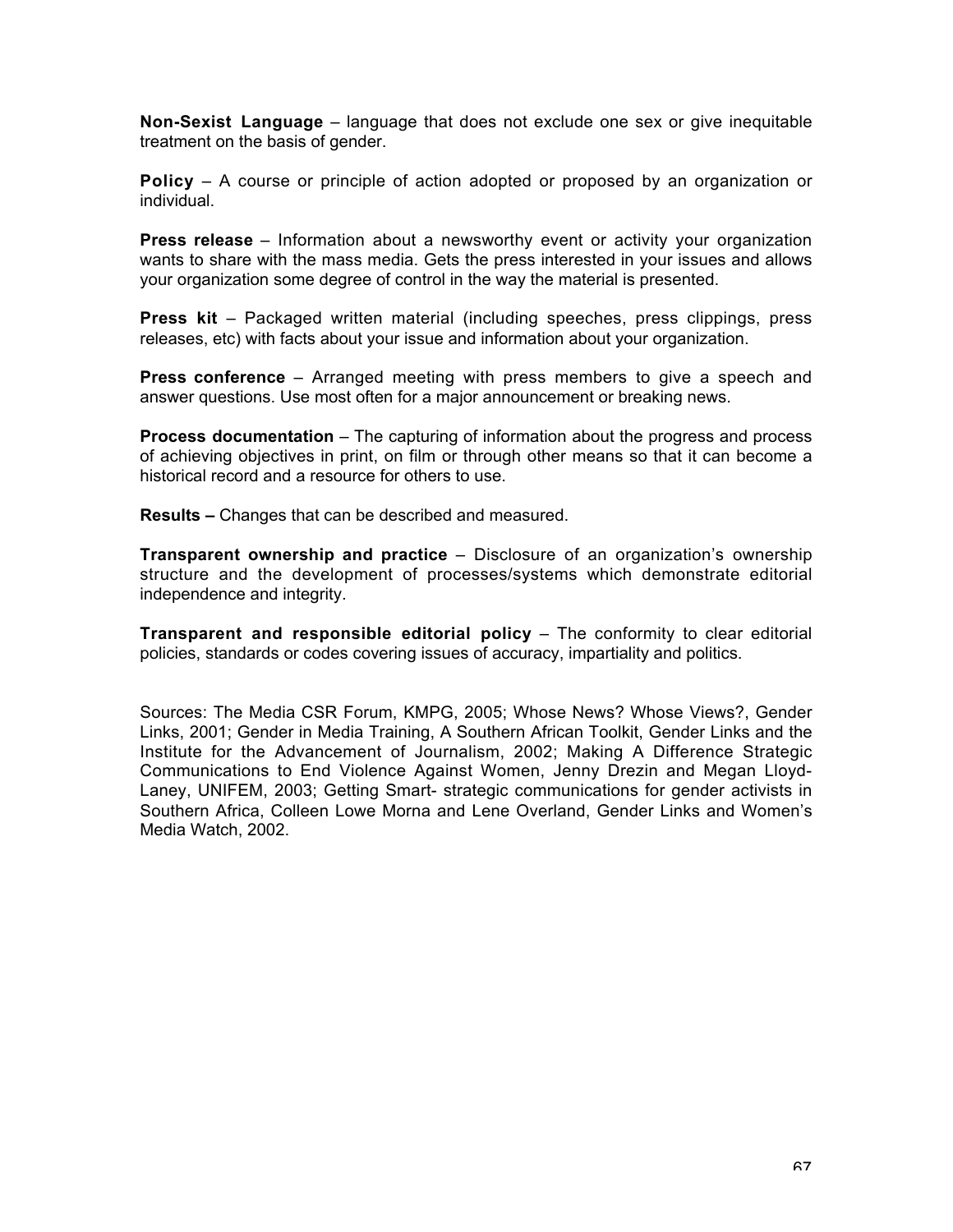# **2. Key points to remember!**

- Become conversant with the language and priorities of the media.
- Target media policy makers, media professionals and external policymakers for the development of gender policies, codes and guidelines and regulatory frameworks.
- Cultivate allies, both women and men, within the media.
- Approach the media with more than opinions. Do your homework and research to present the media with facts and figures to illustrate the issues of concern.
- Develop strong media literacy programs to build the capacity of consumers of media – the general public – to put pressure on the media. When audiences speak, the media listen, fearing loss of potential markets and revenue.
- Media monitoring is an effective tool for regularly analyzing media content in order to present the media with data and specific examples of areas of concern. Content analysis, audience research and gender and media audits also are important research techniques.
- Learn how to use the media itself to put gender and media issues onto the news agenda. The writing of opinion and commentary pieces is one media genre that is open to writers outside of the media to get their views across to a wider audience. Gender and media activists should look for and create opportunities to claim this space within the media.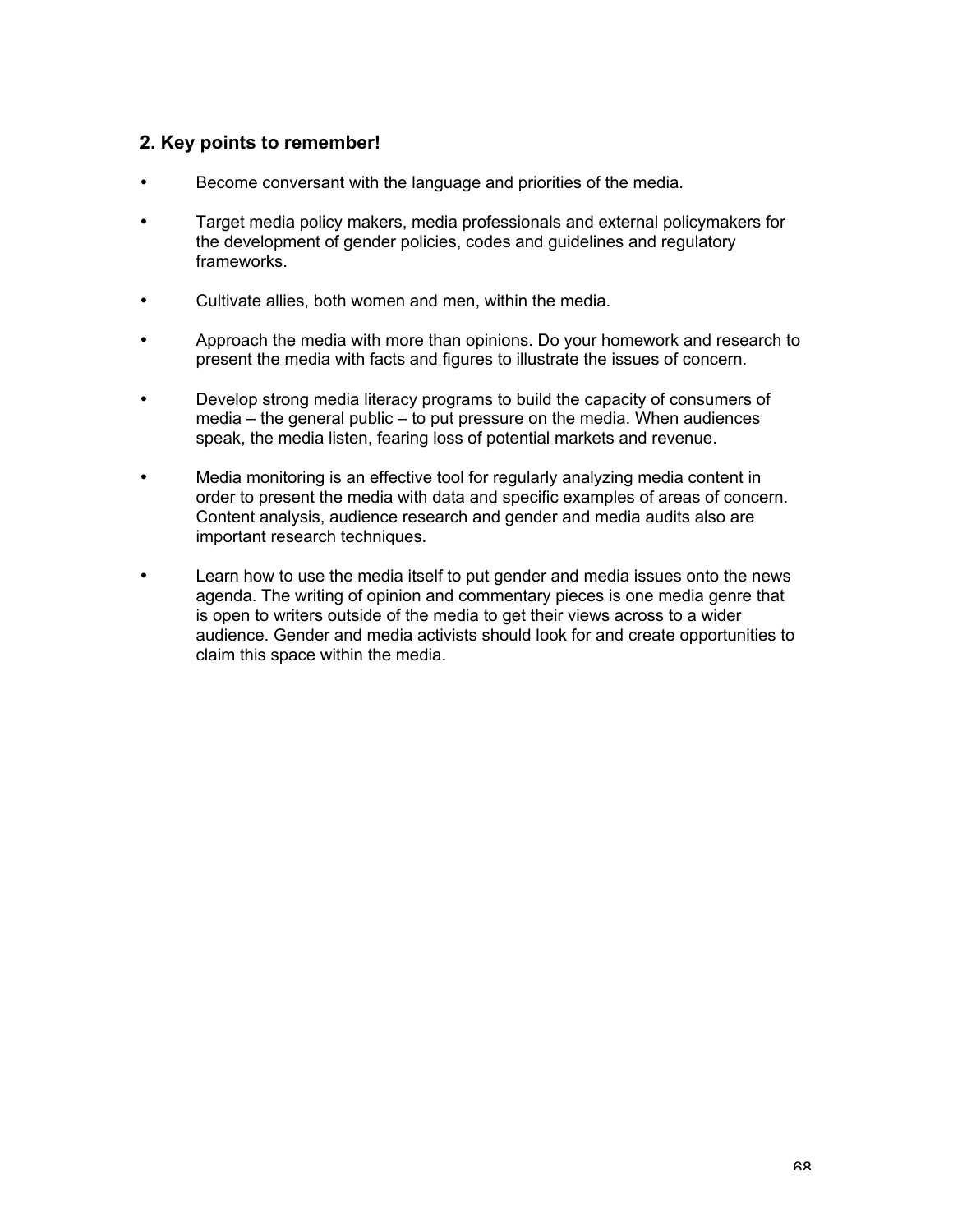# **3. Advocacy Planning Tool**

The following guide can be used to plan a gender and media advocacy campaign. Remember, planning is the first and an important step in campaign building.

| <b>Key Issues for Planning</b>                                                                                                                                                                                                                                                                                                                                                 |                                                                                                                                                                                                                                                                                                                                                                                                                                                                                                           |  |  |
|--------------------------------------------------------------------------------------------------------------------------------------------------------------------------------------------------------------------------------------------------------------------------------------------------------------------------------------------------------------------------------|-----------------------------------------------------------------------------------------------------------------------------------------------------------------------------------------------------------------------------------------------------------------------------------------------------------------------------------------------------------------------------------------------------------------------------------------------------------------------------------------------------------|--|--|
| What is the problem and what are its<br>causes and solution(s)?                                                                                                                                                                                                                                                                                                                | Use the gender and media monitoring,<br>content analysis, situation analysis and/or<br>research tools to identify the problem and<br>get concrete data and specific media<br>examples                                                                                                                                                                                                                                                                                                                     |  |  |
| What are your goals and objectives?                                                                                                                                                                                                                                                                                                                                            | A goal is a long-term ambition which will be<br>realized through a combination of<br>advocacy and practical activities. An<br>objective is a more immediate ambition<br>and should be Specific, Measurable,<br>Attainable, Realistic and Time-bound<br>(SMART)                                                                                                                                                                                                                                            |  |  |
| What are the changes you are trying to<br>bring about through your advocacy<br>campaign (e.g. Awareness, knowledge,<br>attitude or behavioral changes which can<br>influence how journalists do their work, for<br>example, believing that women are experts<br>on issues and should be accessed as<br>sources, the introduction of missing<br>gender editorial policies, etc) | Another way of thinking about this is:<br>"What will be different as a result of the<br>advocacy?"                                                                                                                                                                                                                                                                                                                                                                                                        |  |  |
| What indicators will you use to track<br>progress towards results?                                                                                                                                                                                                                                                                                                             | Think about the different sorts of progress<br>you want to keep track of throughout the<br>life of the strategy, e.g. of the process, of<br>the impact and outcomes of your strategy,<br>and of the change in context (which might<br>influence whether you achieve your<br>objective). Identify what systems you will<br>use to collect and analyze your indicators.                                                                                                                                     |  |  |
| Who are your key stakeholders?                                                                                                                                                                                                                                                                                                                                                 | What do they know? How are they<br>influenced? How do they make decisions?<br>What information do they need?                                                                                                                                                                                                                                                                                                                                                                                              |  |  |
| Who are your primary stakeholders? How<br>have they been involved in designing the<br>goals, objectives, results and indicators of<br>your strategy? Who are your secondary<br>stakeholders and significant others?                                                                                                                                                            | Key stakeholders include those who have<br>the power to effect change, but who may<br>need to be persuaded to act; secondary<br>stakeholders include groups whose<br>support can be rallied, primary<br>stakeholders are those who will benefit<br>from the changes being made, and<br>significant others include target groups<br>within the media industry who might<br>oppose the strategy. Taking the time to<br>think through how you will work with and<br>influence each stakeholder increases the |  |  |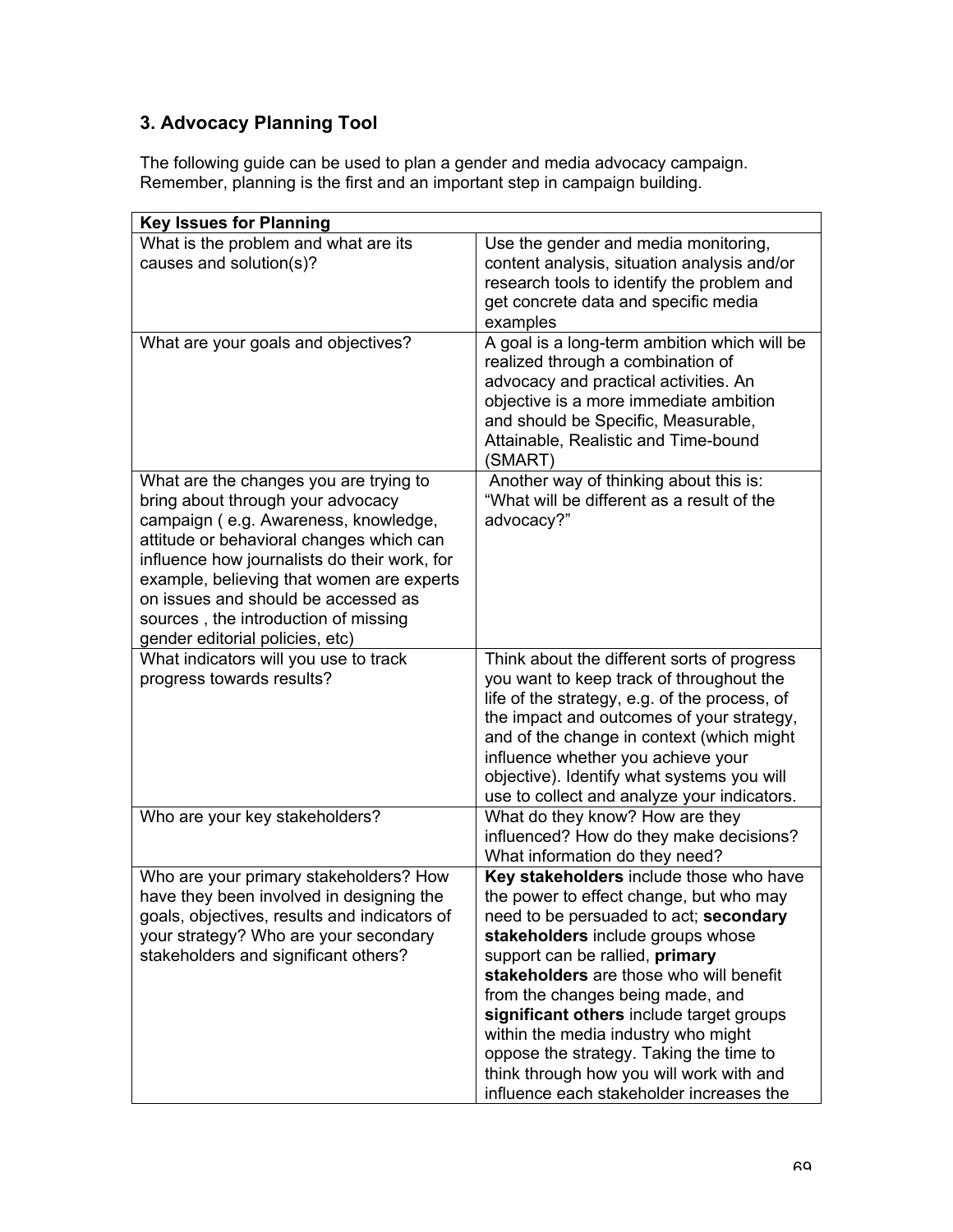|                                                                                                                                                                                                                                                                               | chances for success.                                                                                                                                                                                                                                                                                                                                                                                        |
|-------------------------------------------------------------------------------------------------------------------------------------------------------------------------------------------------------------------------------------------------------------------------------|-------------------------------------------------------------------------------------------------------------------------------------------------------------------------------------------------------------------------------------------------------------------------------------------------------------------------------------------------------------------------------------------------------------|
| What research do you need to carry out to<br>test assumptions about knowledge,<br>attitudes, etc.                                                                                                                                                                             | How will you reach a representative<br>sample of your target audience, and what<br>techniques will you use to find out their<br>views about the issues? How do they<br>access information on the topic now?                                                                                                                                                                                                 |
| What are the key messages that you need<br>to communicate to each group of<br>stakeholders to bring about the desired<br>change (e.g. Increase their knowledge,<br>change media practices, etc)?                                                                              | Use focus groups with media practitioners<br>and other kinds of media research to find<br>out what is happening and why and target<br>your messages accordingly.                                                                                                                                                                                                                                            |
| What communications products (e.g.<br>Popular versions of research findings, fact<br>sheets), channels (face-to-face<br>communications, seminars, the media) and<br>activities (media literacy with targeted<br>consumers) are most appropriate for your<br>key stakeholders? | You will probably need to influence many<br>people to do different things at the same<br>time. Be explicit about whom you're<br>targeting to do what; find out about each<br>group and target them with appropriate<br>messages, and products conveyed through<br>appropriate channels. Think also about<br>who is communicating, involve those who<br>have credibility/influence with key<br>stakeholders. |
| What will be the timing/work plan for your<br>advocacy strategy/campaign? What are<br>the key dates/occasions for release of<br>messages and materials?                                                                                                                       | It's useful to do a timeline when planning<br>your strategy so that deadlines are met<br>and tasks distributed in a fair and effective<br>manner. National, regional or international<br>commemorations may serve as useful<br>occasions to release and distribute<br>materials.                                                                                                                            |
| What process documentation systems will<br>you use or create to capture the process<br>and results? How will you package and<br>disseminate this information and<br>knowledge to anticipated audiences?                                                                       | Think about what systems already exist for<br>capturing and sharing this information, e.g.<br>stakeholders meetings, media alert<br>systems, etc. Can they be used to convey<br>information about process and results?<br>Who needs to know the information you<br>have and what information do you have<br>that is useful? This should be linked to the<br>indicators.                                     |
| How much will you need to budget for your<br>advocacy strategy and what skills and<br>expertise are necessary?                                                                                                                                                                | It is important to be realistic and to choose<br>method consistent with the resource that<br>you have.                                                                                                                                                                                                                                                                                                      |
| How will you assess and disseminate the<br>impact of your strategy and the lessons<br>learned from your experiences?                                                                                                                                                          | Think about how other organizations can<br>benefit from your experiences.                                                                                                                                                                                                                                                                                                                                   |
| How will you ensure sustainability of your<br>advocacy strategy?                                                                                                                                                                                                              | If you have successfully brought about<br>changes you need to think about how to<br>ensure that these continue once the<br>original enthusiasm/conviction has died<br>down. Who needs to sustain the<br>intervention, and what communications<br>approaches will be most effective? Media                                                                                                                   |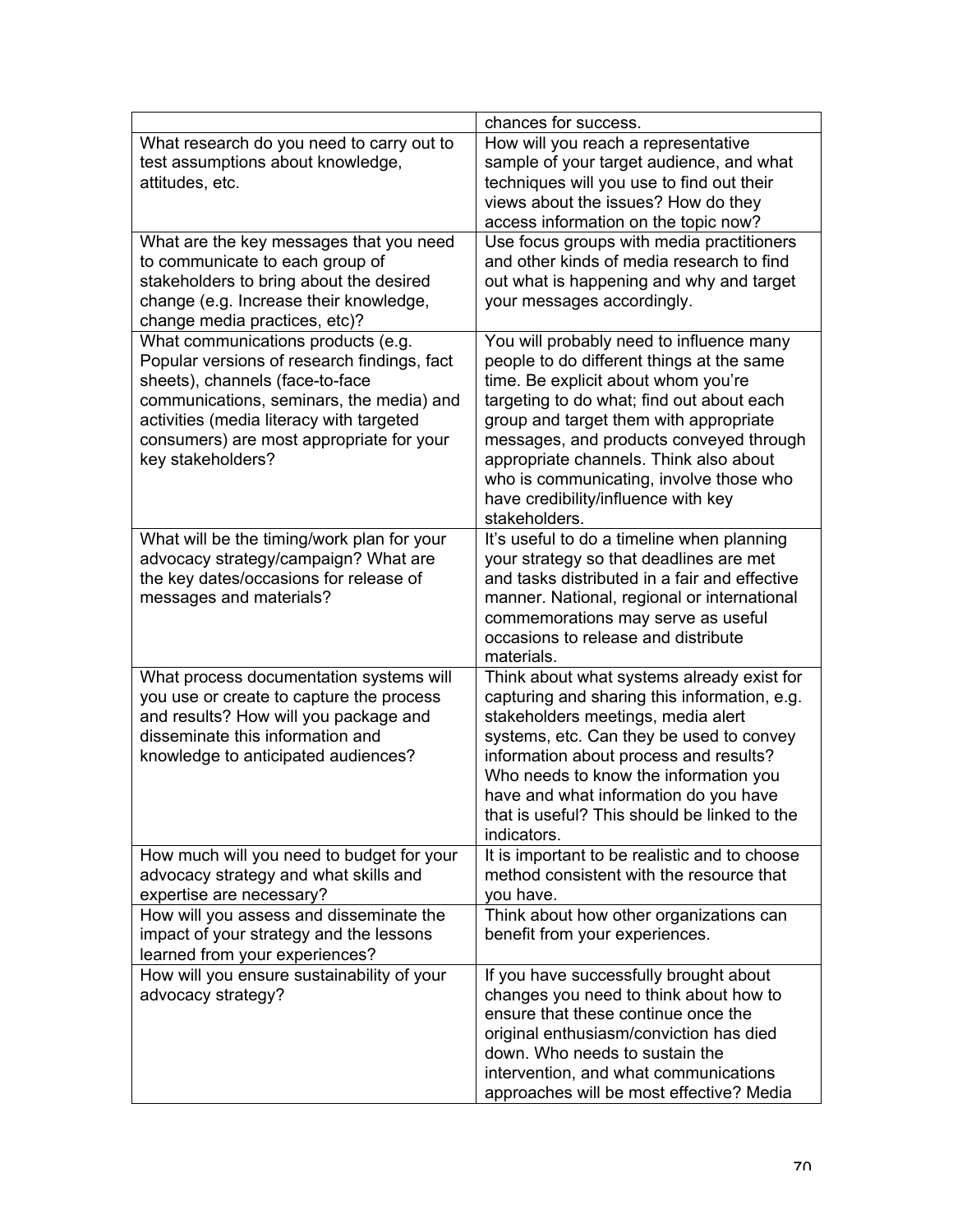| Watch Canada continues to lobby to         |  |
|--------------------------------------------|--|
| ensure sex-role portrayal and other gender |  |
| guidelines are enforced by the appropriate |  |
| regulatory authority.                      |  |

Source: adapted from Making a Difference Strategic Communications to end Violence Against Women, Jenny Drezin and Megan Lloyd-Laney, editors, UNIFEM 2003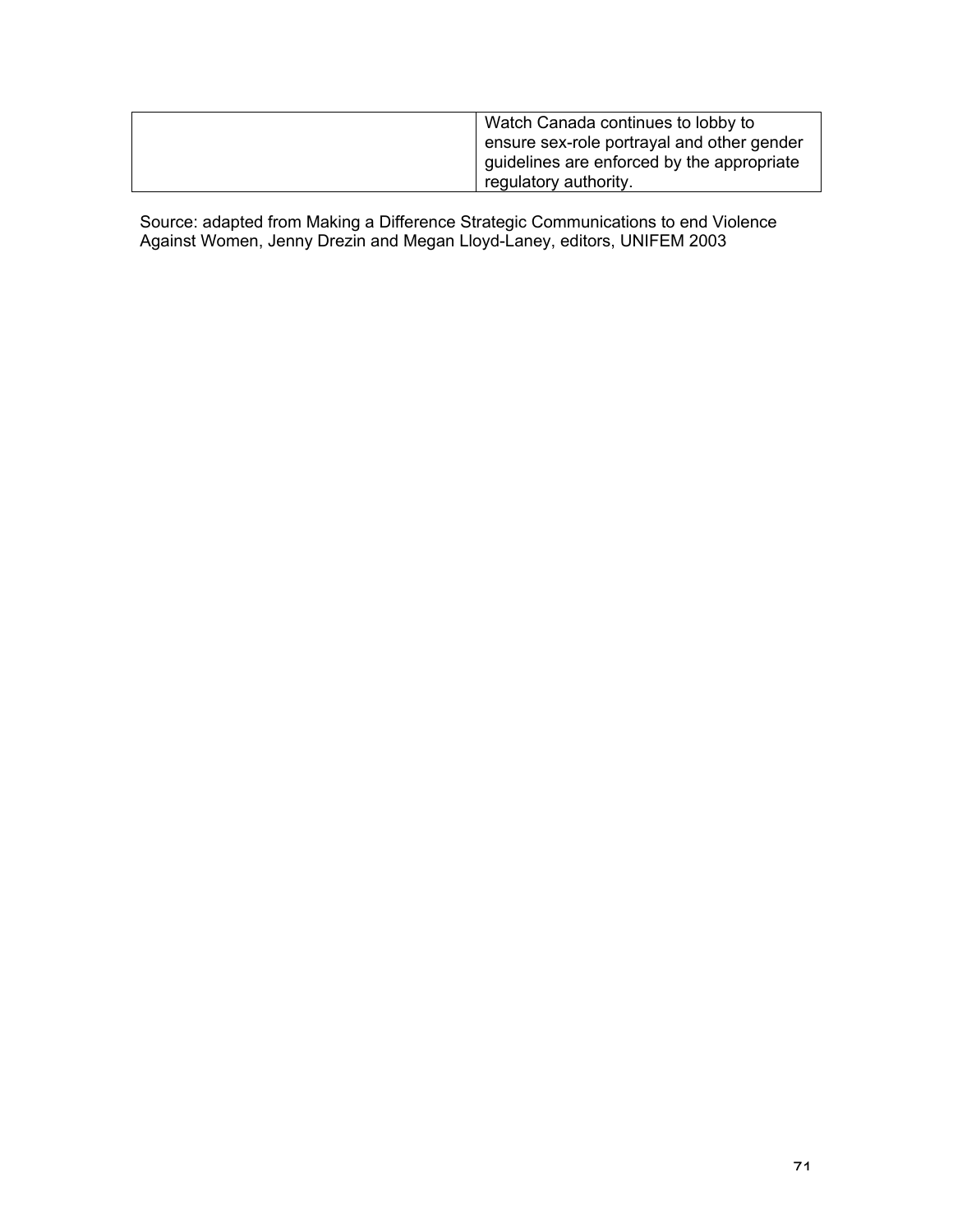# **4. Gender and Media Policy Checklist**

The following checklists provide a set of key questions that can be used to conduct a gender audit of a media institution. Depending on the focus of the campaign – editorial content, changes in the work place to increase the employment and retention of women media professionals, the removal of sexist advertising, etc. – a set of questions are provided to help guide you through a situation analysis, which provides facts and figures for lobbying the media.

### GENDER POLICY FRAMEWORK

#### **International commitments**

Are you aware of existing national, regional, international commitments to gender e.g. Constitution, Equality Act, CEDAW, and how they relate to their work?

### **National legislation**

What national legislation and or regulatory authority govern you? To what extent is gender mainstreamed in this legislation?

### **Gender policy**

- Do you have a gender policy?<br>• Does the policy cover ethical c
- Does the policy cover ethical considerations, internal human resource issues and the editorial product?
- Is it a stand- alone policy; is it integrated in all existing policy documents; or both?
- Is the policy informed by consultation?
- Does the policy allow public access and involvement?
- How is the policy implemented? What are the outputs?
- Are resources allocated for the implementation of the policy?
- Is there a high level commitment to the policy?
- How and where is this commitment articulated?

#### EDITORIAL CONTENT

#### **Gender beat checklist**

- Is gender awareness and sensitivity built into all reporting requirements?
- In addition to this, is gender recognized as a specialized beat?
- Is the gender beat accorded the same status as other beats, such as the courts, political, financial etc?
- Is the gender beat understood to include both women's and men's concerns?
- Are there both women and men specializing in the gender beat?
- Are they afforded the same opportunities as other beats for expanding their horizons and deepening their skills on this beat?

#### **Representation**

- Does coverage give fair and equal space/time to women and men's voices?
- Are reporters and editors trained to probe the gender issues that may underlie stories?
- Are women consulted across the racial and class spectrum?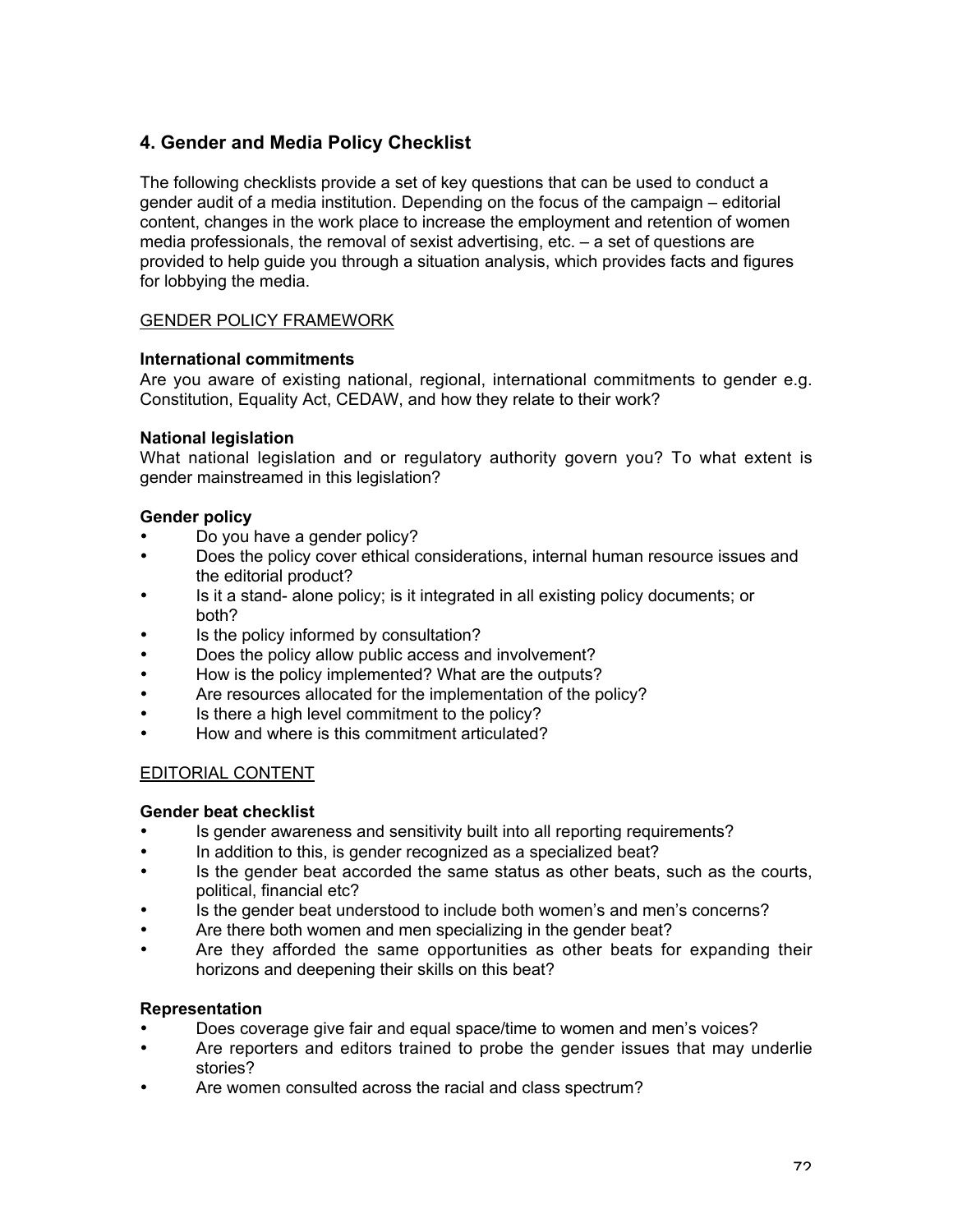• To the extent some women are difficult to reach, is sufficient effort and enough resources set aside for accessing these "marginal" groups?

## **Context**

- Are a variety of sources, representing a broad spectrum of views, consulted?
- Is there a specialist civil society organization on the issue? Has this source been consulted?
- Is there adequate context and balance?
- Is the story analytical? Does it go beyond the event and raise the underlying issues?

## **Portrayal**

- Does your coverage reflect a holistic and realistic view of women and do they appear in the full spectrum of activities in which they engage?
- To the extent that women are missing from certain categories because of their status in society, does the coverage raise critical questions as to why this is so?
- Are male and female subjects treated equally?
- Does your story apportion blame on the subject?
- Does your story exonerate the perpetrator?
- Are all subjects treated with dignity?
- Does the story challenge or reinforce stereotypes?
- Does it examine the underlying issues?
- Are these approached from a human rights perspective?
- Are the experiences and concerns of women trivialized in any way?
- Is your story fair, accurate and balanced?

## **Language**

- Is sexist language defined and forbidden?
- Is language used inclusive of men and women?<br>• To the extent that gender neutral terms
- To the extent that gender-neutral terms are used, is relevant gender disaggregated information provided?
- Are adjectives used objective and relevant, and do they convey any biases or stereotypes?
- Is physical description relevant to the story? Does it apply equally to men and women.

#### **Visuals**

- Are women and men equally represented?
- Over time, does the range of images portray women in all their diversity with regard to age, sexual orientation, class, disability, race, occupation, and urban/rural?
- Is there a gender bias in how the event is portrayed? Can changing the report reverse or change that bias?
- Do the media have a responsibility to ask why an area shows gender bias or begin to correct it through affirmative reporting and images? For example, if men's soccer is regularly featured, is there a responsibility to report on why this is predominantly a male game; and of the fact that women's soccer is an up and coming new sport? Would this help to balance gender images on the sports pages?
- Do pictures reflect women happy with exploitation for example happy to be scrubbing the floors?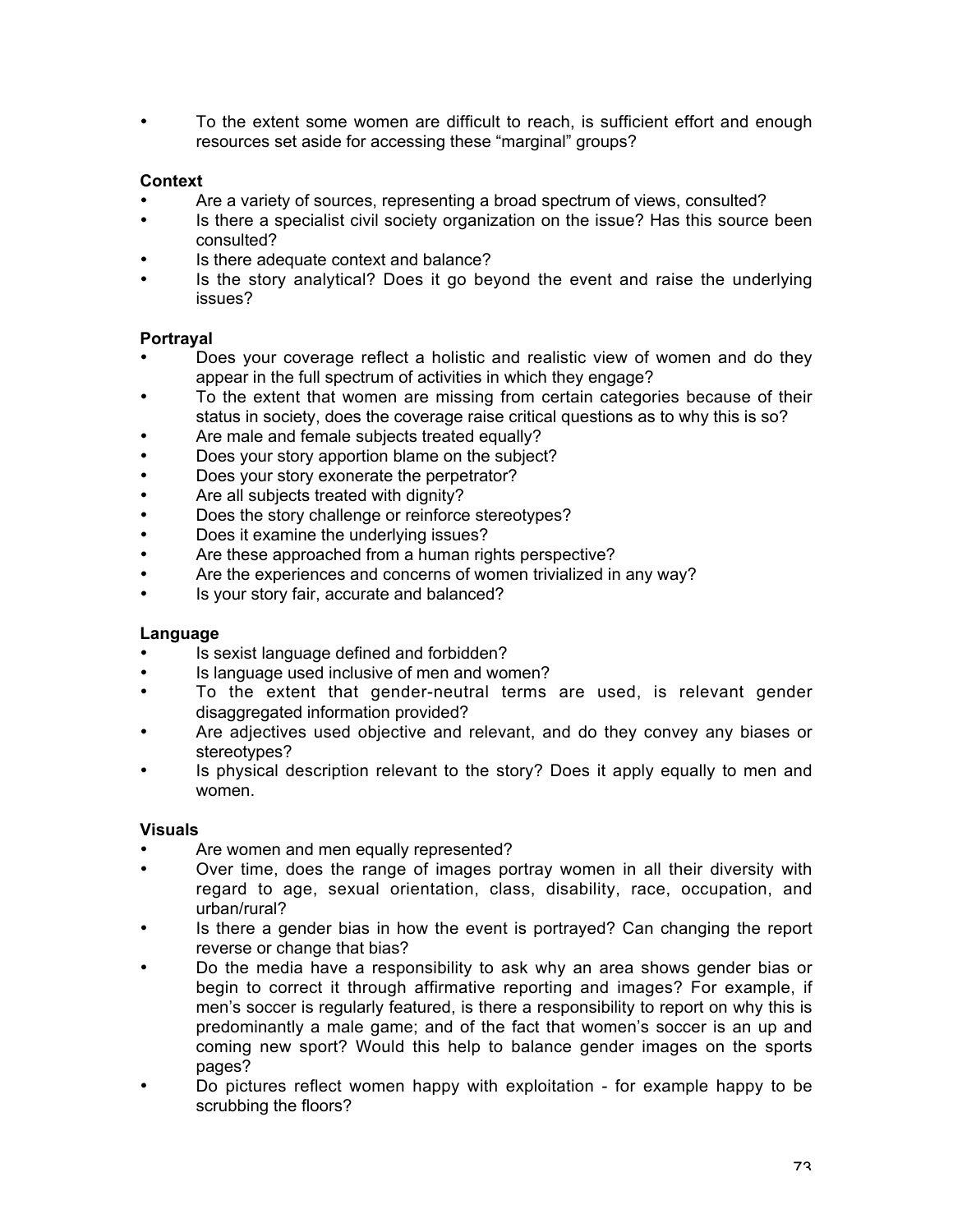- Do images emphasize/ exaggerate physical aspects (especially sexual)?
- Would using a different image convey a better sense of the gender dynamics? For example, would a photo of women farmers in a remote rural area be more appropriate than a photo of the male minister of agriculture in a story on farming?
- For professional women, does the image show a professional role, as opposed to emphasizing the physicality of women?
- Is the image one of which the person would approve?
- Are women portrayed as survivors or victims?
- Are women portrayed as active or passive?<br>• Does the image degrade the dignity of wome
- Does the image degrade the dignity of women?<br>• If you substitute man for women does it make se
- If you substitute man for women does it make sense?
- To the extent that women are announcers on television, to what extent are they represented in all their diversity- gender, race, and physical attributes?

#### **Programming**

- Do you have special spaces/ slots for women?
- Should these be for gender rather than for women?
- Is the difference understood?
- Who are you addressing in these spaces?
- Where are they placed?
- For audio- visual media, do they take account of the dual roles and time constraints of women?
- Are they available during prime time when the largest number of men and women are likely to be watching and or listening?

#### SALES AND MARKETING

#### **Advertising**

- Is there a discussion in your organization about the need for consistency in standards applied to advertising and editorial?
- What happens when there is a conflict between the two with regard to gender?
- Has there been any research to determine what really attracts consumers?

#### **Readership/Listener and viewer surveys**

- Does gender feature in readership/ listener/ viewer ship surveys?
- Do you conduct focus group surveys to solicit the views of audiences to products? Are men and women equally represented? Are the results disaggregated by gender? Are they acted upon?

#### INSTITUTIONAL TRANSFORMATION

#### **Affirmative Action Policy**

- Do you have an affirmative action policy?
- Does law prescribe the affirmative action policy or is it your own?
- Does it spell out precise quotas or targets for male and female representation?
- Are these broken down by rank?
- Are there timeframes for achieving this?
- Is there a plan and resources allocated for achieving this (for example, additional empowerment strategies for women, if required?)?
- Do you keep regular staff records, disaggregated by gender?
- Does management regularly monitor and evaluate these?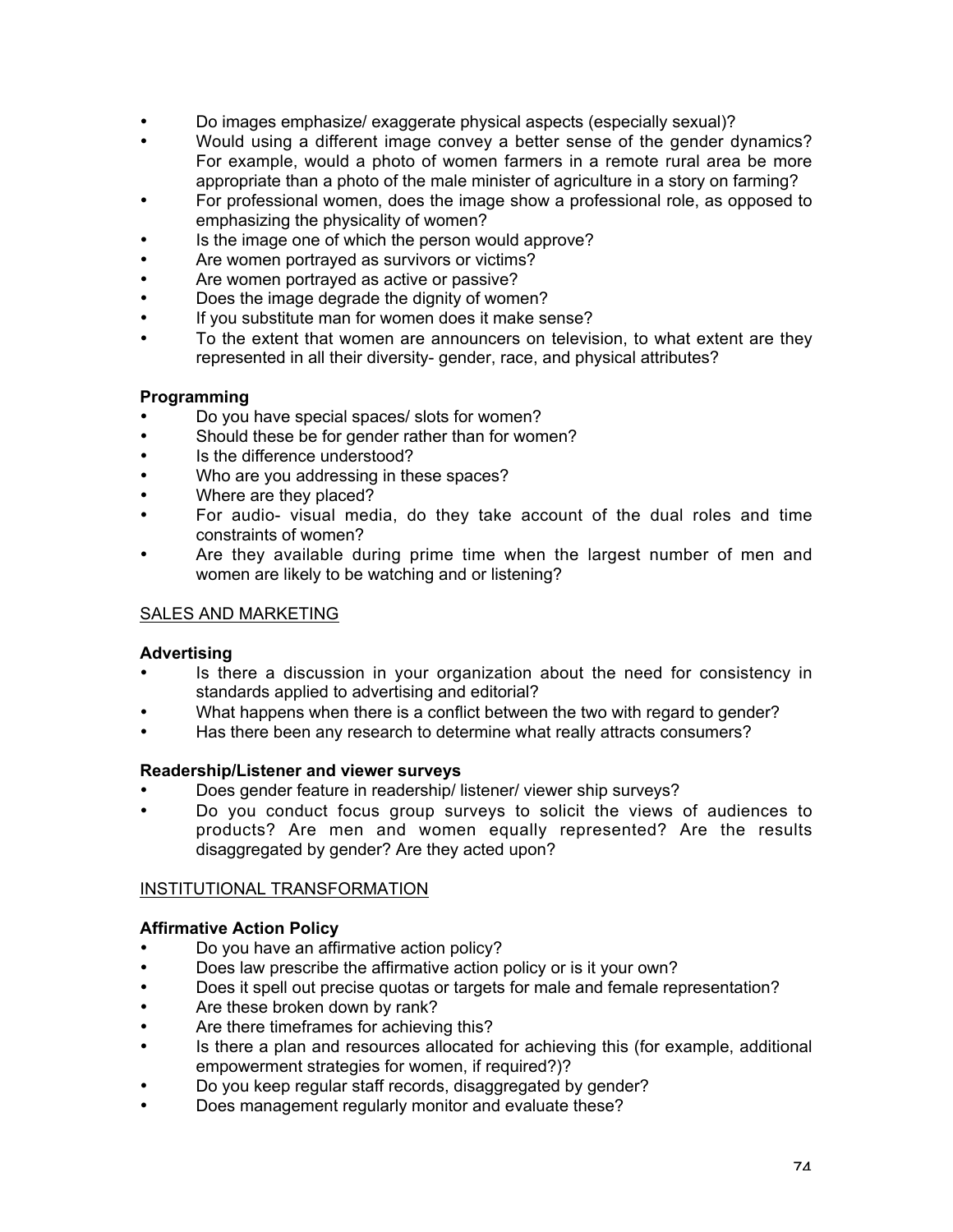## **Recruitment**

- Do you advertise using a variety of communication channels, including direct interaction, that ensure men and women are equally reached?
- Do you actively encourage women to apply?
- Is there anything in the way your advertisements are phrased that could discourage women from applying?
- Do you have initiatives to encourage young women to take up careers in the media?

# **Selection**

- Are your selection panels gender balanced?
- Do you ensure a minimum quota for women in the short-listing process?
- Do the same standards apply to women and men in the interview process? For example, would you ask a man whether he was married and had children or intended to have any in the future?
- How are family considerations raised and addressed in the interview process?

## **Work environment**

- Do you have any initiatives in place that promote a gender friendly work environment?
- If someone told a sexist joke at your workplace how would others respond? Would there be any sanction?
- Do you have a sexual harassment policy?
- Do you offer flexi-hours?
- Have you taken advantage of IT to allow work from home under certain conditions?
- Do you ensure the safety of all your employees, for example with regard to their transportation to and from work, especially from certain locations and at certain hours?

# **Family friendly practices**

- Do you have a maternity policy in place? What are its provisions?
- Are there stereotypes in your newsroom concerning the ability of women to perform their journalistic tasks, for example presenting programs on television while they are pregnant? What have you done to correct these?
- Do you ensure that the careers of women journalists are not adversely affected by maternity breaks?
- Do you offer paternity leave?
- Do you have a policy on breast-feeding?
- Do you have childcare facilities?

## **On the job experience**

- Is there a gender balance on all your beats?
- Are women encouraged to go into non-traditional areas of reporting?
- Are women encouraged and supported to take up technical sides of the job, for example as camerawomen in television or photojournalists in the print media?
- To the extent that there are physical constraints, for example, the weight of a camera, how have you used advances in technology to overcome this constraint to women's entry into this sphere of work?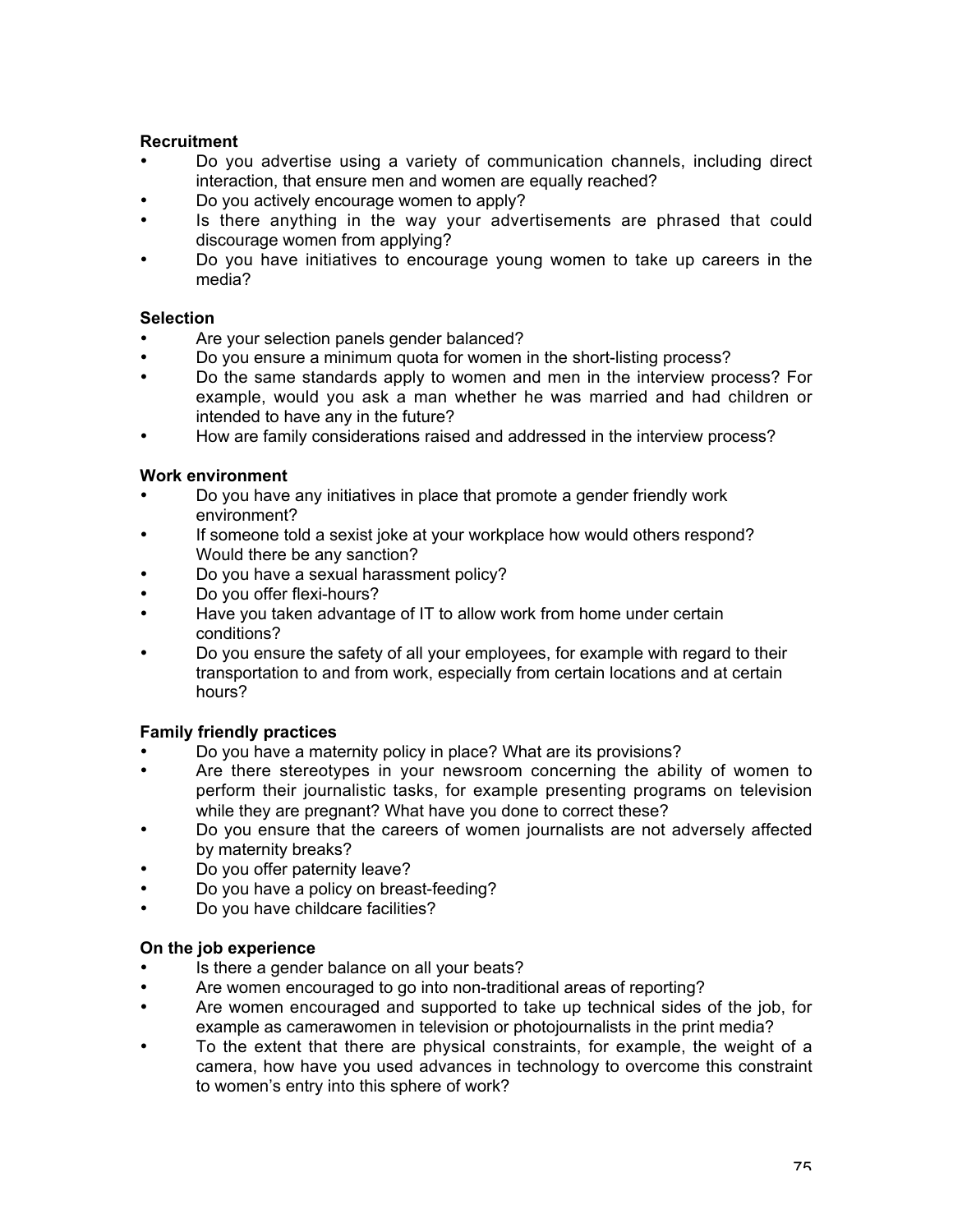• To the extent that women may be more exposed to danger than men because of their sex (for example to the danger of rape or sexual harassment) while on the job, what measures have you taken to ensure their security? Have you consciously avoided the easy way out- to simply exclude them from that beat?

# **Capacity building**

- Do all your employees have access to staff development programs, and are these offered at suitable hours?
- Do you target women for training?
- Do you have mentorship programs in place?<br>• Are these specifically targeted at women?
- Are these specifically targeted at women?
- Does the organization offer assertiveness training and are men and women equally encouraged to undergo this training?

## **Promotion**

- Do you have a clearly defined and transparent promotion policy?
- Do you have a minimum quota for women at all levels of the organization?
- Do you have any measures in place to assist women to achieve these positions on merit?
- Do you have a roster of potential women candidates for top posts?
- When you head hunt, do you specify gender as one of the criteria to be considered in sourcing suitable candidates?

# GENDER MANAGEMENT SYSTEM

## **Champions**

- Is there a champion for the gender policy in your organization?
- Is this person at management level?

## **Governance level**

• To what extent does the board/management regard gender mainstreaming as a priority?

## **Administrative level**

- To what extent does the management of the organization take gender mainstreaming seriously?
- To what extent does all staff take gender mainstreaming as their responsibility?
- Are gender considerations built into the overall performance management system?
- To what extent is performance in this area measured and rewarded?
- To what extent do turnover and lack of continuity and "institutional memory" hinder gender mainstreaming in the organization?
- Are gender resource materials available and accessible?

## **Structures**

## **Formal**

- What specific structures have been created for gender mainstreaming?
- Do these include human resources, the editorial and advertising departments?
- Is there a committee that includes all three?
- Is there a gender structure/unit/focal point (GFP)?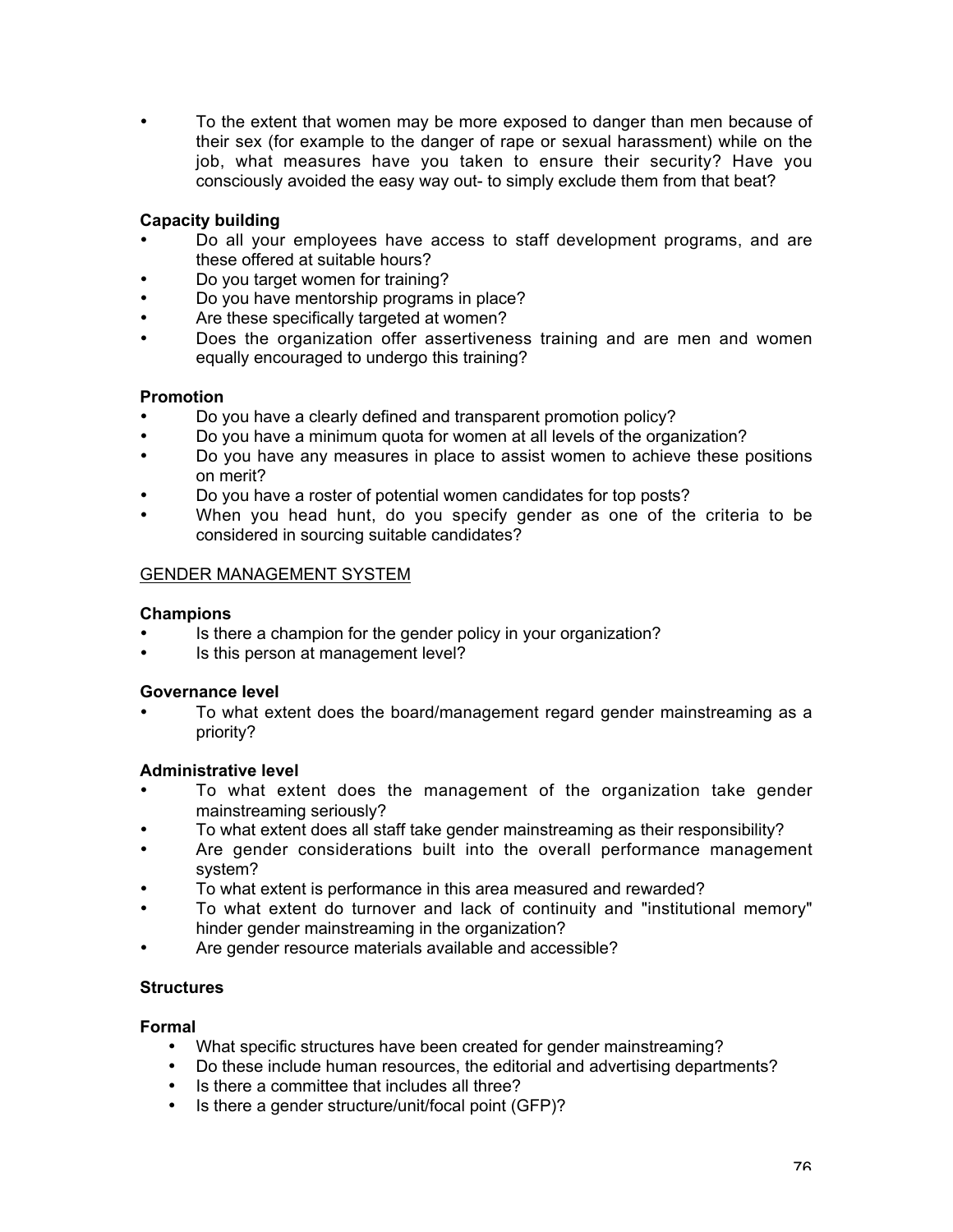- At what level is the gender focal point employed?
- What access to/ influence on decision makers, does the gender focal point have?
- What other responsibilities does the gender focal point have?
- Has the GFP received gender training?
- Does the GFP have clear terms of reference?
- Is gender part of the GFP job description or is it an add-on?

#### **Informal**

- What informal structures have been created to encourage understanding and buy in? (For example a gender forum, brown bag lunches)?
- Do they include men and women?
- Are women encouraged to form support networks and structures?
- Are these structures accorded respect and status and given time to meet?
- Do these structures network with civil society?

#### **Analytical Capacity**

- Has the whole organization undergone gender training?
- What form did this take?
- Has there been further gender training linked to various areas of responsibility within the organization?
- Did the training have the support of management?
- How has gender training been perceived in the organization?
- What has been the tangible impact of gender training?

#### **Monitoring, evaluation and resource allocation**

- Do you have an internal system to undertake content analysis?
- Is gender one of the criteria?
- What gender indicators have been developed?
- Are statistics disaggregated by gender?
- Does content analysis examine: a) events and issues through the voices of both men and women b) stories highlighting the impact of events on men and women? c) Thematic analysis to ensure that issues covered reflect gender challenges?
- Do you engage with research findings by civil society, private sector and other bodies on the way in which gender is covered by the media, and on sexist attitudes in society?
- Are there internal mechanisms for monitoring the overall gender policy including conditions of service and how they impact on men and women?
- How is the budget divided up within each program?
- What is the effect of this with regard to advancing gender equality?
- How do women benefit from the budget compared to men?
- Would the budget need to shift to address gender objectives more effectively?
- Is there an annual review of the implementation of the gender policy?

Source: Whose news? Whose views? Southern Africa: Gender and Media Handbook, Colleen Lowe Morna, editor, published by Gender Links, 2001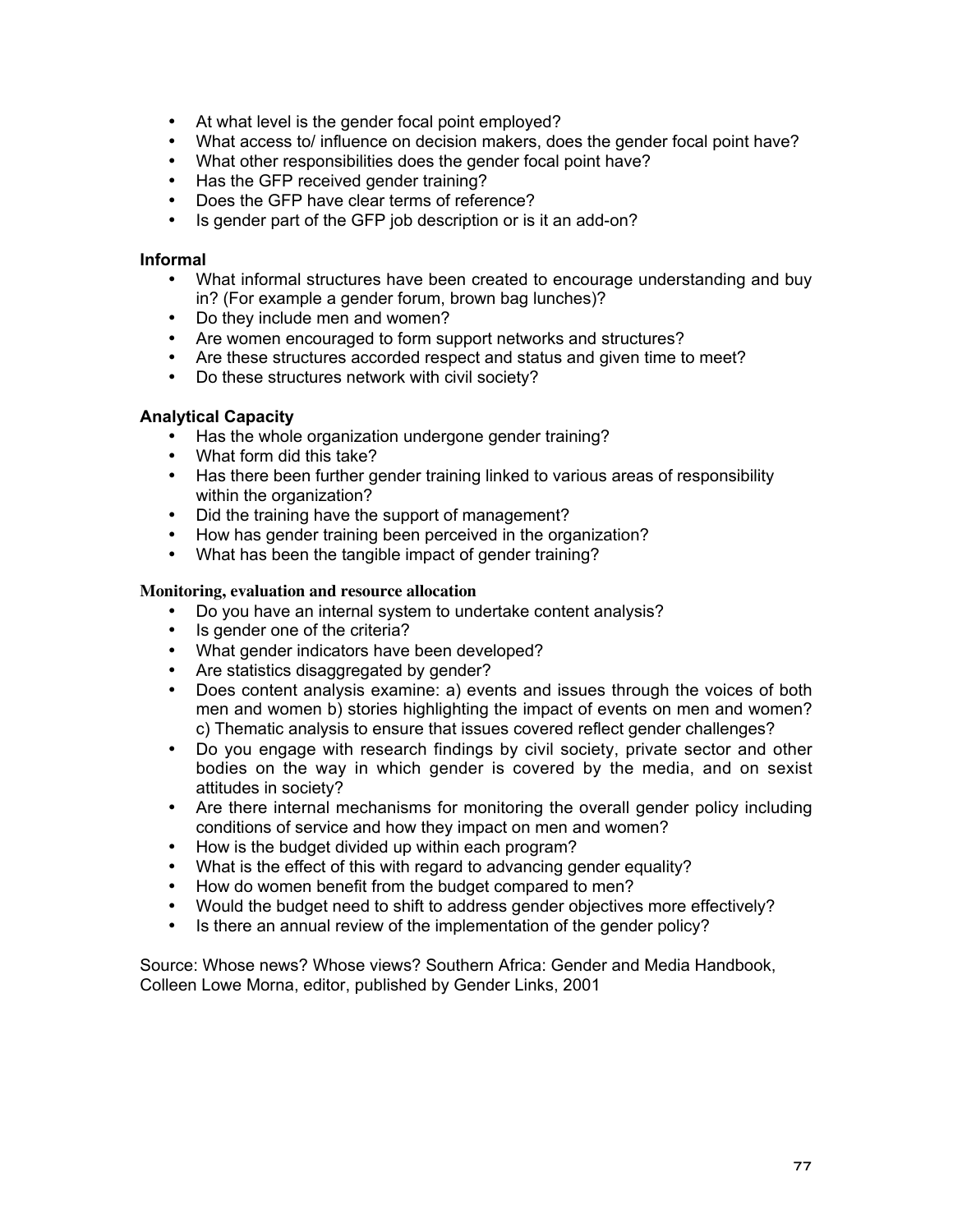# **5. Qualitative Monitoring – Key Questions**

The following set of questions around the gender and media issues of representation, portrayal, roles, images, news and treatment of violence, are guides to critiquing the media qualitatively. Remember, quantitative and qualitative monitoring combined can provide a rich resource of material to support gender and media advocacy work and to build effective campaigns.

# **Beauty Ideals**

- How important is the woman's physical appearance? Is it relevant to the situation, to the activity? To the total media message?
- Who do we not see or hear about in the media? (the disabled, the aged, rural, and persons whom society does not consider to be beautiful?)
- Are women portrayed in the media like the women in your community, workplace and environment? Are they like women you know?
- Do you see any link between how the media shows women and how you see yourself, and how society treats you?

# **The Commodity/The Decoration**

- Is the woman in the media product used to get the attention of the audience?
- Even though the woman is fully clothed, is she still a decoration?
- How often do we see a man resting on cars, mattresses, furniture or draped over tires?

## **Sexuality/The Sex Symbol**

- Do the media show women as sex objects for pleasure, consumption?
- How are men portrayed in relation to women?
- Is it implied that to be sexy and to attract attention, a woman or man has to be scantily clad?
- Does the woman in the media product have a sensual look? Is this relevant to the situation?

## **Gender Roles, Power and Relationships**

- What activities are women and men shown doing in the media?
- What activities are suggested as the ones men or women should do? Is the activity traditional or non-traditional?
- Does it build the women's self-esteem?
- Is the situation domestic? Public life? Community life?
- What is the relationship between the people in the image or story? Who controls whom? Who helps whom?
- Are women/men portrayed as active? Passive? Weak? Strong? Dominant? In control?
- Who is the main character or informant in the ad, news, feature, soaps, and sitcom?
- Whose views hold sway?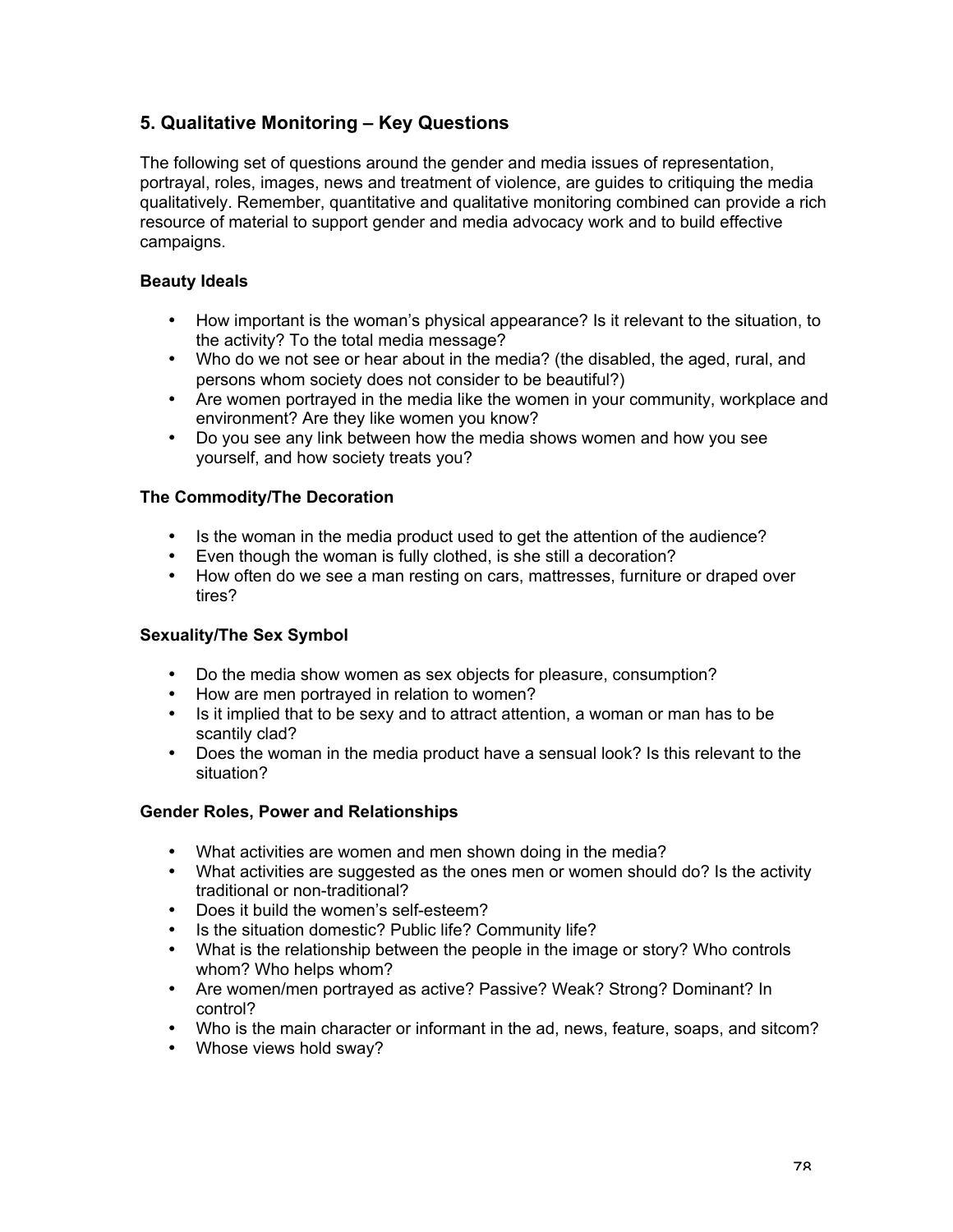# **Treatment of Violence**

- Who are the perpetrators of violence? Women? Men? Heroes? Good guys? Bad guys?
- Are the perpetrators of violence punished or rewarded?
- Can you identify a link between how violence is reported and the gender of the reporter?
- How do the media show people resolving conflicts?
- How are rapes and assaults reported in the media? Are these reports sensationalized or trivialized? Sensitive or unbiased? Are the victims ridiculed or blamed?
- How are violent crimes against women treated in entertainment (films videos)? Is the violence excessive?

Source: adapted from Whose Perspective? A guide to gender-sensitive analysis of the media, published by Women's Media Watch Jamaica, 1998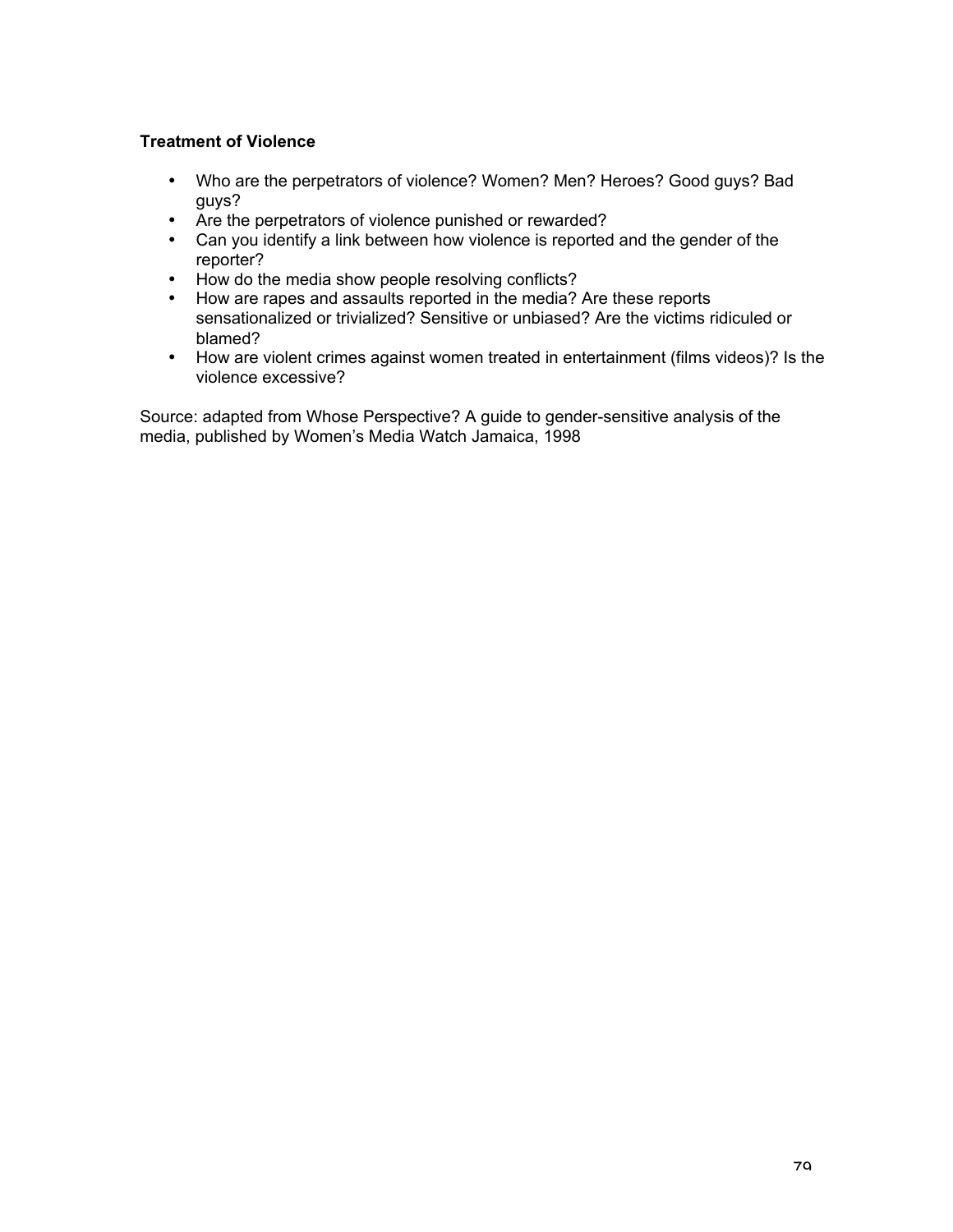# **6. Make news: Put the Spotlight on Gender and Media Issues Days for Gender and Media Activism**

For the most part around the world, news revolves around events. Create an event on a specific day when the media is marking some milestone or hallmark, and you may find your issue on the news pages or broadcasts of the day.

One way to create a news event is to take advantage of the days several significant dates already on the world's calendars. These dates can be used to launch a gender and media campaign, engage with the media on a specific gender and media issue, or even be the culmination of either media monitoring, a letter writing or petition campaign, where the results are made public for the media to see.

By using some of the dates and ideas suggested in the following chart, your campaign or event can gain visibility and if planned well, can also make news. The ideas given are only suggestions. Be creative! Be bold! Use the techniques outlined in **Section Two** in the chapter on *How to Use the Media*.

|                                                                                                                                                                                                    | What you can do                                                                                                                                                                                                                                                                                                                                                                                     |
|----------------------------------------------------------------------------------------------------------------------------------------------------------------------------------------------------|-----------------------------------------------------------------------------------------------------------------------------------------------------------------------------------------------------------------------------------------------------------------------------------------------------------------------------------------------------------------------------------------------------|
| <b>International Day(s) or Event</b>                                                                                                                                                               |                                                                                                                                                                                                                                                                                                                                                                                                     |
| First two weeks of March each year-the<br>UN Commission on the Status of Women<br>meets in NY to review progress towards<br>gender equality (Beijing+5 and +10 were<br>held during these sessions) | Prior to when the CSW starts you can<br>review how well your local media<br>progressed using Section J of the Beijing<br>Platform for Action. Plan a media dialogue,<br>write opinion pieces, develop and launch a<br>special report on how well the media has<br>done and invite it to cover the launch, or<br>even plan a two-weeks action campaign<br>with activities focused on the media, etc. |
| March 8, International Women's Day                                                                                                                                                                 | Create your own special publication for the<br>day illustrating to the media how to do it<br>differently; launch a campaign on some<br>specific gender and media issue; hold a<br>forum with editors on how to move women<br>from the women's pages only, etc.                                                                                                                                      |
| May 3, World Press Freedom Day                                                                                                                                                                     | Launch a gender and media campaign on<br>women's access to expression in and<br>through the media; launch a report based<br>on monitoring (a month) prior to the day on<br>women's voices in the media; congratulate<br>the media on positive gender and media<br>reporting and initiatives by holding awards<br>ceremonies to highlight the best gender<br>and media reporting, etc.               |
| Sixteen Days of Activism Against Gender<br>Violence (November 25-Dec 10)                                                                                                                           | Monitor the media throughout the 16 days<br>to access the quantity and quality of<br>coverage on gender violence (or even one<br>specific aspect of gender violence) and                                                                                                                                                                                                                            |

#### **International dates for gender and media advocacy**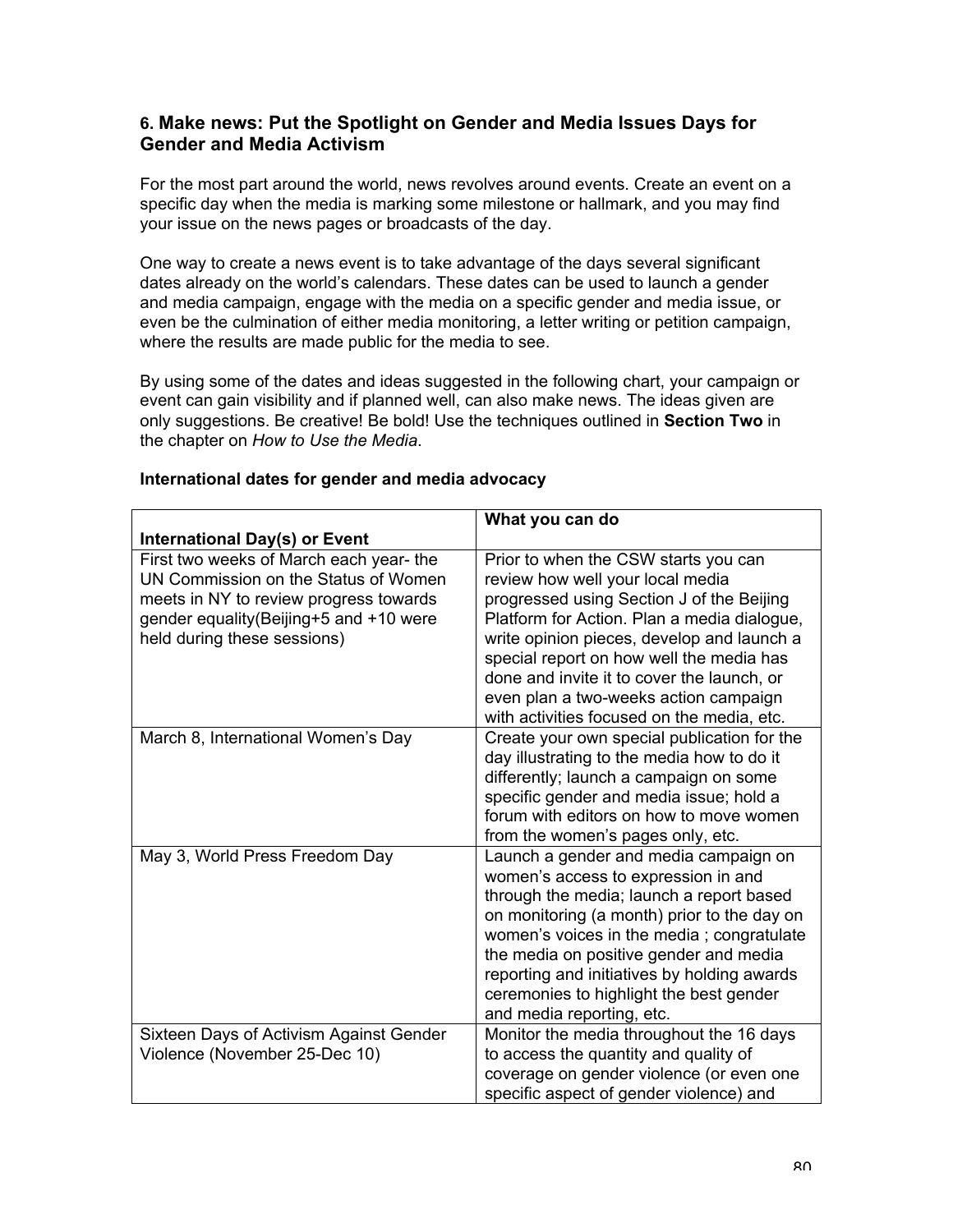|                               | present the findings in a report. Organize<br>events on the last day of the campaign or a<br>few days shortly thereafter for the most<br>media impact; organize workshops and<br>talks on how the media perpetuates<br>violence against women, etc.                                                                                                                                                                                                                                                                                                                                                                                                                         |
|-------------------------------|-----------------------------------------------------------------------------------------------------------------------------------------------------------------------------------------------------------------------------------------------------------------------------------------------------------------------------------------------------------------------------------------------------------------------------------------------------------------------------------------------------------------------------------------------------------------------------------------------------------------------------------------------------------------------------|
| December 1, World AIDS Day    | Develop workshop sessions for the media<br>on mainstreaming gender into HIV/AIDS<br>reporting; join with HIV/AIDS activists<br>groups to develop seminars or launch a<br>campaign on the media's portrayal of<br>women living with and affected by<br>HIV/AIDS, etc.                                                                                                                                                                                                                                                                                                                                                                                                        |
| December 10, Human Rights Day | Campaigns or dialogues, forums and<br>preparation of media fact sheets and kits<br>on issues such as women's rights to free<br>expression in and through the media, the<br>media's coverage of women's rights as<br>human rights and gender justice issues (do<br>these topics make news, or does the<br>media ignore issues of women's rights?);<br>the launch of a campaign or organize radio<br>talk shows or TV slots to discuss how the<br>portrayal of women as sex objects in the<br>media violates their right to integrity and<br>dignity, etc.                                                                                                                    |
| National events               | Use major events in your country to also<br>develop gender and media advocacy<br>initiatives. For example, if your country is<br>holding general elections, do special<br>reports and alerts (monitor the media daily<br>for voices, portrayal, representation,<br>coverage of women, etc and send out<br>short reports to the media and other<br>organizations via e-mail on what was<br>found) on the media's coverage of women<br>in politics; seminars can be held with<br>journalists and editors prior to the elections<br>to highlight and illustrate to the media how<br>to improve the quality and quantity of<br>coverage on women in politics and<br>governance. |